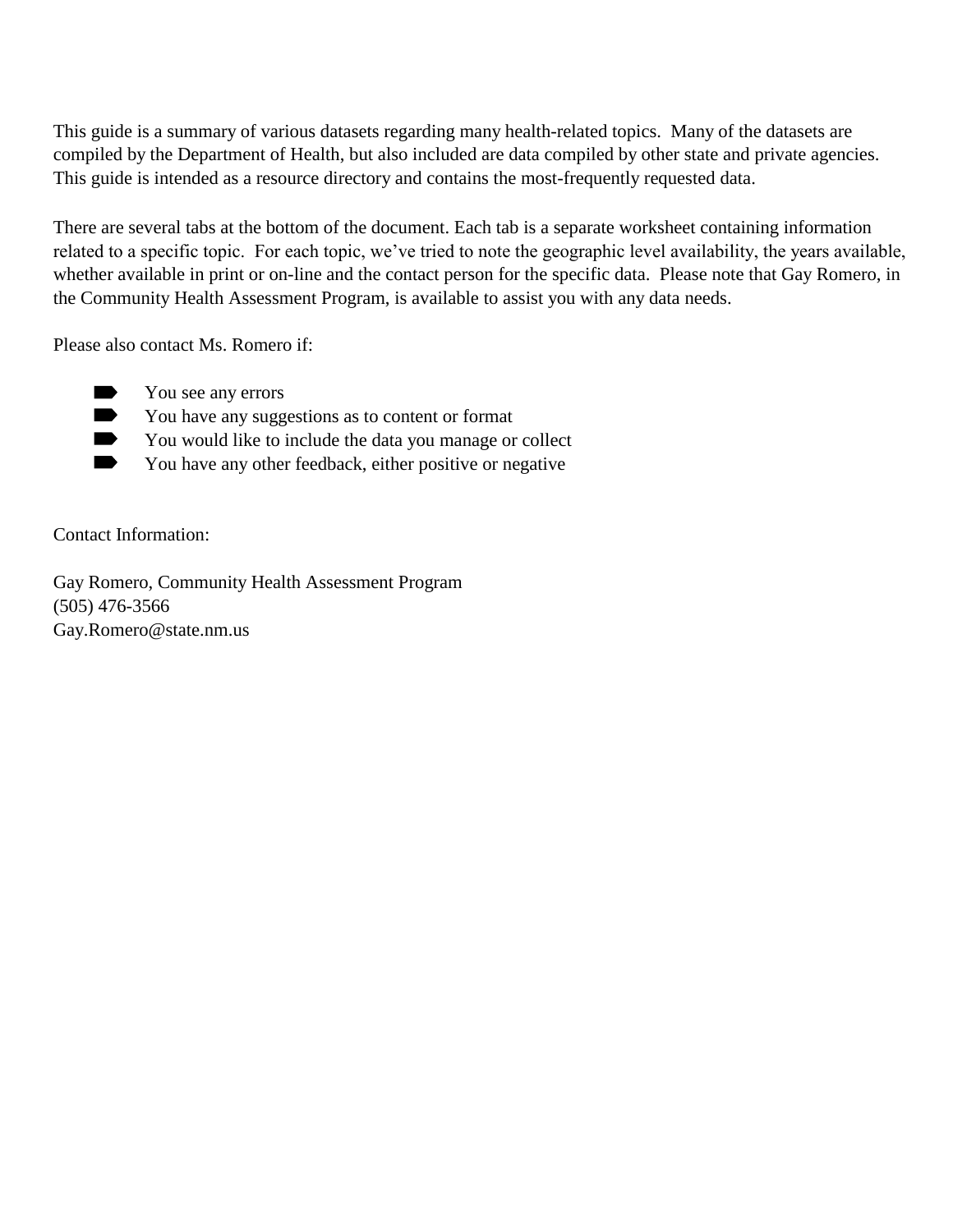Last Update 9/8/10

| <b>Tab Label</b>            | <b>What this means</b>                                         |
|-----------------------------|----------------------------------------------------------------|
| <b>Tribal Affil</b>         | Listing of datasets for which tribal affilation is available   |
| <b>Cens Sum File1&amp;2</b> | Summary Files 1 & 2 from the US Census Bureau                  |
| Popn                        | Population                                                     |
| <b>Births</b>               | Birth Data from NM Bureau of Vital Records and Health Stati:   |
| <b>Death VS OMI</b>         | Death Data from NM Bureau of Vital Records and Health          |
| Death Otr                   | Death data from all other data sources                         |
| <b>Morbidity Traffic</b>    | Morbidity (illness, injury) data related to traffic events     |
| <b>Morbidity Genl</b>       | General morbidity data, that is, injury & illness not stemming |
| <b>Morbidity Genl(2)</b>    | Second page of general morbidity data                          |
| <b>Pop Surveys</b>          | Population surveys, that is, surveys about entire populations  |
|                             | such as all adults, all school youth, all mothers who recently |
| <b>Services</b>             | Data about services that people have used and data about       |
|                             | the people who have used the services. Includes                |
| Sociodemog                  | Selected social, demographic data other than population        |
|                             | counts that are compiled by a variety of organizations and     |
| <b>Epi Staff Contact</b>    | topic they work in and their phone and email info              |

# **DESCRIPTION OF DATASETS**

For each dataset listed, you will find a description of the dataset, the population covered, how the data are collected, whether race/ethnicity or tribe is included and contact information for the dataset. To access that

| <b>ALCOHOL-RELATED MORBIDITY &amp; MORTALITY</b><br><b>CONTACT: Jim Roeber</b><br>(505) 476-1757 Jim.Roeber@state.nm.us<br><b>EPIDEMIOLOGY &amp; RESPONSE DIVISION</b> |                                                             |  |
|------------------------------------------------------------------------------------------------------------------------------------------------------------------------|-------------------------------------------------------------|--|
| Purpose or mandate for data collection                                                                                                                                 | For surveillance and tracking; to help determine the burden |  |
| Definition of case/record in the database                                                                                                                              | No specific dataset. Data is obtained from the Vital        |  |
|                                                                                                                                                                        | Records, National Survey of Drug Use & Health, Behavioral   |  |
| Population covered by the database                                                                                                                                     | Population in New Mexico                                    |  |
| When and how data are collected                                                                                                                                        | From various sources, annually                              |  |
| Race/Ethnicity as data item                                                                                                                                            | Yes                                                         |  |
| Tribe as data item                                                                                                                                                     | No.                                                         |  |

| <b>BEHAVIORAL RISK FACTOR SURVEILLANCE SYSTEM (BRFSS)</b><br><b>CONTACT: Wayne Honey</b><br>(505)476-3569<br>Wayne.Honey@state.nm.us<br><b>EPIDEMIOLOGY &amp; RESPONSE DIVISION</b> |                                                            |  |
|-------------------------------------------------------------------------------------------------------------------------------------------------------------------------------------|------------------------------------------------------------|--|
| Purpose or mandate for data collection                                                                                                                                              | The Centers for Disease Control and Prevention (CDC)       |  |
| Definition of case/record in the database                                                                                                                                           | A randomly selected adult, 18 years and older, in a        |  |
| Population covered by the database                                                                                                                                                  | Adult population in New Mexico residing in households with |  |
| When and how data are collected                                                                                                                                                     | Data is collected according to protocol established by the |  |
| Race/Ethnicity as data item                                                                                                                                                         | Yes                                                        |  |
| Tribe as data item                                                                                                                                                                  | Yes, beginning with 2006 dataset                           |  |

| <b>BIRTH RECORDS</b><br><b>CONTACT: Larry Nielsen</b> | (505) 827-0167 | Larry.Nielsen@state.nm.us                      |
|-------------------------------------------------------|----------------|------------------------------------------------|
| <b>EPIDEMIOLOGY &amp; RESPONSE DIVISION</b>           |                |                                                |
| Purpose or mandate for data collection                |                | State law requires registration of all births. |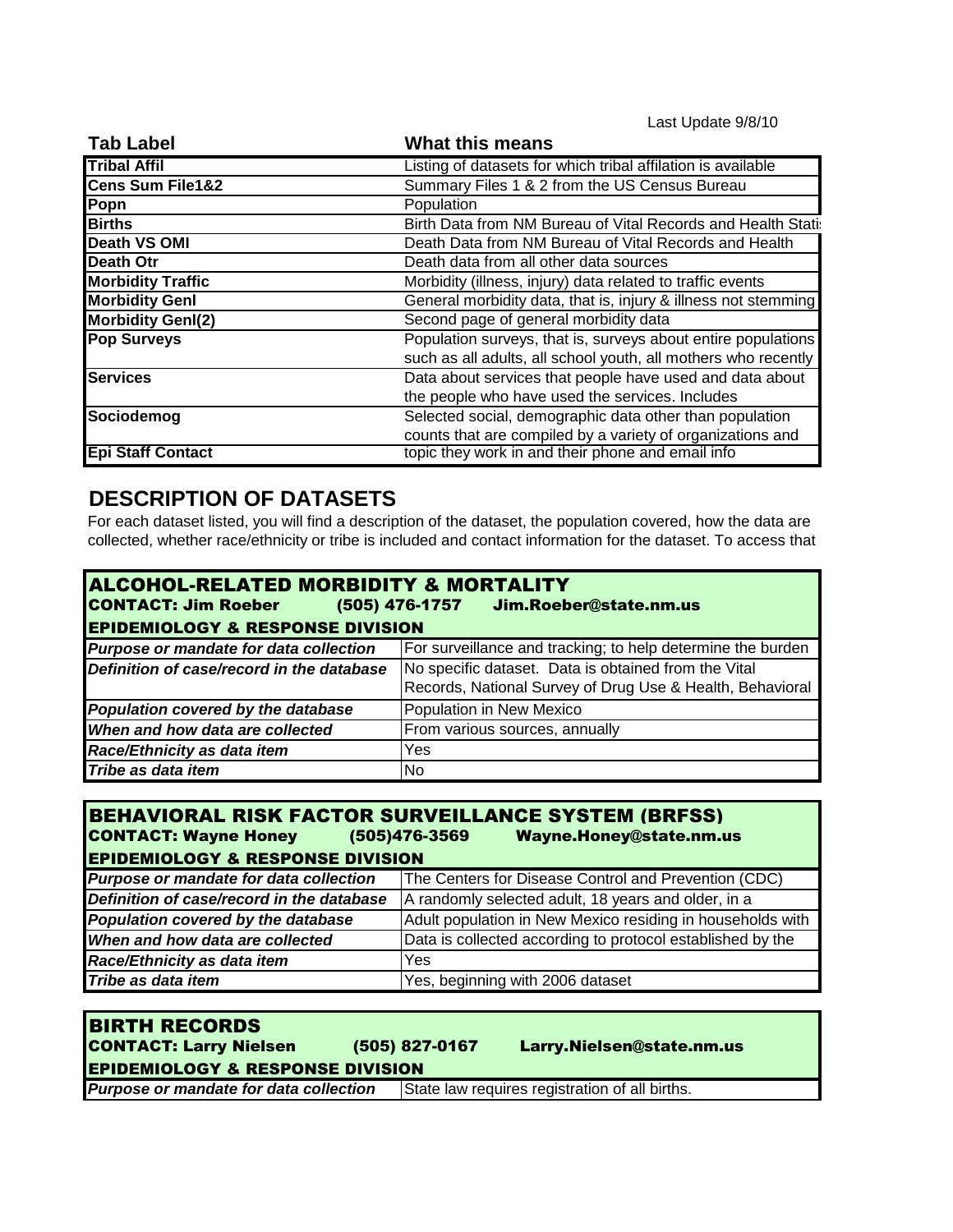| Definition of case/record in the database | A child born in New Mexico; a child born outside New    |
|-------------------------------------------|---------------------------------------------------------|
| Population covered by the database        | All persons born in New Mexico and persons born outside |
| When and how data are collected           | Ongoing data collection from Birth Certificates         |
| Race/Ethnicity as data item               | Yes                                                     |
| Tribe as data item                        | Yes                                                     |

| <b>CHILDHOOD IMMUNIZATIONS</b>               |                                                               |
|----------------------------------------------|---------------------------------------------------------------|
| <b>CONTACT: Cynthia Rawn</b>                 | (505) 827-0196<br>Cynthia.Rawn@state.nm.us                    |
| <b>PUBLIC HEALTH DIVISION/NMSIIS Program</b> |                                                               |
| Purpose or mandate for data collection       | Deployment of a statewide immunization information system     |
|                                              | (NMSIIS). Improving childhood immunization rates is a         |
| Definition of case/record in the database    | First name, Last name, date of birth, Mother's Maiden         |
|                                              | name, sex, race, ethnicity, zip code, Date of service, Clinic |
| Population covered by the database           | 1.3 million New Mexicans (Children and adults).               |
| When and how data are collected              | Data is input or uploaded directly into NMSIIS by providers,  |
| Race/Ethnicity as data item                  | Yes                                                           |
| Tribe as data item                           | No                                                            |

| <b>DEATH RECORDS</b>                        |                                                          |
|---------------------------------------------|----------------------------------------------------------|
| <b>CONTACT: Larry Nielsen</b>               | (505) 827-0167<br>Larry.Nielsen@state.nm.us              |
| <b>EPIDEMIOLOGY &amp; RESPONSE DIVISION</b> |                                                          |
| Purpose or mandate for data collection      | State law requires registration of all deaths.           |
| Definition of case/record in the database   | A person who dies in New Mexico or a New Mexico resident |
| Population covered by the database          | All persons who die in New Mexico and all New Mexico     |
| When and how data are collected             | Ongoing data collection from Death Certificates          |
| Race/Ethnicity as data item                 | Yes                                                      |
| Tribe as data item                          | Yes                                                      |

| <b>DIABETES</b><br><b>CONTACT: Judith Gabriele</b><br><b>PUBLIC HEALTH DIVISION</b> | (505) 476-7613<br>Judith.Gabriele@state.nm.us                                                                             |
|-------------------------------------------------------------------------------------|---------------------------------------------------------------------------------------------------------------------------|
| Purpose or mandate for data collection                                              | For surveillance and tracking; to determine prevalence of<br>diabetes and complicating conditions; to provide information |
| Definition of case/record in the database                                           | No specific data. Data is obtained from Hospital Inpatient<br>Discharge Data, Behavioral Risk Factor Survey System,       |
| Population covered by the database                                                  | New Mexico population                                                                                                     |
| When and how data are collected                                                     | From various sources, annually                                                                                            |
| Race/Ethnicity as data item                                                         | Yes                                                                                                                       |
| Tribe as data item                                                                  | No.                                                                                                                       |

| <b>HIV/AIDS SURVEILLANCE</b><br><b>CONTACT: David Selvage</b><br><b>EPIDEMIOLOGY &amp; RESPONSE DIVISION</b> | (505) 476-3563<br>David.Selvage@state.nm.us               |
|--------------------------------------------------------------------------------------------------------------|-----------------------------------------------------------|
| Purpose or mandate for data collection                                                                       | To comply with Centers for Disease Control and Prevention |
| Definition of case/record in the database                                                                    | A person who tested positive for HIV antibodies, by name. |
| Population covered by the database                                                                           | All New Mexicans newly diagnosed with, or living with a   |
|                                                                                                              | diagnosis of, HIV/AIDS. In addition, information on non-  |
| When and how data are collected                                                                              | From lab reports, from providers and from medical review. |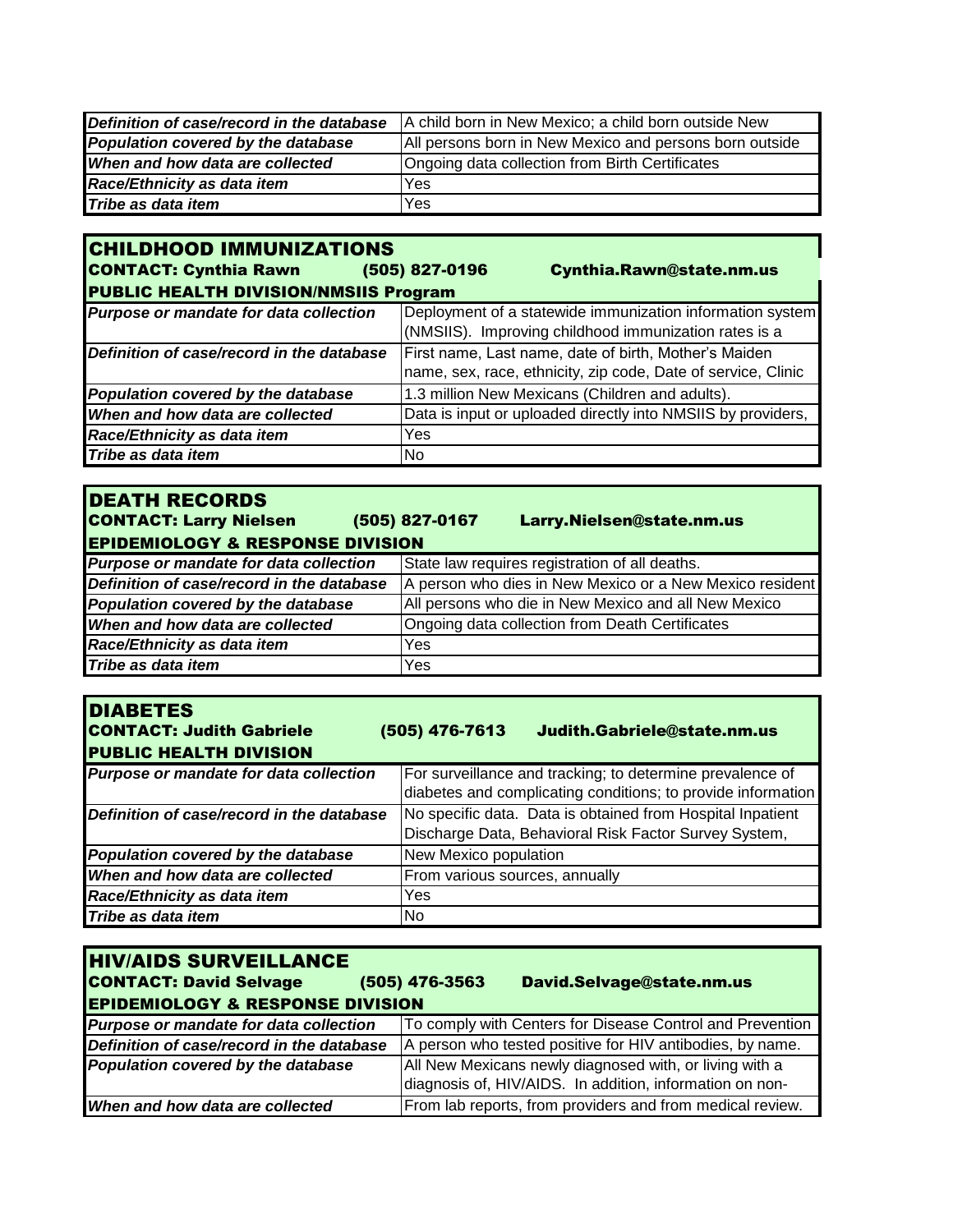| Race/Ethnicity as data item | Yes |
|-----------------------------|-----|
| Tribe as data item          | 'No |

| <b>IILLICIT DRUG ABUSE MORBIDITY &amp; MORTALITY</b><br><b>CONTACT: Nina Shah</b><br>(505) 476-3607<br>Nina.Shah@state.nm.us<br><b>EPIDEMIOLOGY &amp; RESPONSE DIVISION</b> |                                                             |
|-----------------------------------------------------------------------------------------------------------------------------------------------------------------------------|-------------------------------------------------------------|
| Purpose or mandate for data collection                                                                                                                                      | For surveillance and tracking; to help determine the burden |
| Definition of case/record in the database                                                                                                                                   | No specific dataset. Data is obtained from the Office of    |
|                                                                                                                                                                             | Medical Investigation, Vital Records, National Survey of    |
| Population covered by the database                                                                                                                                          | Population in New Mexico                                    |
| When and how data are collected                                                                                                                                             | From various sources, annually                              |
| Race/Ethnicity as data item                                                                                                                                                 | Yes                                                         |
| Tribe as data item                                                                                                                                                          | No.                                                         |

| <b>INFECTIOUS DISEASE SURVEILLANCE (NM-EDSS)</b><br><b>CONTACT: Joan Baumbach</b><br>(505) 827-0011<br>Joan.Baumbach@state.nm.us |                                                                                                                            |  |
|----------------------------------------------------------------------------------------------------------------------------------|----------------------------------------------------------------------------------------------------------------------------|--|
| <b>EPIDEMIOLOGY &amp; RESPONSE DIVISION</b>                                                                                      |                                                                                                                            |  |
| Purpose or mandate for data collection                                                                                           | To perform surveillance for reportable infectious diseases<br>(except tuberculosis or sexually transmitted infections) per |  |
| Definition of case/record in the database                                                                                        | Cases are categorized according to case definitions<br>developed by the Council of State and Territorial                   |  |
| Population covered by the database                                                                                               | New Mexico residents with diagnoses of reportable                                                                          |  |
| When and how data are collected                                                                                                  | Data are collected daily in a variety of ways: phone, fax,                                                                 |  |
| Race/Ethnicity as data item                                                                                                      | Yes                                                                                                                        |  |
| Tribe as data item                                                                                                               | Yes                                                                                                                        |  |

| <b>LEAD SCREENING DATA</b><br><b>CONTACT: Kelly Gallagher</b><br><b>EPIDEMIOLOGY &amp; RESPONSE DIVISION</b> | (505) 476-3565<br>Kelly.Gallagher3@state.nm.us        |  |
|--------------------------------------------------------------------------------------------------------------|-------------------------------------------------------|--|
| Purpose or mandate for data collection                                                                       | To track this reportable condition and to comply with |  |
|                                                                                                              | Centers for Disease Control and Prevention (CDC) case |  |
| Definition of case/record in the database                                                                    | A lab report with blood lead level results.           |  |
| Population covered by the database                                                                           | New Mexicans who are tested for blood lead levels.    |  |
| When and how data are collected                                                                              | From lab reports as received from New Mexico labs.    |  |
| Race/Ethnicity as data item                                                                                  | Yes, but not reported consistently                    |  |
| Tribe as data item                                                                                           | no                                                    |  |

| <b>INM VIOLENT DEATH REPORTING SYSTEM</b><br><b>CONTACT: Jane Cotner</b> | Jane.Cotner@state.nm.us<br>(505) 827-2708                       |  |  |
|--------------------------------------------------------------------------|-----------------------------------------------------------------|--|--|
| <b>EPIDEMIOLOGY &amp; RESPONSE DIVISION</b>                              |                                                                 |  |  |
| Purpose or mandate for data collection                                   | To aggregate data from numerous sources for the                 |  |  |
|                                                                          | surveillance of violent death (suicide, homicide, or legal      |  |  |
| Definition of case/record in the database                                | Any incident involving violent death that occurs in the state   |  |  |
|                                                                          | or any incident involving the violent death of a state resident |  |  |
| Population covered by the database                                       | Persons (victim or suspect) involved in a violent death         |  |  |
|                                                                          | incident in New Mexico or any such persons involved in an       |  |  |
| When and how data are collected                                          | Ongoing data collection from numerous sources (e.g.,            |  |  |
|                                                                          | Medical Examiner, Police, Vital Records, Crime Lab, federal     |  |  |
|                                                                          |                                                                 |  |  |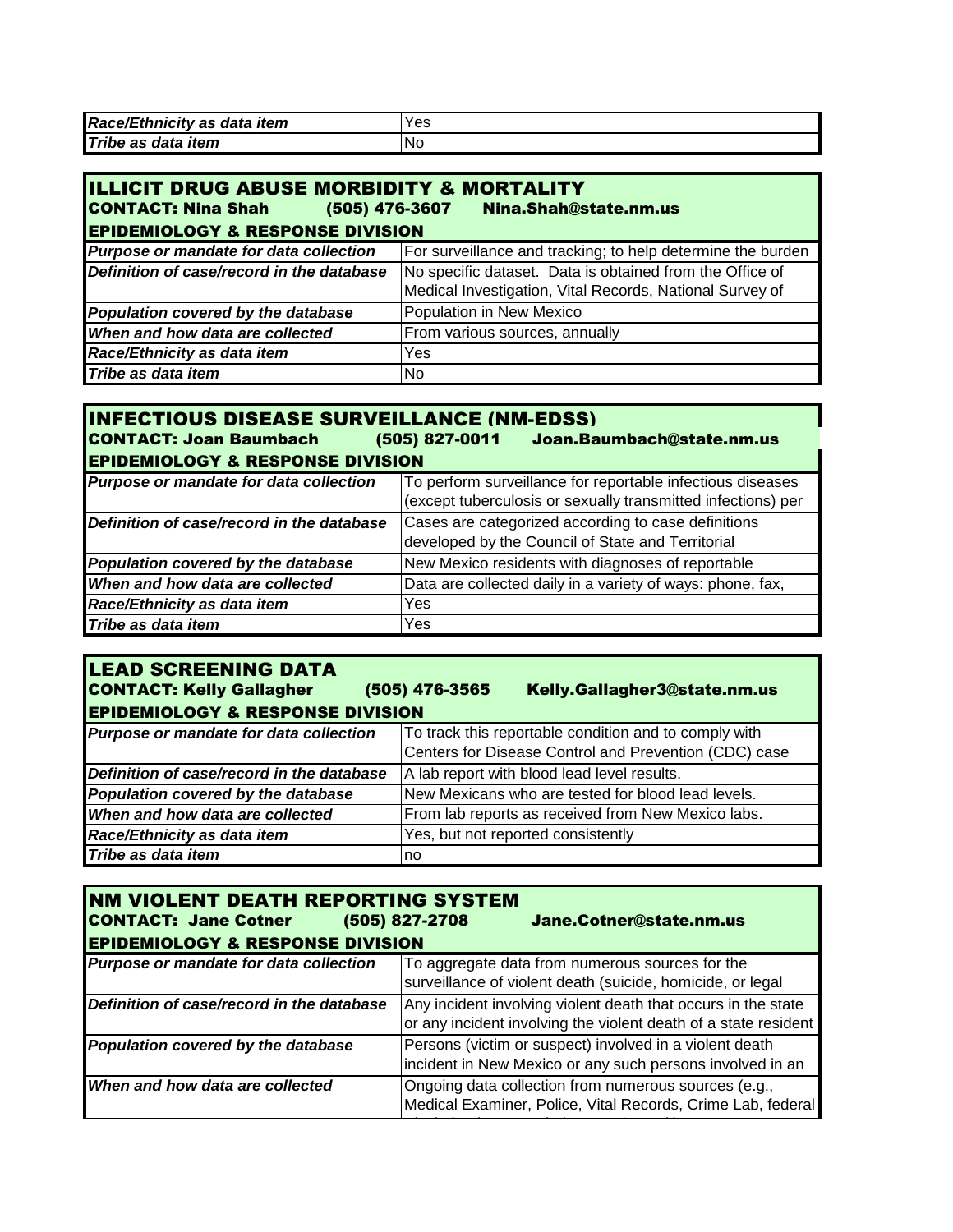| Race/Ethnicity as data item | Yes |
|-----------------------------|-----|
| Tribe as data item          | Yes |

| <b>PREGNANCY RISK ASSESSMENT MONITORING SYSTEM (PRAMS)</b><br><b>CONTACT: Eirian Coronado</b><br>(505) 476-8895<br>nm.prams@state.nm.us<br><b>PUBLIC HEALTH DIVISION/Family Health</b> |                                                                                                                    |  |  |
|----------------------------------------------------------------------------------------------------------------------------------------------------------------------------------------|--------------------------------------------------------------------------------------------------------------------|--|--|
| Purpose or mandate for data collection                                                                                                                                                 | Provide ongoing surveillance of preconception, pregnancy<br>and postpartum behaviors, attitudes and experiences of |  |  |
| Definition of case/record in the database                                                                                                                                              | Mother with a recent live birth.                                                                                   |  |  |
| Population covered by the database                                                                                                                                                     | Geographically stratified sample of birth population for all                                                       |  |  |
| When and how data are collected                                                                                                                                                        | Data are collected by mail with telephone follow-up between                                                        |  |  |
| Race/Ethnicity as data item                                                                                                                                                            | Yes                                                                                                                |  |  |
| Tribe as data item                                                                                                                                                                     | Yes, but only reported to tribes-not shared with other                                                             |  |  |
|                                                                                                                                                                                        |                                                                                                                    |  |  |

| <b>SEXUALLY TRANSMITTED DISEASES</b><br><b>CONTACT: Dan Burke</b><br>(505)476-1778 | Daniel.Burke@state.nm.us                                                                                                                                                                |  |
|------------------------------------------------------------------------------------|-----------------------------------------------------------------------------------------------------------------------------------------------------------------------------------------|--|
| <b>PUBLIC HEALTH DIVISION</b>                                                      |                                                                                                                                                                                         |  |
| Purpose or mandate for data collection                                             | Mandated by Centers for Disease Control and Prevention                                                                                                                                  |  |
|                                                                                    | (CDC) to track, accomplish case management, and control                                                                                                                                 |  |
| Definition of case/record in the database                                          | A New Mexico resident diagnosed with a reportable sexually                                                                                                                              |  |
| Population covered by the database                                                 | New Mexico residents with a diagnosis of a reportable                                                                                                                                   |  |
| When and how data are collected                                                    | Data are collected regularly from lab reports received by in-<br>state and out-of-state laboratories and from local providers<br>who make a diagnosis. Regional staff collect and enter |  |
| Race/Ethnicity as data item                                                        | Yes                                                                                                                                                                                     |  |
| Tribe as data item                                                                 | No.                                                                                                                                                                                     |  |

| <b>TOBACCO SURVEILLANCE</b><br><b>CONTACT: James Padilla</b><br><b>PUBLIC HEALTH DIVISION</b> | (505) 841-5839<br>James.Padilla@state.nm.us                |  |  |
|-----------------------------------------------------------------------------------------------|------------------------------------------------------------|--|--|
| Purpose or mandate for data collection                                                        | Tracking of tobacco use behaviors, beliefs, and attitudes. |  |  |
|                                                                                               | Required as part of cooperative agreement with CDC and in  |  |  |
| Definition of case/record in the database                                                     | Survey respondents.                                        |  |  |
| Population covered by the database                                                            | The Adult Tobacco Survey (ATS) includes randomly           |  |  |
|                                                                                               | selected adults 18+ years in New Mexico and who have       |  |  |
|                                                                                               | telephones. The Youth Tobacco Survey (YTS) includes        |  |  |
| When and how data are collected                                                               | ATS is conducted every two or three years (2003, 2006, and |  |  |
|                                                                                               | 2008), and the YTS was conducted in 2002 (middle and       |  |  |
|                                                                                               | high school) and 2004 (middle school only). There are no   |  |  |
| Race/Ethnicity as data item                                                                   | Yes                                                        |  |  |
| Tribe as data item                                                                            | No                                                         |  |  |

| <b>TUBERCULOSIS SURVEILLANCE</b><br><b>CONTACT: Renai Edwards</b><br><b>PUBLIC HEALTH DIVISION</b> | (505) 827-2106                                                                                                     | <b>Renai.Edwards@state.nm.us</b>                           |
|----------------------------------------------------------------------------------------------------|--------------------------------------------------------------------------------------------------------------------|------------------------------------------------------------|
| Purpose or mandate for data collection                                                             |                                                                                                                    | To track persons with confirmed diagnosis of tuberculosis; |
| Definition of case/record in the database                                                          | Two databases exist: 1) A New Mexico resident with a<br>diagnosis of tuberculosis; or 2) a New Mexico resident who |                                                            |
|                                                                                                    |                                                                                                                    |                                                            |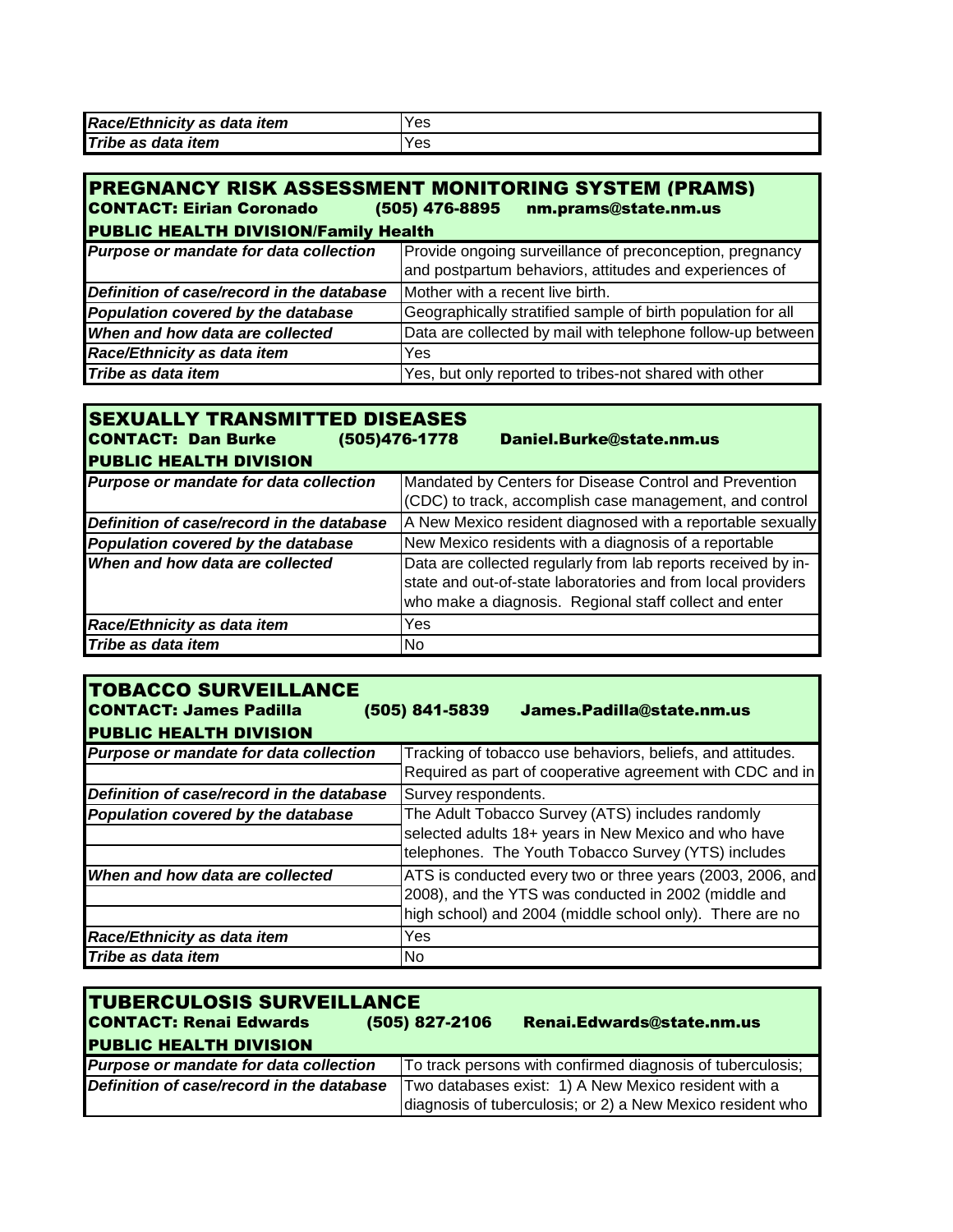| Population covered by the database | New Mexico residents with a diagnosis of tuberculosis and    |  |
|------------------------------------|--------------------------------------------------------------|--|
|                                    | New Mexico residents who were exposed to a person with a     |  |
| When and how data are collected    | Written reports are obtained from county health offices, on- |  |
| Race/Ethnicity as data item        | Yes                                                          |  |
| Tribe as data item                 | No                                                           |  |

| <b>YOUTH RISK AND RESILIENCY SURVEY (YRRS)</b><br><b>CONTACT: Dan Green</b> (505) 476-1779<br><b>Dan.Green@state.nm.us</b><br><b>EPIDEMIOLOGY &amp; RESPONSE DIVISION</b> |                                                              |  |  |  |
|---------------------------------------------------------------------------------------------------------------------------------------------------------------------------|--------------------------------------------------------------|--|--|--|
| Purpose or mandate for data collection                                                                                                                                    | To assess risk behaviors and protective factors for youth in |  |  |  |
| Definition of case/record in the database                                                                                                                                 | Public school students in grades 9-12 from selected schools  |  |  |  |
| Population covered by the database                                                                                                                                        | Public school students in grades 9-12 in New Mexico          |  |  |  |
| When and how data are collected                                                                                                                                           | Data are collected every two years (in odd-numbered years)   |  |  |  |
| Race/Ethnicity as data item                                                                                                                                               | Yes                                                          |  |  |  |
| Tribe as data item                                                                                                                                                        | No.                                                          |  |  |  |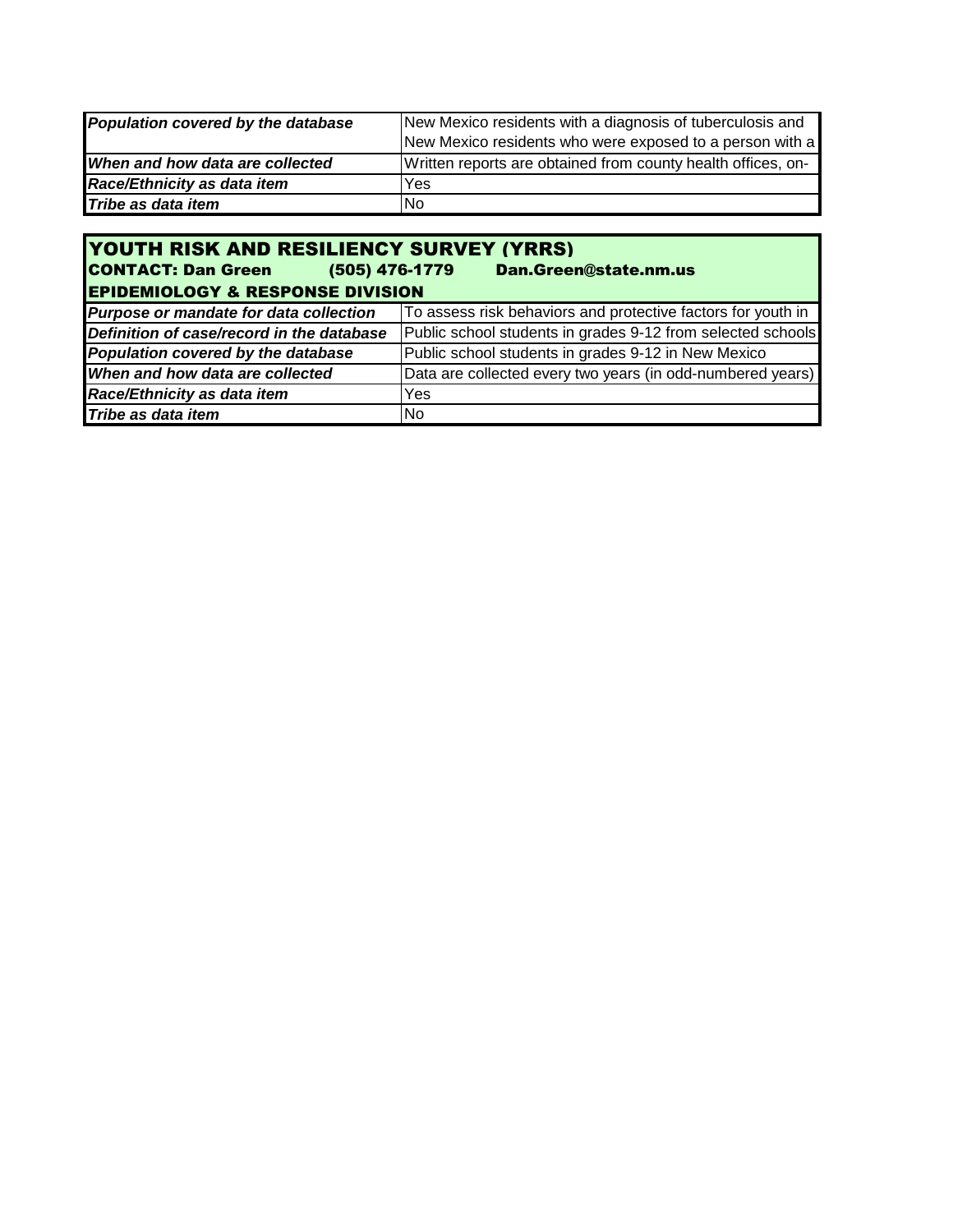### **These have tribal affiliation data items**

#### Last Update: 01/10

| <b>Dataset</b>                              | <b>Contact Name</b> | <b>IPhone</b> | Email                      | l Tab         |
|---------------------------------------------|---------------------|---------------|----------------------------|---------------|
| Behavioral Risk Factor Surveillance System  | Wayne Honey         | 1476-3569     | Wayne.Honey@state.nm.us    | Pop Surveys   |
| <b>Birth Records</b>                        | Larry Nielsen       | 827-0167      | Larry.Nielsen@state.nm.us  | <b>Births</b> |
| Death Records                               | Larry Nielsen       | 827-0167      | Larry.Nielsen@state.nm.us  | death VS OMI  |
| Infectious Disease Surveillance (NM-EDSS)   | Joan Baumbach       | 827-0011      | Joan.Baumbach@state.nm.us  | IN/A          |
| NM Violent Death Reporting System           | Tierney Murphy      | 827-6816      | Tierney.Murphy@state.nm.us | N/A           |
| Pregnance Risk Assessment Monitoring System | Eirian Coronado     | 1476-8895     | nm.prams@state.nm.us       | Pop Surveys   |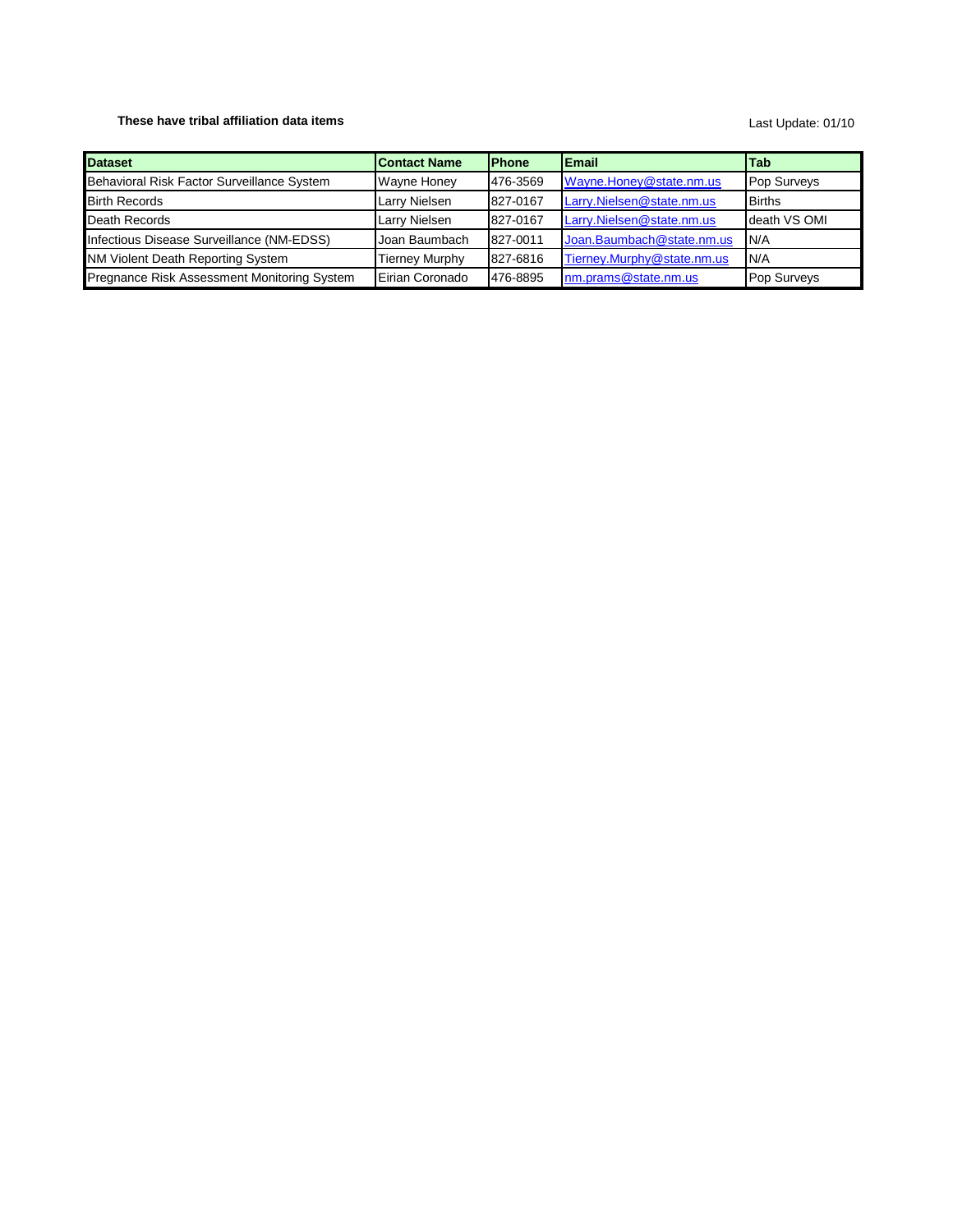**Census 2000 Summary File 1 (SF 1) 100-Percent Data** 

Last Update: 01/09

**Summary File 1 presents counts and basic cross tabulations of information collected from all people and housing units. It includes counts for many detailed race and Hispanic or Latino categories. Over 750 Quick Tables and Geographic Comparison Tables are derived from SF 1 and are available online.**

**Date:** April 1, 2000 (Census Day) is the reference date for Census 2000.

**Geographic Coverage:** Summary File 1 presents data for the United States, the 50 states, and the District of Columbia in a hierarchical sequence down to the block level for many tabulations, but only to the census tract level for others. Geographic coverage for Puerto Rico is comparable to the 50 states, but also include barrios, barrios-pueblos, sub-barrios, places census tracts, block groups and blocks. Summaries are also included for other geographic areas such as ZIP Code Tabulation Areas (ZCTAs<sup>TM</sup>).

**Data Content:** The information in this file includes age, sex, race, Hispanic or Latino origin, household type, relationship, group quarters, whether the residence is owned or rented (tenure), and vacancy status.

**Documentation:** Can be found in these PDF documents on the American FactFinder site: Accuracy of the Data: Census 2000 Summary File 1 (SF 1) 100-Percent Data (PDF 44KB) Census 2000 Summary File 1 (SF 1) 100-Percent Data Technical Documentation (PDF 9.1MB) United States Census 2000 Questionnaire (Short Form) (PDF 263KB)

| Bureau of the Census, Customer Service                        |
|---------------------------------------------------------------|
|                                                               |
|                                                               |
|                                                               |
| Tel: (301) 457-4100, Fax: None<br>Email: webmaster@census.gov |

**NOTE 2:** [The Bureau of Business and Economic Research, University of New Mexico](http://www.unm.edu/~bber/) Contact: Telephone (505)277-2216 Population estimates for the years between the 10-year census can be found at the University of New Mexico's Bureau of Business and Economic Research. You will also find county data and demographic data such as income, household type, educational attainment and others. Their website, www.unm.edu/~bber, is:

NOTE 3: For assistance, please contact the Department's Health Data Resource Cen Gay Romero

Telephone: (505) 476-3566 Email: Gay.Romero@state.nm.us

#### **Census 2000 Summary File 2 (SF 2) 100-Percent Data**

**Summary File 2 contains 100-percent population and housing characteristics, but the tables in this file are iterated for a selected list of detailed race and Hispanic- or Latino-origin groups, as well as American Indian and Alasda Native tribes. Various Quick Tables and Geographic Comparison Tables are derived from SF 2.**

**Date:** April 1, 2000 (Census Day) is the reference date for Census 2000.

**Geographic coverage:** Census 2000 Summary File 2 presents data for the 50 states and the District of Columbia. For this file, the lowest level of geography will be the census tract, and there will be a population-size threshold before information is shown for a particular race, Hispanic- or Latino-origin, or tribal group. Geographic coverage for Puerto Rico is comparable, but covers the area of the 78 municipios that comprise Puerto Rico.

**Data Content:** The information in this file includes age, sex, race, Hispanic or Latino origin, household relationship, and whether the residence is owned or rented.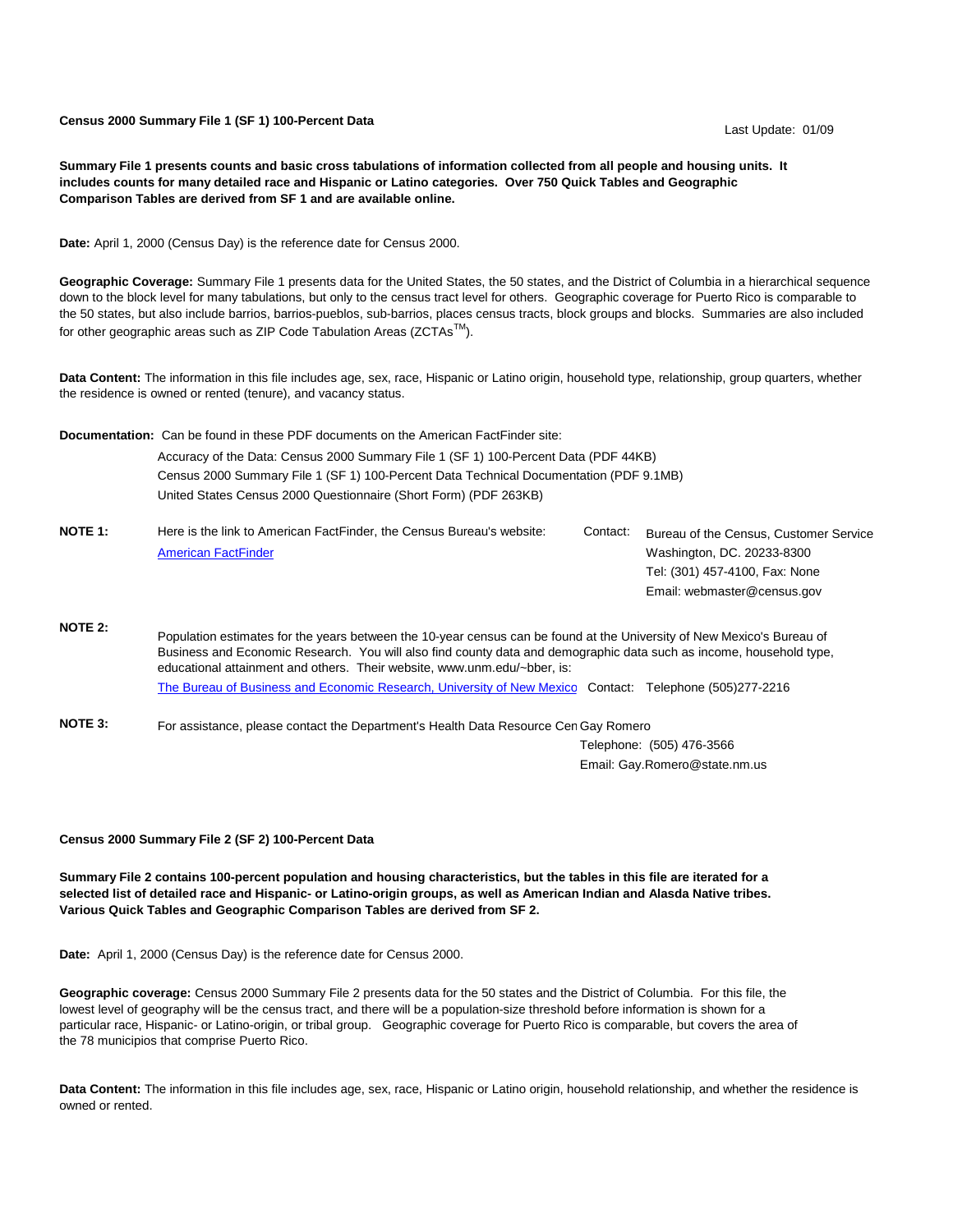|                | Documentation: Can be found in these PDF documents on the American FactFinder site:                                                                                                                                                                                                                                       |          |                                                                                                                                       |  |
|----------------|---------------------------------------------------------------------------------------------------------------------------------------------------------------------------------------------------------------------------------------------------------------------------------------------------------------------------|----------|---------------------------------------------------------------------------------------------------------------------------------------|--|
|                | Accuracy of the Data: Census 2000 Summary File 2 (SF 2) 100-Percent Data (PDF 44KB)<br>Census 2000 Summary File 2 (SF 2) 100-Percent Data Technical Documentation (PDF 4.4MB)                                                                                                                                             |          |                                                                                                                                       |  |
|                | United States Census 2000 Questionnaire (Short Form) (PDF 263KB)                                                                                                                                                                                                                                                          |          |                                                                                                                                       |  |
| <b>NOTE 1:</b> | Here is the link to American FactFinder, the Census Bureau's website:<br><b>American FactFinder</b>                                                                                                                                                                                                                       | Contact: | Bureau of the Census, Customer Service<br>Washington, DC. 20233-8300<br>Tel: (301) 457-4100, Fax: None<br>Email: webmaster@census.gov |  |
| <b>NOTE 2:</b> | Population estimates for the years between the 10-year census can be found at the University of New Mexico's Bureau of<br>Business and Economic Research. You will also find county data and demographic data such as income, household type,<br>educational attainment and others. Their website, www.unm.edu/~bber, is: |          |                                                                                                                                       |  |
|                | The Bureau of Business and Economic Research, University of New Mexico Contact: Telephone (505)277-2216                                                                                                                                                                                                                   |          |                                                                                                                                       |  |
| <b>NOTE 3:</b> | For assistance, please contact the Department's Health Data Resource Cen Gay Romero                                                                                                                                                                                                                                       |          |                                                                                                                                       |  |
|                |                                                                                                                                                                                                                                                                                                                           |          | Telephone: (505) 476-3566                                                                                                             |  |
|                |                                                                                                                                                                                                                                                                                                                           |          | Email: Gay.Romero@state.nm.us                                                                                                         |  |
| <b>NOTE 4:</b> | Here is a link to the US Census' American Community Survey                                                                                                                                                                                                                                                                |          |                                                                                                                                       |  |
|                | <b>American Community Survey</b>                                                                                                                                                                                                                                                                                          |          |                                                                                                                                       |  |

This site has population and housing information which are gathered every year; data on more & more counties are added each year.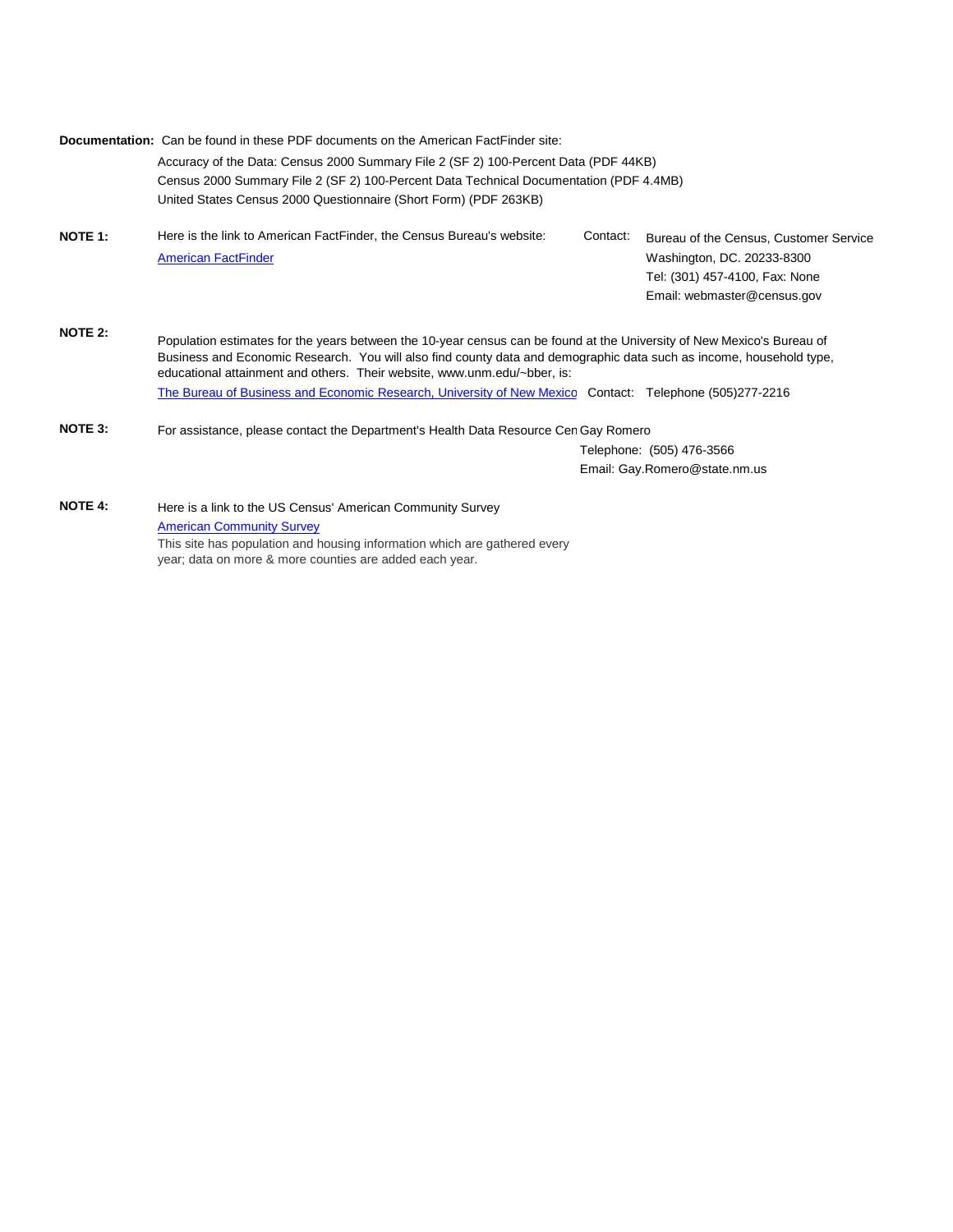| <b>EXISTING NM DATA *: Availability Schedule</b>                                                                                             |           |           |                              |           | Last Update: 09/10<br>Population Data From US Census and BBER** (includes pop'n-based sociodemographic data)                                                                                                                                                                               |              |                |                                 |                              |            |             |                                                                  |
|----------------------------------------------------------------------------------------------------------------------------------------------|-----------|-----------|------------------------------|-----------|--------------------------------------------------------------------------------------------------------------------------------------------------------------------------------------------------------------------------------------------------------------------------------------------|--------------|----------------|---------------------------------|------------------------------|------------|-------------|------------------------------------------------------------------|
|                                                                                                                                              |           |           |                              |           |                                                                                                                                                                                                                                                                                            |              |                |                                 |                              |            |             |                                                                  |
| <b>Geographic Level Available</b>                                                                                                            |           |           |                              |           |                                                                                                                                                                                                                                                                                            |              |                | <b>When Data are Available:</b> |                              |            |             | <b>Contact Information:</b>                                      |
|                                                                                                                                              |           |           |                              | Sub-      |                                                                                                                                                                                                                                                                                            |              |                |                                 |                              | Latest     |             |                                                                  |
|                                                                                                                                              |           |           |                              | county    | Available                                                                                                                                                                                                                                                                                  | Year last    | Print          |                                 |                              | Dataset is | Contact for |                                                                  |
|                                                                                                                                              |           | State MSA | County                       | $***$     | From                                                                                                                                                                                                                                                                                       | analyzed     | Release        | On line                         | Produced                     | avaliable  | Analysis    | Contact, Website & Other Information                             |
|                                                                                                                                              |           |           |                              |           |                                                                                                                                                                                                                                                                                            |              |                |                                 |                              |            | Databank    |                                                                  |
|                                                                                                                                              |           |           |                              |           |                                                                                                                                                                                                                                                                                            |              |                | 1-3 yrs lag                     |                              |            |             | For all information on this page, contact the Databank at        |
| Population estimates                                                                                                                         |           |           |                              |           | 2000                                                                                                                                                                                                                                                                                       | 2008         | 2-4 yrs lag    | <b>BBER</b> site                | yearly                       |            |             | BBER: 277-6626, dbinfo@unm.edu. Web site for BBER and            |
| by gender                                                                                                                                    | $\bullet$ | $\bullet$ | $\bullet$                    |           |                                                                                                                                                                                                                                                                                            |              |                |                                 |                              |            |             | American FactFinder are below:                                   |
| by age group                                                                                                                                 | $\bullet$ | $\bullet$ | $\bullet$                    |           | $\mathbf{u}$                                                                                                                                                                                                                                                                               | $\mathbf{u}$ | $\mathbf{u}$   | $\mathbf{u}$                    | $\mathbf{H}$                 |            |             | <b>The BBER</b>                                                  |
| percent distribution                                                                                                                         | $\bullet$ |           | $\bullet$                    |           |                                                                                                                                                                                                                                                                                            |              |                |                                 |                              |            |             | <b>American FactFinder</b>                                       |
| by incorporated place                                                                                                                        |           | $\bullet$ |                              | $\bullet$ | $\mathbf{u}$                                                                                                                                                                                                                                                                               | $\mathbf{H}$ | $\mathbf{H}$ . | $\mathbf{u}$                    | $\mathbf{H}$                 |            |             | NOTE: See BBER for incorporated cities, towns, villages          |
| by race (one race, >1 race)                                                                                                                  | $\bullet$ | $\bullet$ | $\bullet$                    |           |                                                                                                                                                                                                                                                                                            |              | $\mathbf{H}$   | $\mathbf{H}$                    |                              |            |             |                                                                  |
| by Hispanic ethnicity                                                                                                                        | $\bullet$ | $\bullet$ |                              |           |                                                                                                                                                                                                                                                                                            |              | $\mathbf{u}$   |                                 |                              |            |             |                                                                  |
| by tribe                                                                                                                                     |           |           | may cross state/county lines |           |                                                                                                                                                                                                                                                                                            | 2000         | $\mathbf{u}$   |                                 | every 10 yrs                 |            |             | data for Navajo also available by chapters on Factfinder         |
| Popn Density (& land area)                                                                                                                   |           |           |                              |           | 2000                                                                                                                                                                                                                                                                                       | 2000         |                |                                 | every 10 yrs                 |            |             |                                                                  |
| by incorporated place                                                                                                                        |           |           |                              | $\bullet$ |                                                                                                                                                                                                                                                                                            |              |                |                                 |                              |            |             |                                                                  |
| Popn Projections                                                                                                                             | $\bullet$ | $\bullet$ | $\bullet$                    |           |                                                                                                                                                                                                                                                                                            | 2008         |                |                                 | irregular                    |            |             |                                                                  |
| Households by Type                                                                                                                           |           |           |                              | $\bullet$ | 2000                                                                                                                                                                                                                                                                                       | 2008         | 2-4 yrs lag    | 1-3 yrs lag<br><b>BBER</b> site | every 10 yrs                 |            |             |                                                                  |
| and by children <18                                                                                                                          | $\bullet$ |           | $\bullet$                    | $\bullet$ |                                                                                                                                                                                                                                                                                            |              |                |                                 |                              |            |             |                                                                  |
| Other Household info                                                                                                                         |           |           |                              |           |                                                                                                                                                                                                                                                                                            |              |                |                                 |                              |            |             |                                                                  |
| Marital status                                                                                                                               | $\bullet$ |           | $\bullet$                    | $\bullet$ |                                                                                                                                                                                                                                                                                            |              |                |                                 | $\mathbf{H}$                 |            |             |                                                                  |
| Educational attainment                                                                                                                       | $\bullet$ |           | $\bullet$                    | $\bullet$ |                                                                                                                                                                                                                                                                                            | $\mathbf{u}$ | $\mathbf{u}$   |                                 |                              |            |             |                                                                  |
| Grandparents as caregivers                                                                                                                   | $\bullet$ |           | $\bullet$                    | $\bullet$ |                                                                                                                                                                                                                                                                                            |              | $\mathbf{u}$   |                                 | $\mathbf{H}$                 |            |             |                                                                  |
| Disability by major age group                                                                                                                | $\bullet$ |           | $\bullet$                    | $\bullet$ | $\mathbf{u}$                                                                                                                                                                                                                                                                               | ш            | $\mathbf{H}$   | $\mathbf{u}$                    | $\mathbf H$                  |            |             |                                                                  |
| Where lived 5 years ago                                                                                                                      | $\bullet$ |           | $\bullet$                    | $\bullet$ |                                                                                                                                                                                                                                                                                            |              |                |                                 | $\mathbf{H}$                 |            |             |                                                                  |
| Native-, foreign-born                                                                                                                        | $\bullet$ |           | $\bullet$                    | $\bullet$ |                                                                                                                                                                                                                                                                                            |              | $\mathbf H$    |                                 | $\mathbf{H}$                 |            |             |                                                                  |
| Region of birth                                                                                                                              | $\bullet$ |           | $\bullet$                    | $\bullet$ |                                                                                                                                                                                                                                                                                            |              |                |                                 | $\mathbf H$                  |            |             |                                                                  |
| Ancestry ***                                                                                                                                 |           |           | $\bullet$                    | $\bullet$ |                                                                                                                                                                                                                                                                                            | $\mathbf{u}$ | $\mathbf{u}$   | $\mathbf{u}$                    | $\mathbf{H}$<br>$\mathbf{H}$ |            |             |                                                                  |
| anguage at home                                                                                                                              | $\bullet$ |           | $\bullet$                    | $\bullet$ |                                                                                                                                                                                                                                                                                            |              | $\mathbf{u}$   |                                 | $\mathbf{H}$                 |            |             |                                                                  |
| <b>Employment status</b>                                                                                                                     | $\bullet$ |           | $\bullet$                    | $\bullet$ |                                                                                                                                                                                                                                                                                            |              |                |                                 |                              |            |             |                                                                  |
| <b>Transportation &amp; Work</b>                                                                                                             | $\bullet$ |           | $\bullet$                    | $\bullet$ |                                                                                                                                                                                                                                                                                            |              | $\mathbf{u}$   |                                 | $\mathbf{H}$                 |            |             |                                                                  |
| Occupation ***                                                                                                                               | $\bullet$ |           | $\bullet$                    | $\bullet$ |                                                                                                                                                                                                                                                                                            |              |                |                                 | $\mathbf{H}$                 |            |             |                                                                  |
| Industry ***                                                                                                                                 |           |           |                              | $\bullet$ |                                                                                                                                                                                                                                                                                            | $\mathbf{u}$ | $\mathbf{u}$   | $\mathbf{u}$                    | $\mathbf{H}$                 |            |             |                                                                  |
|                                                                                                                                              | $\bullet$ |           | $\bullet$                    |           |                                                                                                                                                                                                                                                                                            |              |                |                                 |                              |            |             |                                                                  |
| Population pyramids                                                                                                                          |           |           |                              |           |                                                                                                                                                                                                                                                                                            |              |                |                                 |                              |            |             |                                                                  |
| Natural increase                                                                                                                             |           |           |                              |           | 2002                                                                                                                                                                                                                                                                                       |              |                |                                 | yearly                       |            |             | Not regularly produced. Contact vrhsdata@state.nm.us or 827-2532 |
| Net migration                                                                                                                                | $\bullet$ |           |                              |           |                                                                                                                                                                                                                                                                                            |              |                |                                 |                              |            |             |                                                                  |
|                                                                                                                                              |           |           |                              |           |                                                                                                                                                                                                                                                                                            |              |                |                                 |                              |            |             |                                                                  |
| Existing data are data which have been released to the public, in print and/or online.                                                       |           |           |                              |           |                                                                                                                                                                                                                                                                                            |              |                |                                 |                              |            |             |                                                                  |
|                                                                                                                                              |           |           |                              |           |                                                                                                                                                                                                                                                                                            |              |                |                                 |                              |            |             |                                                                  |
| The Bureau of Business & Economic Research (BBER) at UNM is the official state-designated center for Census data. BBER develops population   |           |           |                              |           |                                                                                                                                                                                                                                                                                            |              |                |                                 |                              |            |             |                                                                  |
|                                                                                                                                              |           |           |                              |           |                                                                                                                                                                                                                                                                                            |              |                |                                 |                              |            |             |                                                                  |
|                                                                                                                                              |           |           |                              |           | projections for NM and counties. BBER also develops population estimates. Both of these are posted on BBER's website. Population data on the<br>Census website (called American Factfinder) also has population estimates, but these differ from BBER estimates. DOH, Epi & Response Div., |              |                |                                 |                              |            |             |                                                                  |
| currently has contract with BBER to produce detailed population estimates; these generally are released Sept/Oct of the year. A publication/ |           |           |                              |           |                                                                                                                                                                                                                                                                                            |              |                |                                 |                              |            |             |                                                                  |
| dissemination schedule for Census data is posted on their site but the actual release dates are often later than what are stated. (AWAITING  |           |           |                              |           |                                                                                                                                                                                                                                                                                            |              |                |                                 |                              |            |             |                                                                  |
| RESPONSE FROM DATABANK B4 FINALIZING THIS NOTE.)                                                                                             |           |           |                              |           |                                                                                                                                                                                                                                                                                            |              |                |                                 |                              |            |             |                                                                  |
|                                                                                                                                              |           |           |                              |           |                                                                                                                                                                                                                                                                                            |              |                |                                 |                              |            |             |                                                                  |
| Sub-county generally means: incorporated cities, towns and villages, or tribal area that doesn't cross county lines                          |           |           |                              |           |                                                                                                                                                                                                                                                                                            |              |                |                                 |                              |            |             |                                                                  |
| Ancestry Refers to a person's self-identification of heritage, ethnic origin, descent, or close identification to an ethnic group. Selected  |           |           |                              |           |                                                                                                                                                                                                                                                                                            |              |                |                                 |                              |            |             |                                                                  |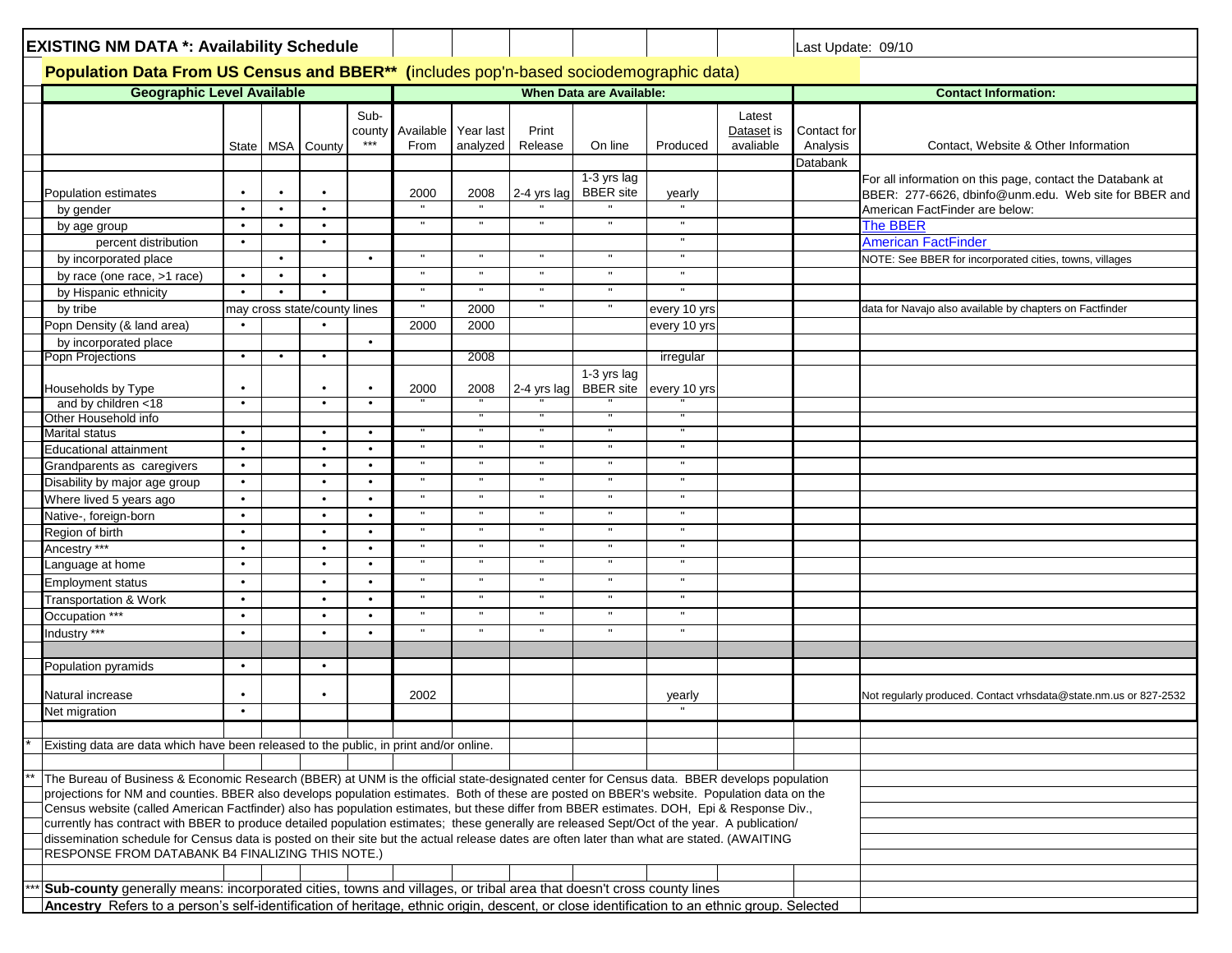| Czech<br>Brazilian.<br>Canadian.<br>. Irish<br>Russian.<br><sup>,</sup> aroups include Arab.<br>Subsaharan<br>Italian.<br>African.<br>lancestry | West | lndian. etc. |  |
|-------------------------------------------------------------------------------------------------------------------------------------------------|------|--------------|--|
| <b>Occupation</b><br>describes the kind of work the person does on the job.                                                                     |      |              |  |
| relates to the kind of business conducted by a person's em<br>nplovina<br>i organization.<br>∣Industr∖                                          |      |              |  |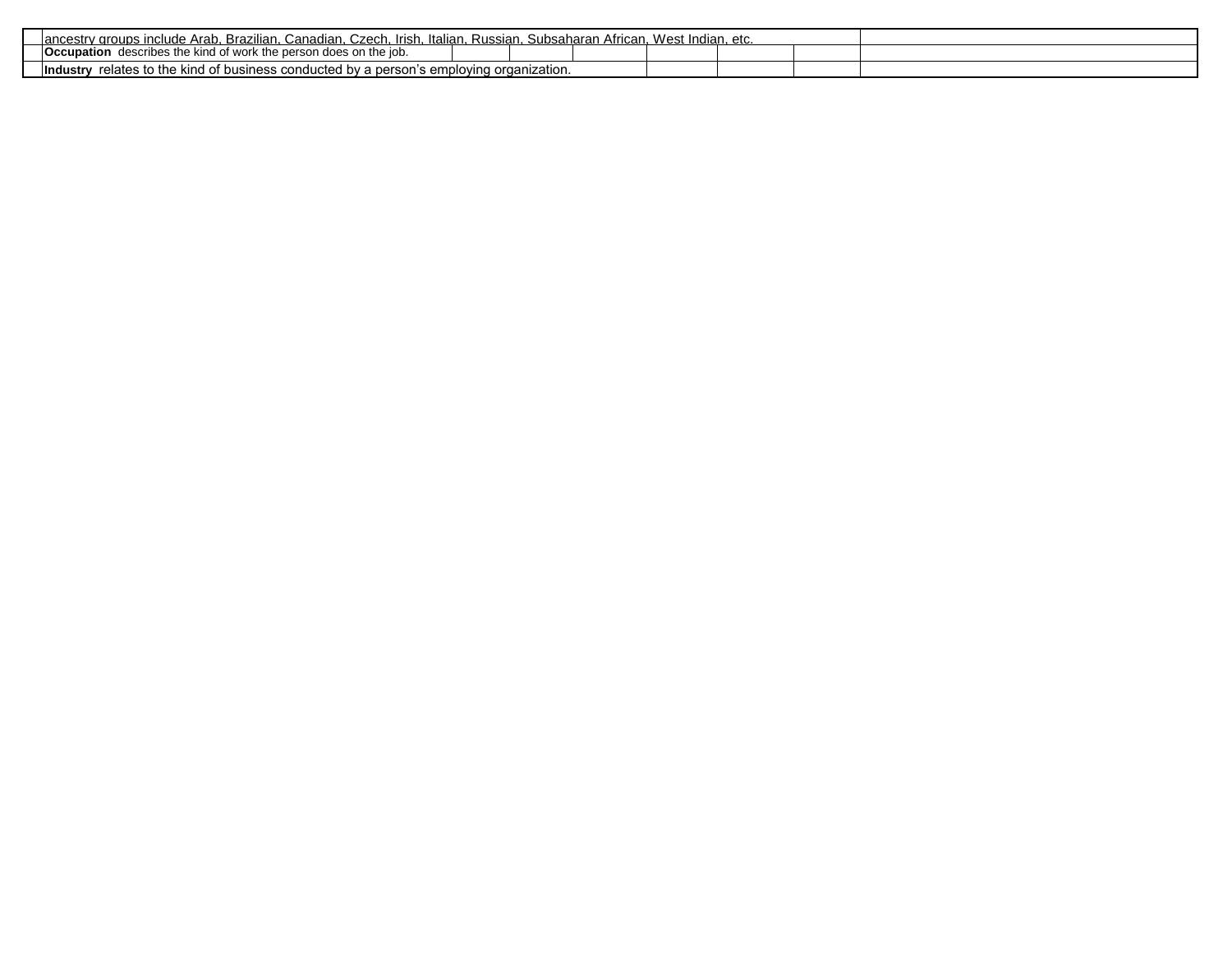| <b>EXISTING NM DATA *: Availability Schedule</b>                                                                                          |                        |                        |                |                   |                       |                                 |                   |                        |                  |              | Last Update: 09/10                                                                                                         |
|-------------------------------------------------------------------------------------------------------------------------------------------|------------------------|------------------------|----------------|-------------------|-----------------------|---------------------------------|-------------------|------------------------|------------------|--------------|----------------------------------------------------------------------------------------------------------------------------|
| Natality Data From DOH Bureau of Vital Records & Health Statistics (VRHS) **                                                              |                        |                        |                |                   |                       |                                 |                   |                        |                  |              |                                                                                                                            |
| Data are available at Geographic Level:                                                                                                   |                        |                        |                |                   |                       | <b>When Data are Available:</b> |                   |                        |                  |              | <b>Contact Information:</b>                                                                                                |
|                                                                                                                                           |                        |                        |                |                   |                       |                                 |                   |                        | Latest           | Contact      |                                                                                                                            |
|                                                                                                                                           |                        |                        | Sub-           | Available         | Year last             | Print                           | On                |                        | Dataset is       | for          |                                                                                                                            |
|                                                                                                                                           |                        | State County           | county         | From <sup>2</sup> | analyzed <sup>3</sup> | Release <sup>4</sup>            | line <sup>5</sup> | Produced               | avaliable        | Analysis     | Contact, Website & Other Information                                                                                       |
|                                                                                                                                           |                        |                        |                |                   |                       |                                 |                   | monthly,               | preliminary      |              |                                                                                                                            |
| Age mother                                                                                                                                | $\bullet$              | ٠                      |                | 1990              | 2007                  | M, AR                           | Y                 | yearly                 | file avail Nov   | L.Nielsen    | Contact Larry Nielsen at 827-0167; contact VRHS at 827-                                                                    |
| <b>Births to Teens</b>                                                                                                                    | $\bullet$              | $\bullet$              |                |                   | $\mathbf{H}$          | M, AR                           | Y                 | mon, yr                | of following     | $\mathbf{u}$ | 2532 or vrhsdata@state.nm.us.                                                                                              |
| Low birthweight                                                                                                                           | $\bullet$              | $\bullet$              | $\mathbf{1}$   | $\mathbf{u}$      | $\mathbf{H}$          | M, AR                           | Y                 | mon, yr                | year             | $\mathbf{u}$ |                                                                                                                            |
| Marital status of mother                                                                                                                  | $\bullet$              | $\bullet$              | $\mathbf{1}$   | $\blacksquare$    | $\mathbf{H}$          | M, AR                           | Y                 | mon, yr                |                  | $\mathbf H$  |                                                                                                                            |
| Number live births                                                                                                                        | $\bullet$<br>$\bullet$ | $\bullet$<br>$\bullet$ | $\overline{1}$ | $\mathbf H$       | $\mathbf H$           | M, AR                           | Y                 | mon, yr                |                  | $\mathbf H$  |                                                                                                                            |
| Prenatal care levels                                                                                                                      | $\bullet$              | $\bullet$              |                | $\mathbf{u}$      | $\mathbf{H}$          | M, AR<br>M, AR                  | Υ                 | mon, yr                |                  | $\mathbf{u}$ |                                                                                                                            |
| Birth attendant                                                                                                                           | $\bullet$              | $\bullet$              |                | $\mathbf H$       | $\mathbf{H}$          |                                 | N                 | no schedule            | final file avail | $\mathbf{H}$ |                                                                                                                            |
| Birth spacing (<18 months)                                                                                                                | $\bullet$              | $\bullet$              | $\overline{1}$ |                   |                       | M, AR                           | Y<br>N            | mon, yr                | 17 mos after     | $\mathbf{H}$ |                                                                                                                            |
| Birth, fertility rates                                                                                                                    | $\bullet$              | $\bullet$              |                |                   |                       | M, AR<br>M, AR                  | Y                 | no schedule            | year-end         | $\mathbf{H}$ |                                                                                                                            |
| Caesarean delivery<br><b>Education mother</b>                                                                                             | $\bullet$              | $\bullet$              | $\overline{1}$ |                   |                       | M, AR                           | N                 | mon, yr<br>no schedule |                  | л            |                                                                                                                            |
|                                                                                                                                           | $\bullet$              | $\bullet$              |                |                   | $\mathbf{H}$          | M, AR                           | Y                 |                        |                  | $\mathbf{u}$ |                                                                                                                            |
| One or more prior births                                                                                                                  | $\bullet$              | $\bullet$              | $\overline{1}$ |                   |                       | M, AR                           | Y                 | mon, yr                |                  | $\mathbf{H}$ |                                                                                                                            |
| Preterm delivery<br>Race/ Ethnicity (mom, child)                                                                                          | $\bullet$              | $\bullet$              | $\overline{1}$ |                   | $\mathbf{H}$          | M, AR                           | Y                 | mon, yr                |                  | $\mathbf{u}$ |                                                                                                                            |
| Vaginal delivery after C-sectn                                                                                                            | $\bullet$              | $\bullet$              | $\mathbf{1}$   | $\mathbf H$       | $\mathbf{H}$          | M, AR                           | Y                 | mon, yr                |                  | $\mathbf{H}$ |                                                                                                                            |
|                                                                                                                                           |                        |                        |                |                   |                       |                                 |                   | mon, yr                |                  |              | Similar birth indicators are available; not regularly produced, but                                                        |
| Linked VS & Medicaid births                                                                                                               | $\bullet$              | ٠                      |                |                   | $\mathbf{u}$          | Varies                          |                   | Varies                 |                  | $\mathbf{H}$ | roughly every 2 years; contact info same as above.<br>Similar birth data as listed on the left are available. Contact VRHS |
| Tribal birth data                                                                                                                         | $\bullet$              |                        | tribe          | 1991              | 1999                  | Varies                          | Y                 | Varies                 |                  | $\mathbf H$  | or Paige Best, tribal epidemiologist, 476-1788.                                                                            |
|                                                                                                                                           |                        |                        |                |                   |                       |                                 |                   |                        |                  |              |                                                                                                                            |
| <b>PUBLICATIONS</b>                                                                                                                       |                        |                        |                |                   |                       |                                 |                   |                        |                  |              |                                                                                                                            |
| From NM Vital Records & Health Statistics                                                                                                 |                        |                        |                |                   |                       |                                 |                   |                        |                  |              |                                                                                                                            |
| <b>NM Selected Health Statistics</b>                                                                                                      |                        |                        |                | 1980s             | 2007                  | Varies                          | N                 | Annually               |                  |              | VRHS Annual Report. See below for availability of print copies. On<br>line at:                                             |
| County Health Profile                                                                                                                     |                        | $\bullet$              |                | 2002              | 2002                  | 2004                            | Υ                 |                        |                  |              | Department of Health: Health Data                                                                                          |
| <b>County Health Profile</b>                                                                                                              |                        | $\bullet$              |                | 1993              | 2002                  | Varies                          | $\sim$            | no longer<br>produced  |                  |              | limited number of print copies; call VRHS at 827-2532                                                                      |
| <b>Women's Health Profile</b>                                                                                                             |                        | $\bullet$              |                | 1992              | 1999                  | Varies                          | Y                 | Varies                 |                  |              |                                                                                                                            |
|                                                                                                                                           |                        |                        |                |                   |                       |                                 |                   |                        |                  |              |                                                                                                                            |
| <b>NM Tribal Report</b>                                                                                                                   | $\bullet$              | tribe                  |                | 1990              | 1999                  | Varies                          | Y                 | Varies                 |                  |              | data by tribal affiliation (includes those in & outside reservations)                                                      |
|                                                                                                                                           |                        |                        |                |                   |                       |                                 |                   |                        |                  |              |                                                                                                                            |
| From NM Voices for Children                                                                                                               |                        |                        |                |                   |                       |                                 |                   |                        |                  |              |                                                                                                                            |
| NM Kids Count Data Book                                                                                                                   | $\bullet$              | $\bullet$              |                |                   |                       |                                 |                   |                        |                  |              | print copies available 244-9505, 888-671-KIDS (fee); see also:                                                             |
| Minority/Majority - A Profile of NM's Children: A Kids                                                                                    |                        |                        |                |                   |                       |                                 |                   |                        |                  |              | <b>NM Voices Homepage</b>                                                                                                  |
| <b>Count Special Report</b>                                                                                                               |                        |                        |                |                   |                       |                                 |                   |                        |                  |              |                                                                                                                            |
|                                                                                                                                           |                        |                        |                |                   |                       |                                 |                   |                        |                  |              |                                                                                                                            |
|                                                                                                                                           |                        |                        |                |                   |                       |                                 |                   |                        |                  |              |                                                                                                                            |
| Existing data are data which have been released to the public, in print and/or online.                                                    |                        |                        |                |                   |                       |                                 |                   |                        |                  |              |                                                                                                                            |
|                                                                                                                                           |                        |                        |                |                   |                       |                                 |                   |                        |                  |              |                                                                                                                            |
| Not all data at county or sub-county level may be released due to small numbers. Multiple year aggregates or other ways to compensate for |                        |                        |                |                   |                       |                                 |                   |                        |                  |              |                                                                                                                            |
| small numbers may be needed. Sub-county data are not regularly produced. Please contact VRHS: 827-2535, vrhsdata@state.nm.us              |                        |                        |                |                   |                       |                                 |                   |                        |                  |              |                                                                                                                            |
|                                                                                                                                           |                        |                        |                |                   |                       |                                 |                   |                        |                  |              |                                                                                                                            |
| Sub-county birth and death data are not produced in publications or online. Contact VRHS at 827-2532 or vrhsdata@state.nm.us              |                        |                        |                |                   |                       |                                 |                   |                        |                  |              |                                                                                                                            |
|                                                                                                                                           |                        |                        |                |                   |                       |                                 |                   |                        |                  |              |                                                                                                                            |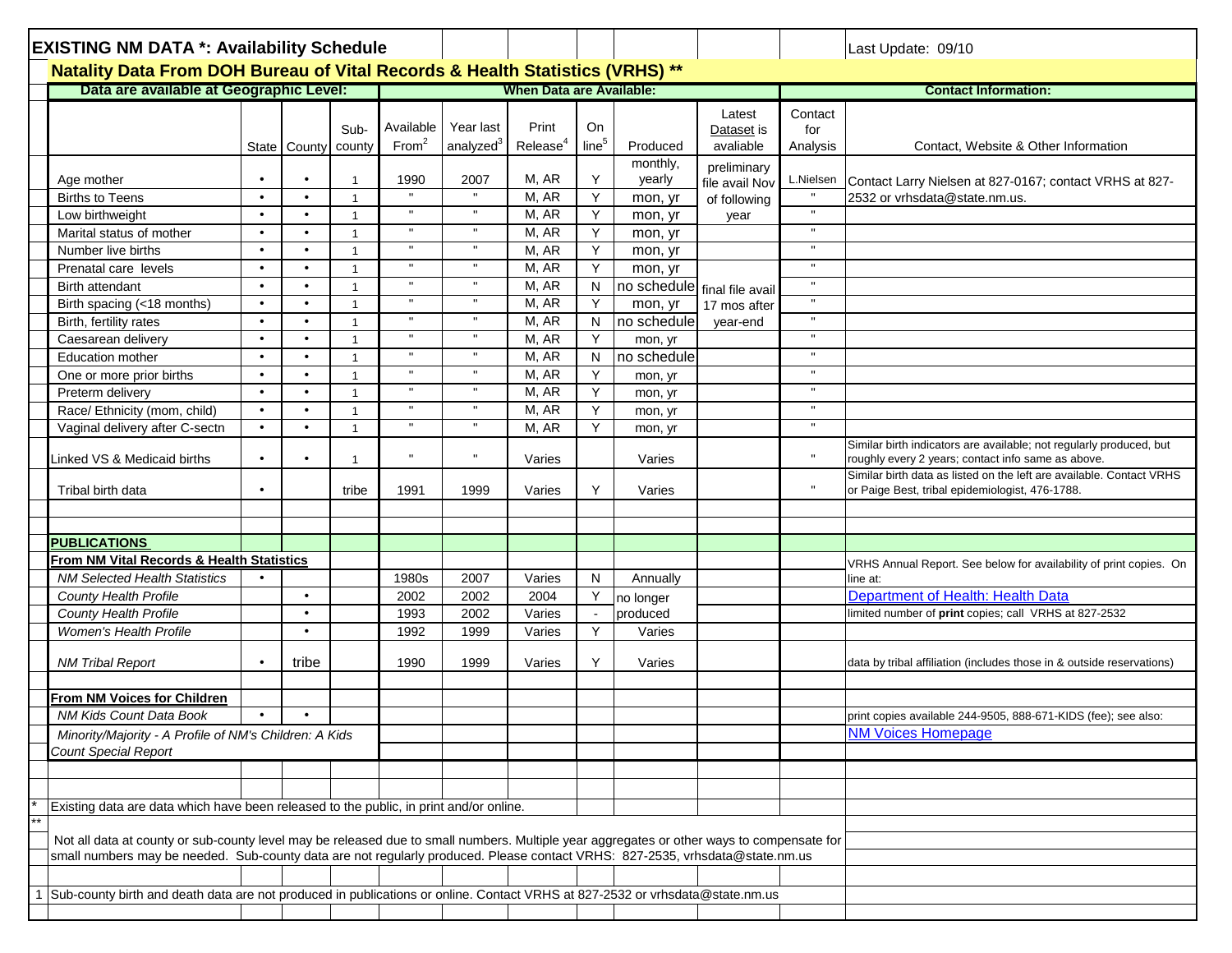|                                         | 2   Birth files are generally retrievable electronically back to 1990. Paper files back to 1970s exist. Paper files to earlier decades are    |  |  |
|-----------------------------------------|-----------------------------------------------------------------------------------------------------------------------------------------------|--|--|
| inconsistently available.               |                                                                                                                                               |  |  |
|                                         | 3 Data for the year AFTER the year listed in this column may be available on a provisional basis after June. Example, after June 2004,        |  |  |
| provisional 2003 data may be available. |                                                                                                                                               |  |  |
|                                         | 4  "M" means published or produced monthly, in the NM Monthly Vital Statistics report or online. Data in these reports are for                |  |  |
|                                         | the state only and are usually provisional. Final annual statistics are in the Annual Report.                                                 |  |  |
|                                         | "AR" means the NM Selected Health Statistics Annual Report. Published in the fall, it includes the annual statistics of the 2 previous years. |  |  |
| Call 827-2532 for a print copy.         |                                                                                                                                               |  |  |
| 5 Most reports available at:            | Department of Health: Health Data                                                                                                             |  |  |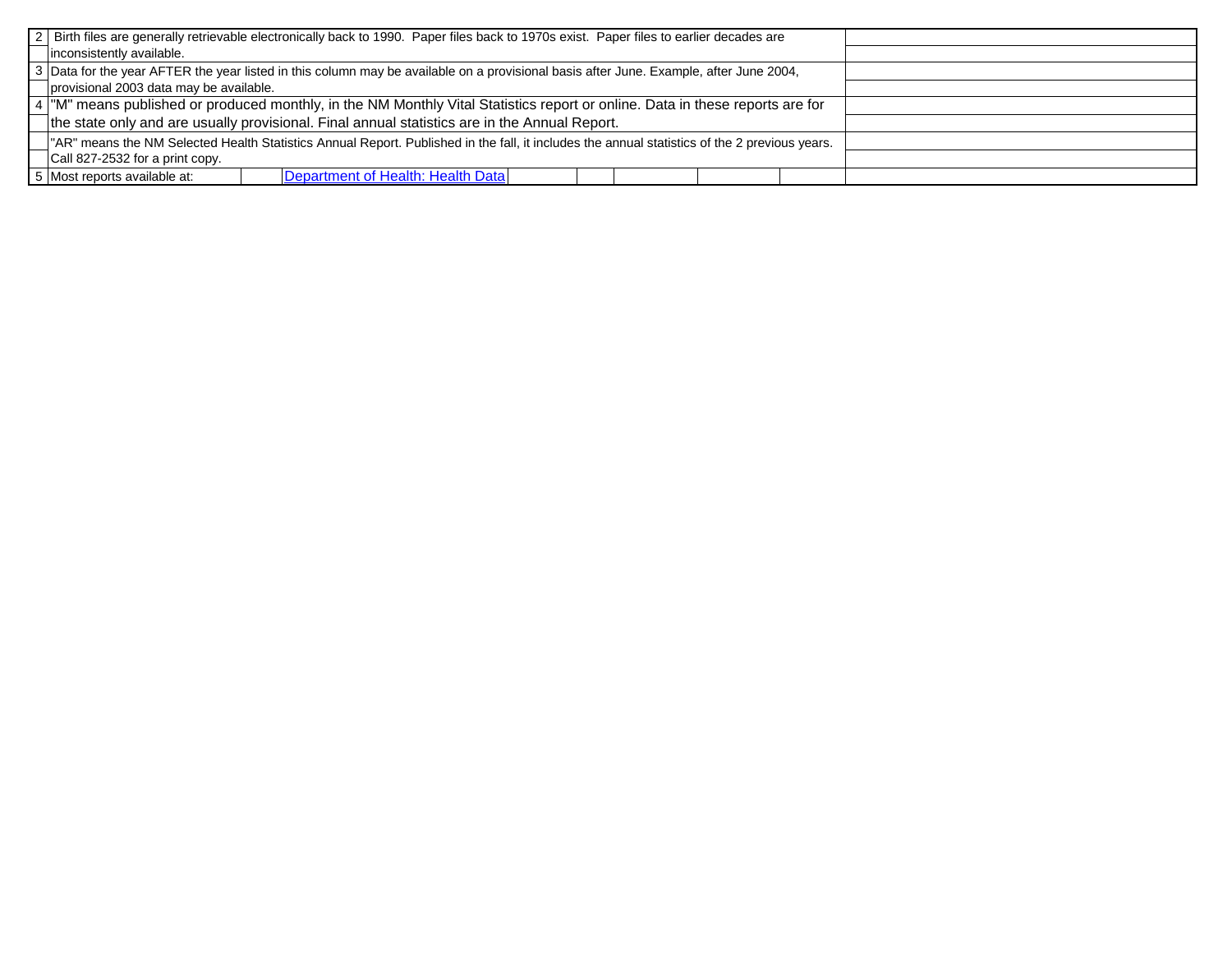| <b>EXISTING NM DATA *: Availability Schedule</b>                                                                                                                                                                                                                          |                        |                        |                              |                |                                   |                          |                         |                      |                                            |              | Last Update: 09/10                                                                                                                                              |
|---------------------------------------------------------------------------------------------------------------------------------------------------------------------------------------------------------------------------------------------------------------------------|------------------------|------------------------|------------------------------|----------------|-----------------------------------|--------------------------|-------------------------|----------------------|--------------------------------------------|--------------|-----------------------------------------------------------------------------------------------------------------------------------------------------------------|
| Mortality Data -- from NM Vital Records & Health Statistics and Office of Medical Investigator                                                                                                                                                                            |                        |                        |                              |                |                                   |                          |                         |                      |                                            |              |                                                                                                                                                                 |
| Data From NM Vital Records & Health Statistics (VRHS)                                                                                                                                                                                                                     |                        |                        |                              |                |                                   |                          |                         |                      |                                            |              |                                                                                                                                                                 |
| Data are available at Geographic Level:                                                                                                                                                                                                                                   |                        |                        |                              |                |                                   | When Data are Available: |                         |                      |                                            |              | Contact Information:                                                                                                                                            |
|                                                                                                                                                                                                                                                                           |                        |                        | Sub-                         | Available      | Year last                         | Print                    | On<br>line <sup>5</sup> |                      | Latest<br>Dataset is                       | Contact for  |                                                                                                                                                                 |
|                                                                                                                                                                                                                                                                           | State<br>$\bullet$     | County                 | county<br>$\bullet$          | From           | analyzed                          | Release <sup>4</sup>     |                         | Produced<br>monthly, | avaliable<br>preliminary<br>file avail Nov | Analysis     | Contact, Website & Other Information<br>Data pre-1990 are available in published Annual Reports that date to the<br>1970s. See note ** for contact information. |
| Number of deaths<br>Death rates                                                                                                                                                                                                                                           | $\bullet$              | $\bullet$              | $\overline{1}$               | 1990           | 2009<br>$\mathbf{u}$              | M, AR<br>M, AR           | Y<br>Y                  | yearly<br>mon, yr    | of following<br>year                       | .Nielsen     | Special Reports, 1999 & 2000. See notes ** and 5 for contact and website<br>information.                                                                        |
| eading causes of deaths                                                                                                                                                                                                                                                   | $\bullet$              | $\bullet$              | $\mathbf{1}$                 | $\blacksquare$ | n                                 | M, AR                    | Y                       | mon, yr              |                                            | $\mathbf{u}$ | same as above; each leading cause will have to be downloaded separately<br>from VRHS.                                                                           |
| Infant deaths, count                                                                                                                                                                                                                                                      | $\bullet$              |                        |                              |                |                                   | M, AR                    |                         | mon, yr              |                                            |              | Contact L Nielsen at VRHS **. [Special Report available & will be online.<br>New one avail Sept 05]                                                             |
| Neonatal, postneo deaths                                                                                                                                                                                                                                                  | $\bullet$              | $\bullet$              | $\overline{1}$               |                |                                   | M, AR                    |                         | mon, yr              |                                            |              | Same as above                                                                                                                                                   |
| <b>Selected Causes</b>                                                                                                                                                                                                                                                    |                        |                        |                              |                |                                   | M, AR                    | Y                       | mon, yr              | final file avail                           |              | Special Reports , 1999 & 2000. See notes ** and 5 for contact and website<br>information.                                                                       |
| Infant mortality                                                                                                                                                                                                                                                          | $\bullet$              |                        | -1                           |                |                                   | M, AR                    |                         | mon, yr              | 17 mos after<br>year-end                   |              | Contact Larry Nielsen at VRHS **. [Special Report available & will be online.<br>New one avail Sept 05]                                                         |
| Neo-, Postneonatal mortality                                                                                                                                                                                                                                              | $\bullet$              | $\bullet$              | $\mathbf{1}$                 |                |                                   | M, AR                    |                         | mon, yr              |                                            |              | Same as above                                                                                                                                                   |
| Fetal deaths                                                                                                                                                                                                                                                              | $\bullet$<br>$\bullet$ |                        | $\overline{1}$               |                |                                   | M, AR                    |                         | mon, yr              |                                            |              | not online                                                                                                                                                      |
| Maternal deaths                                                                                                                                                                                                                                                           |                        |                        |                              |                |                                   | M, AR                    |                         | yearly               |                                            |              | not online<br>Only tables published in the Annual Report are available. Data not available                                                                      |
| Abortions                                                                                                                                                                                                                                                                 |                        |                        | $\overline{1}$               |                |                                   | M, AR                    |                         | yearly               |                                            |              | for analysis.<br>Selected causes, including rankable causes, are available from VRHS, but                                                                       |
| Leading causes <sup>6</sup> death, Infant                                                                                                                                                                                                                                 | $\bullet$              | $\bullet$              | $\mathbf{1}$                 |                |                                   | AR                       |                         | yearly               |                                            |              | are not ranked or presented as leading causes. See note 6.                                                                                                      |
| Lead. c. <sup>6</sup> Infant by Race/ Ethn                                                                                                                                                                                                                                | $\bullet$              | $\bullet$              | $\mathbf{1}$                 |                |                                   | <b>AR</b>                |                         | yearly               |                                            | $\mathbf{H}$ | Same as above                                                                                                                                                   |
| Leading causes <sup>6</sup> Age-specific<br>and by Race/ Ethnicity                                                                                                                                                                                                        | $\bullet$<br>$\bullet$ | $\bullet$<br>$\bullet$ | $\mathbf{1}$                 |                |                                   | <b>AR</b>                | Y<br>Y                  | yearly               |                                            |              | Same as above                                                                                                                                                   |
| Cause by County by Gender                                                                                                                                                                                                                                                 | $\bullet$              | $\bullet$              | $\mathbf{1}$<br>$\mathbf{1}$ |                |                                   | AR<br>AR                 | Υ                       | yearly<br>yearly     |                                            |              | Same as above                                                                                                                                                   |
| Gender by Race/ Ethnicity                                                                                                                                                                                                                                                 | $\bullet$              | $\bullet$              | $\mathbf{1}$                 |                |                                   | AR                       | Υ                       | yearly               |                                            |              |                                                                                                                                                                 |
| and by Age Group                                                                                                                                                                                                                                                          | $\bullet$              | $\bullet$              | $\mathbf{1}$                 |                |                                   | <b>AR</b>                | Υ                       | yearly               |                                            |              |                                                                                                                                                                 |
|                                                                                                                                                                                                                                                                           |                        |                        |                              |                |                                   | <b>AR</b>                | N <sub>2</sub>          | yearly               |                                            | $\mathbf{u}$ |                                                                                                                                                                 |
| <b>PUBLICATIONS</b>                                                                                                                                                                                                                                                       |                        |                        |                              |                |                                   |                          |                         |                      |                                            |              |                                                                                                                                                                 |
| From NM Vital Records & Health Statistics                                                                                                                                                                                                                                 |                        |                        |                              |                |                                   |                          |                         |                      |                                            |              |                                                                                                                                                                 |
| <b>NM Selected Health Statistics</b>                                                                                                                                                                                                                                      |                        |                        |                              | 1980s          | 2007                              | Varies                   | N                       | Annually             |                                            |              | VRHS Annual Report. See below for availability of print copies. On line at:                                                                                     |
| County Health Profile                                                                                                                                                                                                                                                     |                        |                        |                              | 2002           | 2002                              | 2004                     | Υ                       | no longer            |                                            |              | Department of Health: Health Data                                                                                                                               |
| County Health Profile                                                                                                                                                                                                                                                     |                        |                        |                              | 1993           | 2002                              | Varies                   | $\sim$                  | produced             |                                            |              | limited number of print copies; call VRHS at 827-2532                                                                                                           |
| Women's Health Profile                                                                                                                                                                                                                                                    |                        |                        |                              | 1992           | 1999                              | Varies                   | Y                       | Varies               |                                            |              | limited number of print copies; call VRHS at 827-2533                                                                                                           |
| <b>NM Tribal Report</b>                                                                                                                                                                                                                                                   |                        |                        |                              | 1990           | 1999                              | Varies                   | Υ                       | Varies               |                                            |              | data by tribal affiliation (includes those in & outside reservations)                                                                                           |
| Notes:                                                                                                                                                                                                                                                                    |                        |                        |                              |                |                                   |                          |                         |                      |                                            |              |                                                                                                                                                                 |
| Existing data are data which have been released to the public, in print and/or online.                                                                                                                                                                                    |                        |                        |                              |                |                                   |                          |                         |                      |                                            |              |                                                                                                                                                                 |
|                                                                                                                                                                                                                                                                           |                        |                        |                              |                |                                   |                          |                         |                      |                                            |              |                                                                                                                                                                 |
| Not all data at county or sub-county level may be released due to small numbers. Multiple year aggregates or other ways to compensate for<br>small numbers may be needed. Sub-county data are not regulary produced. Please contact VRHS: 827-2535; vrhsdata@state.nm.us. |                        |                        |                              |                |                                   |                          |                         |                      |                                            |              |                                                                                                                                                                 |
|                                                                                                                                                                                                                                                                           |                        |                        |                              |                |                                   |                          |                         |                      |                                            |              |                                                                                                                                                                 |
| Sub-county birth, death data are not produced in publications or online. Contact VRHS at 827-2532 or vrhsdata@state.nm.us.                                                                                                                                                |                        |                        |                              |                |                                   |                          |                         |                      |                                            |              |                                                                                                                                                                 |
| Death files are generally retrievable electronically back to 1990. Paper files back to 1970s exist. Paper files to earlier decades are<br>inconsistently available.                                                                                                       |                        |                        |                              |                |                                   |                          |                         |                      |                                            |              |                                                                                                                                                                 |
| Data for the year AFTER the year listed in this column may be available on a provisional basis after June. Example, after June 2004, provisional                                                                                                                          |                        |                        |                              |                |                                   |                          |                         |                      |                                            |              |                                                                                                                                                                 |
| 2003 data may be available.<br>"M" means published or produced monthly, in the NM Monthly Vital Statistics report or online. Data in these reports are usually provisional. Final                                                                                         |                        |                        |                              |                |                                   |                          |                         |                      |                                            |              |                                                                                                                                                                 |
| annual statistics are in the Annual Report. Call 827-2532 for a print copy.                                                                                                                                                                                               |                        |                        |                              |                |                                   |                          |                         |                      |                                            |              |                                                                                                                                                                 |
| "AR" means the NM Selected Health Statistics Annual Report. Published in the fall with the annual statistics of 2 years prior. Call 827-2532 for a                                                                                                                        |                        |                        |                              |                |                                   |                          |                         |                      |                                            |              |                                                                                                                                                                 |
| print copy.<br>Most reports available at:                                                                                                                                                                                                                                 |                        |                        |                              |                | Department of Health: Health Data |                          |                         |                      |                                            |              |                                                                                                                                                                 |
|                                                                                                                                                                                                                                                                           |                        |                        |                              |                |                                   |                          |                         |                      |                                            |              |                                                                                                                                                                 |
| Leading causes are ranked from the rankable cause list. Death data available online are not presented as leading causes of death.                                                                                                                                         |                        |                        |                              |                |                                   |                          |                         |                      |                                            |              |                                                                                                                                                                 |
|                                                                                                                                                                                                                                                                           |                        |                        |                              |                |                                   |                          |                         |                      |                                            |              |                                                                                                                                                                 |
|                                                                                                                                                                                                                                                                           |                        |                        |                              |                |                                   |                          |                         |                      |                                            |              |                                                                                                                                                                 |
| Data From Office of Medical Investigator (OMI)                                                                                                                                                                                                                            |                        |                        |                              |                |                                   |                          |                         |                      |                                            |              |                                                                                                                                                                 |
| Data are available at Geographic Level:                                                                                                                                                                                                                                   |                        |                        |                              |                |                                   | When Data are Available: |                         |                      |                                            |              | Contact Information:                                                                                                                                            |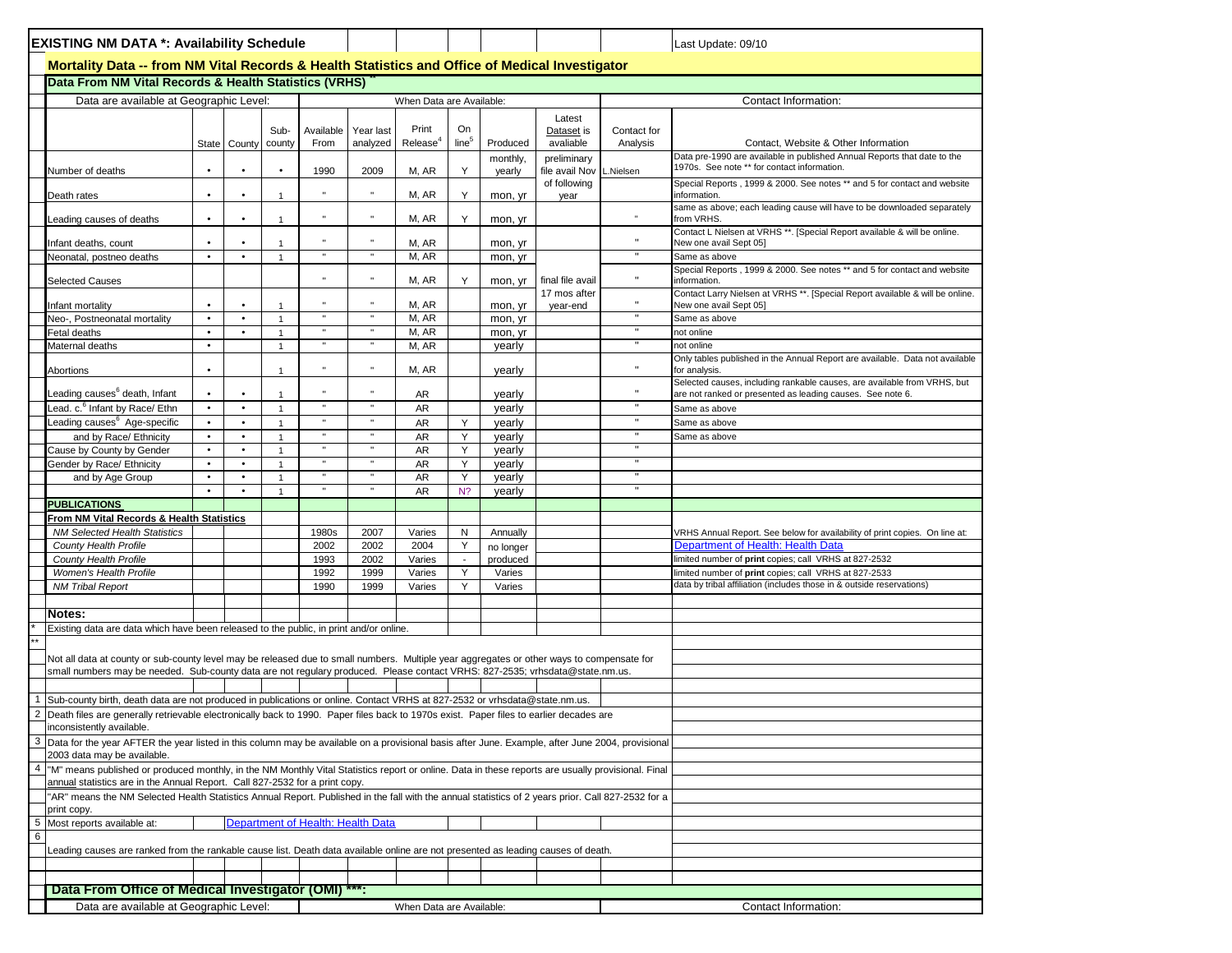|                |                                                                                                                                            | State                  | County    | Sub-<br>county | Available<br>From | Year last<br>analyzed | Print<br>Release <sup>4</sup> | On<br>line <sup>5</sup> | Produced       | Latest<br>Dataset is<br>avaliable | Contact for<br>Analysis | Contact, Website & Other Information                                                           |
|----------------|--------------------------------------------------------------------------------------------------------------------------------------------|------------------------|-----------|----------------|-------------------|-----------------------|-------------------------------|-------------------------|----------------|-----------------------------------|-------------------------|------------------------------------------------------------------------------------------------|
|                | Manner of Death                                                                                                                            | $\bullet$              | $\bullet$ |                | 1980              | 2008                  | AR                            | Y                       | Yearly         |                                   | T. Stepetic             | Tim Stepetic, 272-0733, tstepetic@salud.unm.edu                                                |
|                | by age                                                                                                                                     | $\bullet$              |           |                |                   |                       | $\mathbf{u}$                  | $\mathfrak n$           | <b>H</b>       |                                   | or                      |                                                                                                |
|                | by race/ ethnicity                                                                                                                         | $\bullet$              |           |                | $\mathfrak n$     | $\mathbf{u}$          | $\mathbf{u}$                  | $\mathfrak n$           | $\mathbf{u}$   |                                   | J Perrings              | Jim Perrings, JPerrings@salud.unm.edu                                                          |
|                | Cause of Death <sup>7</sup>                                                                                                                | $\bullet$              |           |                | $\mathbf{u}$      | n                     | $\mathbf{u}$                  | $\mathfrak n$           | n              |                                   |                         |                                                                                                |
|                | by age                                                                                                                                     | $\bullet$              |           |                | $\mathbf{u}$      | $\mathbf{u}$          | $\mathbf{u}$                  | $\mathbf{u}$            | $\mathbf{u}$   |                                   |                         |                                                                                                |
|                | by race/ ethnicity                                                                                                                         | $\bullet$              | $\bullet$ |                | $\mathbf{u}$      |                       | $\mathbf{u}$                  | $\mathbf{u}$            | $\mathbf{u}$   |                                   |                         |                                                                                                |
|                | For a each manner of death                                                                                                                 | $\bullet$              | $\bullet$ |                | $\mathbf{u}$      | ×                     | $\mathbf{u}$                  | $\mathfrak n$           | $\mathbf{u}$   |                                   |                         |                                                                                                |
|                | by age, gender                                                                                                                             | $\bullet$              |           |                |                   |                       | $\mathbf{u}$                  | $\mathbf{u}$            |                |                                   |                         |                                                                                                |
|                | by race/ ethnicity                                                                                                                         | $\bullet$              |           |                |                   |                       | $\mathbf{u}$                  | $\mathfrak n$           | $\mathbf{u}$   |                                   |                         |                                                                                                |
|                | Homicide --method of                                                                                                                       | $\bullet$              |           |                |                   |                       | $\mathbf{u}$                  | $\mathfrak n$           | $\mathbf{u}$   |                                   |                         |                                                                                                |
|                | Children Deaths                                                                                                                            |                        |           |                |                   |                       | $\mathbf{u}$                  | $\mathbf{u}$            | $\mathbf{u}$   |                                   |                         |                                                                                                |
|                | by manner of death                                                                                                                         | $\bullet$              |           |                | $\mathbf{u}$      | $\mathbf{u}$          | $\mathbf{u}$                  | $\mathfrak n$           | $\blacksquare$ |                                   |                         |                                                                                                |
|                | by gender                                                                                                                                  | $\bullet$              |           |                |                   |                       | $\mathbf{u}$                  | $\mathbf{u}$            |                |                                   |                         |                                                                                                |
|                | by race/ ethnicity                                                                                                                         | $\bullet$<br>$\bullet$ |           |                |                   |                       | $\mathbf{u}$                  | $\mathfrak n$           | $\mathbf{u}$   |                                   |                         |                                                                                                |
|                | by cause of death                                                                                                                          |                        |           |                |                   |                       |                               |                         |                |                                   |                         |                                                                                                |
|                | Children Deaths for each manner of death                                                                                                   | $\bullet$              |           |                | $\mathbf{u}$      |                       | $\mathbf{u}$                  | $\mathbf{u}$            | $\mathbf{u}$   |                                   |                         |                                                                                                |
|                | by age, gender                                                                                                                             | $\bullet$              |           |                | $\mathbf{u}$      | $\mathbf{u}$          | $\mathbf{u}$                  | $\mathbf{u}$            | $\mathbf{u}$   |                                   |                         |                                                                                                |
|                | by month                                                                                                                                   | $\bullet$              |           |                | $\mathbf{u}$      |                       | $\mathbf{u}$                  | $\mathbf{u}$            | $\mathbf{u}$   |                                   |                         |                                                                                                |
|                | by day                                                                                                                                     |                        |           |                |                   |                       |                               |                         |                |                                   |                         |                                                                                                |
|                | Alcohol-related Deaths<br>by manner of death                                                                                               | $\bullet$              |           |                |                   |                       |                               |                         | $\mathbf{u}$   |                                   |                         |                                                                                                |
|                |                                                                                                                                            | $\bullet$              |           |                |                   |                       | $\mathbf{u}$                  | $\mathfrak n$           | $\mathbf{u}$   |                                   |                         |                                                                                                |
|                | by age, gender<br>Presence alcohol in decedent                                                                                             | $\bullet$              |           |                | $\mathbf{u}$      |                       | $\mathbf{u}$                  | $\mathbf{u}$            | $\mathbf{u}$   |                                   |                         |                                                                                                |
|                | accidental deaths                                                                                                                          | $\bullet$              |           |                | $\mathbf{u}$      | $\mathbf{u}$          | $\mathbf{u}$                  | $\mathbf{u}$            | $\mathbf{u}$   |                                   |                         |                                                                                                |
|                | suicide deaths                                                                                                                             | $\bullet$              |           |                |                   |                       | $\mathbf{u}$                  | $\mathbf{u}$            | $\mathbf{u}$   |                                   |                         |                                                                                                |
|                | homicide                                                                                                                                   | $\bullet$              |           |                | $\mathbf{u}$      |                       | $\mathbf{u}$                  | $\mathbf{u}$            | $\mathbf{u}$   |                                   |                         |                                                                                                |
|                | by cause of death                                                                                                                          | $\bullet$              |           |                | $\mathbf{u}$      | $\mathbf{u}$          | $\mathbf{u}$                  | $\mathbf{u}$            | $\mathbf{u}$   |                                   |                         |                                                                                                |
|                | Motor vehicle deaths with alcohol present in                                                                                               |                        |           |                |                   |                       |                               |                         |                |                                   |                         |                                                                                                |
|                | decedent                                                                                                                                   |                        |           |                |                   |                       |                               |                         |                |                                   |                         |                                                                                                |
|                | by age, gender                                                                                                                             | $\bullet$              |           |                | $\mathbf{u}$      |                       | $\mathbf{u}$                  | $\mathbf{u}$            | $\mathbf{u}$   |                                   |                         |                                                                                                |
|                | by race/ ethnicity                                                                                                                         | $\bullet$              |           |                | $\mathbf{u}$      |                       | $\mathbf{u}$                  | $\mathfrak n$           |                |                                   |                         |                                                                                                |
|                | by driver/ passenger                                                                                                                       | $\bullet$              |           |                |                   |                       |                               |                         |                |                                   |                         |                                                                                                |
|                | by seat belt, air bag                                                                                                                      | $\bullet$              |           |                | $\mathbf{u}$      |                       | $\mathbf{u}$                  | $\mathbf{u}$            | $\mathbf{u}$   |                                   |                         |                                                                                                |
|                | Drug Caused Death                                                                                                                          |                        |           |                |                   |                       |                               |                         |                |                                   |                         |                                                                                                |
|                | by age, gender                                                                                                                             | $\bullet$              |           |                |                   |                       | $\mathbf{u}$                  | $\mathbf{u}$            | $\mathbf{u}$   |                                   |                         |                                                                                                |
|                | by race/ ethnicity                                                                                                                         | $\bullet$              |           |                | $\mathbf{u}$      | $\mathbf{a}$          | $\mathbf{u}$                  | $\mathbf{u}$            |                |                                   |                         |                                                                                                |
|                | by manner of death                                                                                                                         | $\bullet$              |           |                |                   |                       | $\mathbf{u}$                  | $\mathbf{u}$            | $\mathbf{u}$   |                                   |                         |                                                                                                |
|                | by compounds found                                                                                                                         | $\bullet$              |           |                | $\mathbf{u}$      | $\mathbf{u}$          | $\mathbf{u}$                  | $\mathbf{u}$            | $\mathbf{u}$   |                                   |                         |                                                                                                |
|                | by county of residence                                                                                                                     |                        | $\bullet$ |                | $\blacksquare$    |                       | $\mathbf{u}$                  | $\mathbf{u}$            | $\mathbf{u}$   |                                   |                         |                                                                                                |
|                | by cause of death                                                                                                                          | $\bullet$              |           |                | $\mathbf{u}$      | $\mathbf{u}$          | $\mathbf{m}_\perp$            | $\mathbf{u}$            | $\mathbf{u}$   |                                   |                         |                                                                                                |
|                | by manner of death                                                                                                                         | $\bullet$              |           |                | $\mathbf{u}$      |                       | $\mathbf{u}$                  | $\mathbf{u}$            | $\mathbf{u}$   |                                   |                         |                                                                                                |
|                | Drug Involved Death                                                                                                                        |                        |           |                |                   |                       |                               |                         |                |                                   |                         |                                                                                                |
|                | by age, gender                                                                                                                             | $\bullet$              |           |                | $\blacksquare$    |                       | $\mathbf{u}$                  | $\mathbf{u}$            | $\mathbf{u}$   |                                   |                         |                                                                                                |
|                | by race/ ethnicity                                                                                                                         | $\bullet$              |           |                |                   |                       | $\mathbf{u}$                  | $\mathfrak n$           | $\mathbf{u}$   |                                   |                         |                                                                                                |
|                | by manner of death                                                                                                                         | $\bullet$              |           |                | $\mathbf{u}$      |                       | $\mathbf{u}$                  | $\mathbf{u}$            | $\mathbf{u}$   |                                   |                         |                                                                                                |
|                | by compounds found                                                                                                                         | $\bullet$              |           |                |                   |                       | $\mathbf{u}$                  | $\mathbf{u}$            | $\mathbf{u}$   |                                   |                         |                                                                                                |
|                | <b>PUBLICATIONS</b>                                                                                                                        |                        |           |                |                   |                       |                               |                         |                |                                   |                         |                                                                                                |
|                | From Office of the Medical Investigator                                                                                                    |                        |           |                |                   |                       |                               |                         |                |                                   |                         |                                                                                                |
|                | <b>OMI Annual Report</b>                                                                                                                   |                        |           |                | 1997              | 2008                  |                               |                         |                |                                   |                         | For earlier years, contact Tim Stepetic, Admin Services, OMI at 272-0733 or                    |
|                |                                                                                                                                            |                        |           |                |                   |                       |                               |                         |                |                                   |                         | tstepetic@salud.unm.edu. Website is:<br>Office of Medical Investigator, UNM School of Medicine |
|                |                                                                                                                                            |                        |           |                |                   |                       |                               |                         |                |                                   |                         |                                                                                                |
|                | Notes:                                                                                                                                     |                        |           |                |                   |                       |                               |                         |                |                                   |                         |                                                                                                |
|                | Existing means data have been released to the public, in print and/or online.                                                              |                        |           |                |                   |                       |                               |                         |                |                                   |                         |                                                                                                |
|                | Not all data at county or sub-county level may be released due to small numbers. Multiple year aggregates or other ways to deal with small |                        |           |                |                   |                       |                               |                         |                |                                   |                         |                                                                                                |
|                | numbers may be needed. Sub-county data are not regularly produced. Please contact OMI at 272-0733.                                         |                        |           |                |                   |                       |                               |                         |                |                                   |                         |                                                                                                |
|                |                                                                                                                                            |                        |           |                |                   |                       |                               |                         |                |                                   |                         |                                                                                                |
| $\overline{7}$ | OMI definitions:                                                                                                                           |                        |           |                |                   |                       |                               |                         |                |                                   |                         |                                                                                                |
|                | Manner of death: general category of the condition, circumstances, or event, which causes the death; these categories are                  |                        |           |                |                   |                       |                               |                         |                |                                   |                         |                                                                                                |
|                | natural, accident, homicide, suicide, and undetermined.                                                                                    |                        |           |                |                   |                       |                               |                         |                |                                   |                         |                                                                                                |
|                | Cause of death: agent of effect that results in death. Determined by post-mortem exam (including autopsy & toxicological findings)         |                        |           |                |                   |                       |                               |                         |                |                                   |                         |                                                                                                |
|                | and medical history.                                                                                                                       |                        |           |                |                   |                       |                               |                         |                |                                   |                         |                                                                                                |
|                |                                                                                                                                            |                        |           |                |                   |                       |                               |                         |                |                                   |                         |                                                                                                |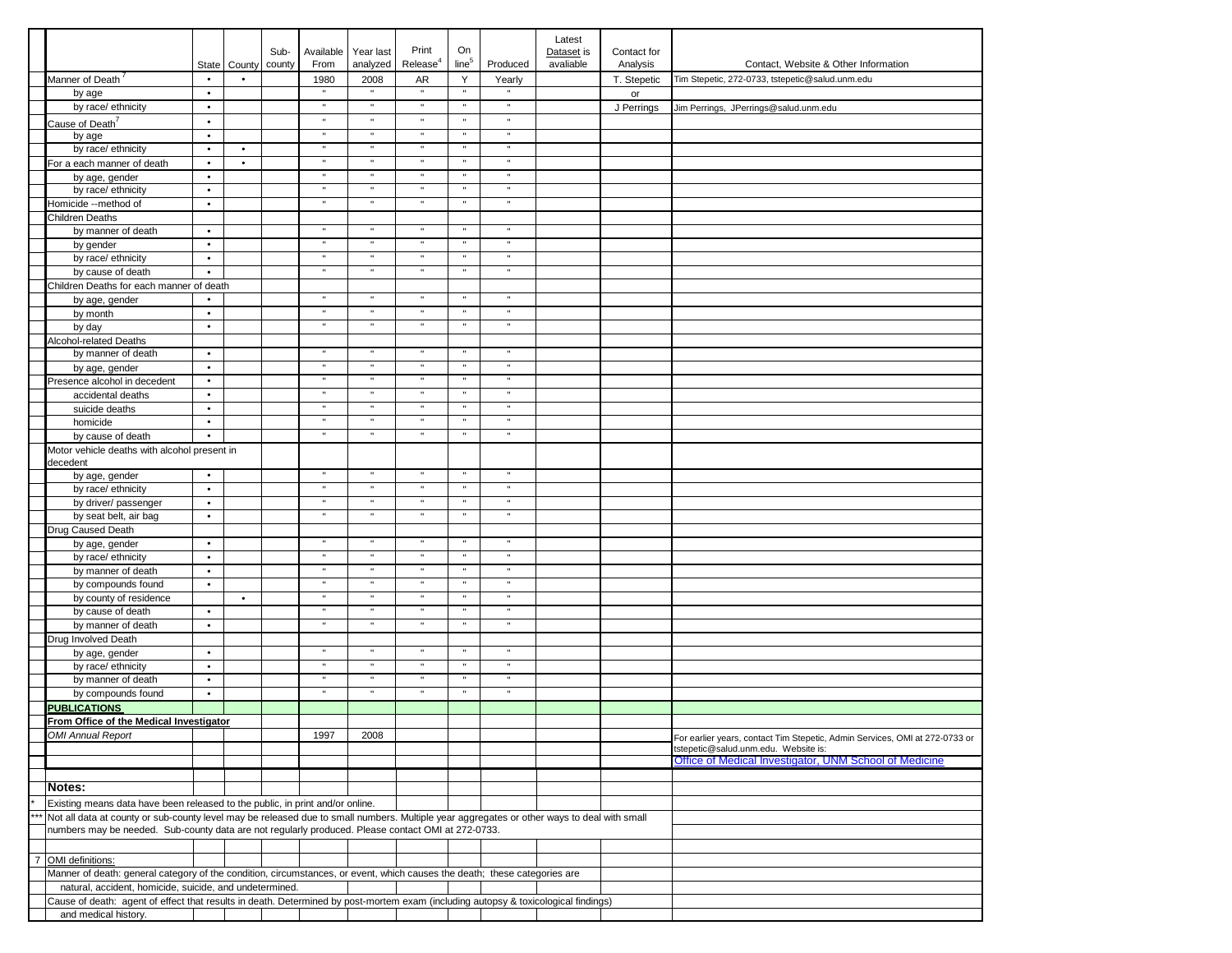|                                                                  | <b>EXISTING NM DATA *: Availability Schedule</b><br><b>Mortality Data -- various sources</b><br>Data are available at Geographic Level:<br>State County<br>TRAFFIC CRASH AND FATALITY DATA <sup>1</sup> from Division of Government Research, UNM<br>$\bullet$<br>$\bullet$<br>$\bullet$<br>highest crash rate areas<br>$\bullet$<br>$\bullet$<br>Teen, Adult, Senior Deaths<br>$\bullet$<br>and by Vehicle Type<br>٠<br>Seatbelt Use<br>$\bullet$<br>Alcohol-involved crash, # fatal<br>$\bullet$<br>$\bullet$<br>alcohol-involved<br>$\bullet$<br>counties with highest rates<br>Motorcycle deaths<br>٠<br>alcohol-involved<br>$\bullet$<br>by helmet use<br>٠<br>Train crash deaths<br>٠<br>$\bullet$ |                        |                |                              |                       |                          |                   |                              |                                   |                            | Last Update: 09/10                                                                                            |  |
|------------------------------------------------------------------|----------------------------------------------------------------------------------------------------------------------------------------------------------------------------------------------------------------------------------------------------------------------------------------------------------------------------------------------------------------------------------------------------------------------------------------------------------------------------------------------------------------------------------------------------------------------------------------------------------------------------------------------------------------------------------------------------------|------------------------|----------------|------------------------------|-----------------------|--------------------------|-------------------|------------------------------|-----------------------------------|----------------------------|---------------------------------------------------------------------------------------------------------------|--|
|                                                                  |                                                                                                                                                                                                                                                                                                                                                                                                                                                                                                                                                                                                                                                                                                          |                        |                |                              |                       |                          |                   |                              |                                   |                            |                                                                                                               |  |
|                                                                  |                                                                                                                                                                                                                                                                                                                                                                                                                                                                                                                                                                                                                                                                                                          |                        |                |                              |                       | When Data are Available: |                   |                              |                                   |                            | Contact Information:                                                                                          |  |
|                                                                  |                                                                                                                                                                                                                                                                                                                                                                                                                                                                                                                                                                                                                                                                                                          |                        | Sub-<br>county | Available<br>From            | Year last<br>analyzed | Print<br>Release         | On<br>line        | Produced                     | Latest<br>Dataset is<br>avaliable | Contact<br>for<br>Analysis | Contact, Website & Other Information                                                                          |  |
|                                                                  |                                                                                                                                                                                                                                                                                                                                                                                                                                                                                                                                                                                                                                                                                                          |                        |                |                              |                       |                          |                   |                              |                                   |                            |                                                                                                               |  |
| Traffic crashes, number                                          |                                                                                                                                                                                                                                                                                                                                                                                                                                                                                                                                                                                                                                                                                                          |                        |                | 1994                         | 2008                  | Fall                     | Y                 | yearly                       |                                   |                            | To understand data or for already published data:                                                             |  |
| Crash-related deaths                                             |                                                                                                                                                                                                                                                                                                                                                                                                                                                                                                                                                                                                                                                                                                          | $\bullet$              | $\bullet$      |                              |                       |                          | $\mathbf{u}$      |                              |                                   |                            | Hahn Nugyen at the Div. Gov't Research, UNM, dgrint@unm.edu                                                   |  |
| Crash death rates <sup>2</sup>                                   |                                                                                                                                                                                                                                                                                                                                                                                                                                                                                                                                                                                                                                                                                                          | $\bullet$              |                | $\mathbf H$                  |                       |                          |                   | $\mathbf{H}$                 |                                   |                            | 277-3305.                                                                                                     |  |
| Location, incl. reservations                                     |                                                                                                                                                                                                                                                                                                                                                                                                                                                                                                                                                                                                                                                                                                          | $\bullet$              | $\bullet$      | $\mathbf{H}$                 |                       |                          |                   |                              | fatality file is                  |                            | These data are available online in publications at DGR website:                                               |  |
|                                                                  |                                                                                                                                                                                                                                                                                                                                                                                                                                                                                                                                                                                                                                                                                                          |                        | $\bullet$      | $\mathbf{H}$                 | $\mathbf{H}$          |                          |                   |                              | final at the<br>end of May,       |                            | Div. of Gov't Research, UNM                                                                                   |  |
| <b>Contributing Factors</b>                                      |                                                                                                                                                                                                                                                                                                                                                                                                                                                                                                                                                                                                                                                                                                          | $\bullet$              | $\bullet$      | $\mathbf{H}$                 | $\mathbf{u}$          |                          | $\mathbf{u}$      |                              | but updated                       |                            | NM Traffic Crash Information (state, county, some sub-county)                                                 |  |
| Deaths By Age & Sex                                              |                                                                                                                                                                                                                                                                                                                                                                                                                                                                                                                                                                                                                                                                                                          |                        |                |                              |                       |                          |                   |                              | monthly;                          |                            | Community Report (town, city, county data)                                                                    |  |
|                                                                  |                                                                                                                                                                                                                                                                                                                                                                                                                                                                                                                                                                                                                                                                                                          | $\bullet$              | $\bullet$      |                              |                       |                          |                   |                              | some                              |                            | For years before 1994, call Hanh Nugyen at 277-3305                                                           |  |
|                                                                  |                                                                                                                                                                                                                                                                                                                                                                                                                                                                                                                                                                                                                                                                                                          | $\bullet$              | $\bullet$      |                              |                       |                          |                   |                              | fatality info                     |                            |                                                                                                               |  |
|                                                                  |                                                                                                                                                                                                                                                                                                                                                                                                                                                                                                                                                                                                                                                                                                          |                        |                |                              |                       |                          |                   |                              | is not added                      |                            | For printed copies of publications:                                                                           |  |
|                                                                  |                                                                                                                                                                                                                                                                                                                                                                                                                                                                                                                                                                                                                                                                                                          | $\bullet$              | $\bullet$      | $\mathbf{u}$                 |                       |                          |                   |                              | til months                        |                            | -800-231-6145 Safer NM Now                                                                                    |  |
| Pedestrian deaths                                                |                                                                                                                                                                                                                                                                                                                                                                                                                                                                                                                                                                                                                                                                                                          |                        |                | $\mathbf{H}$<br>$\mathbf{u}$ | $\mathbf{H}$          |                          | $\mathbf{u}$      | $\mathbf{H}$<br>$\mathbf{u}$ | later                             |                            |                                                                                                               |  |
|                                                                  |                                                                                                                                                                                                                                                                                                                                                                                                                                                                                                                                                                                                                                                                                                          |                        |                |                              |                       |                          |                   |                              |                                   |                            | To request data analyses:                                                                                     |  |
|                                                                  |                                                                                                                                                                                                                                                                                                                                                                                                                                                                                                                                                                                                                                                                                                          | $\bullet$              |                | $\mathbf{H}$                 | $\mathbf{H}$          |                          | $\mathbf{u}$      | $\mathbf{H}$                 |                                   |                            | Contact Traffic Safety Bureau analyst,                                                                        |  |
|                                                                  |                                                                                                                                                                                                                                                                                                                                                                                                                                                                                                                                                                                                                                                                                                          |                        |                | $\mathbf{u}$                 |                       |                          |                   |                              |                                   |                            | Tammy.Martinez@state.nm.us                                                                                    |  |
|                                                                  |                                                                                                                                                                                                                                                                                                                                                                                                                                                                                                                                                                                                                                                                                                          |                        |                |                              |                       |                          |                   | $\mathbf{u}$                 |                                   |                            |                                                                                                               |  |
|                                                                  |                                                                                                                                                                                                                                                                                                                                                                                                                                                                                                                                                                                                                                                                                                          |                        |                | $\mathbf{u}$<br>$\mathbf{H}$ |                       |                          |                   | $\mathbf{u}$                 |                                   |                            |                                                                                                               |  |
|                                                                  |                                                                                                                                                                                                                                                                                                                                                                                                                                                                                                                                                                                                                                                                                                          |                        |                |                              |                       |                          | $\mathbf{u}$      |                              |                                   |                            |                                                                                                               |  |
| alcohol-involved                                                 |                                                                                                                                                                                                                                                                                                                                                                                                                                                                                                                                                                                                                                                                                                          |                        |                |                              |                       |                          |                   |                              |                                   |                            |                                                                                                               |  |
| Alcohol-involved death rates                                     | ٠                                                                                                                                                                                                                                                                                                                                                                                                                                                                                                                                                                                                                                                                                                        |                        |                |                              |                       |                          |                   |                              |                                   |                            | NM DWI Report at website above or call J. Davis                                                               |  |
| Alcohol-involved crashes                                         | $\bullet$                                                                                                                                                                                                                                                                                                                                                                                                                                                                                                                                                                                                                                                                                                |                        |                |                              |                       |                          |                   |                              |                                   |                            |                                                                                                               |  |
| no.; % of all fatal crashes<br>Alcohol-involved crash deaths     | $\bullet$                                                                                                                                                                                                                                                                                                                                                                                                                                                                                                                                                                                                                                                                                                | $\bullet$<br>$\bullet$ | $\bullet$      | 1994                         | 2008                  | Fall                     | $\mathsf{Y}$      | yearly                       |                                   |                            | NM DWI Report at website above or call J. Davis<br>NM Traffic Crash Information or NM DWI Rpt (has city data) |  |
|                                                                  |                                                                                                                                                                                                                                                                                                                                                                                                                                                                                                                                                                                                                                                                                                          | $\bullet$              |                | $\mathbf{u}$                 |                       |                          |                   | $\mathbf{u}$                 |                                   |                            |                                                                                                               |  |
| Severe alco crash rates <sup>3</sup>                             | $\bullet$                                                                                                                                                                                                                                                                                                                                                                                                                                                                                                                                                                                                                                                                                                |                        |                | $\mathbf H$                  | $\mathbf{H}$          |                          | $\mathbf{u}$      | $\mathbf H$                  |                                   |                            | NM DWI Report (has city data)                                                                                 |  |
| Severe crash drivers <sup>3</sup>                                | $\bullet$                                                                                                                                                                                                                                                                                                                                                                                                                                                                                                                                                                                                                                                                                                |                        |                |                              |                       |                          |                   |                              |                                   |                            | <b>NM DWI Report</b>                                                                                          |  |
|                                                                  | $\bullet$                                                                                                                                                                                                                                                                                                                                                                                                                                                                                                                                                                                                                                                                                                |                        |                |                              |                       |                          |                   |                              |                                   |                            |                                                                                                               |  |
| Summary of traffic fatalities                                    |                                                                                                                                                                                                                                                                                                                                                                                                                                                                                                                                                                                                                                                                                                          |                        |                | 1994<br>$\mathbf{H}$         | 2008                  | online only              | Y<br>$\mathbf{u}$ | 10th of mon                  |                                   |                            | Monthly Fatalities Report at website above.                                                                   |  |
| alco, no alco, unknown<br>motor vehicle, ATV, ped                | $\bullet$                                                                                                                                                                                                                                                                                                                                                                                                                                                                                                                                                                                                                                                                                                |                        |                |                              |                       |                          |                   |                              |                                   |                            | one-page summary, some details by month, some for the year<br>See above (Monrhly Fatatlies Report).           |  |
| urban/rural                                                      | ٠                                                                                                                                                                                                                                                                                                                                                                                                                                                                                                                                                                                                                                                                                                        |                        |                |                              |                       |                          |                   |                              |                                   |                            | See above (Monrhly Fatatlies Report).                                                                         |  |
|                                                                  | ٠                                                                                                                                                                                                                                                                                                                                                                                                                                                                                                                                                                                                                                                                                                        |                        |                | $\mathbf H$                  | $\mathbf{u}$          |                          | $\mathbf{u}$      | $\mathbf{u}$                 |                                   |                            | See above (Monrhly Fatatlies Report).                                                                         |  |
| helmet, seatbelt<br>child, teen, senior                          | $\bullet$                                                                                                                                                                                                                                                                                                                                                                                                                                                                                                                                                                                                                                                                                                |                        |                | $\mathbf H$                  | $\mathbf{H}$          |                          | $\mathbf{u}$      | $\mathbf{H}$                 |                                   |                            | See above (Monrhly Fatatlies Report).                                                                         |  |
|                                                                  |                                                                                                                                                                                                                                                                                                                                                                                                                                                                                                                                                                                                                                                                                                          |                        |                |                              |                       |                          |                   |                              |                                   |                            |                                                                                                               |  |
| Maps of where crashes occur                                      | $\bullet$                                                                                                                                                                                                                                                                                                                                                                                                                                                                                                                                                                                                                                                                                                |                        |                | 2000                         | 2008                  | online                   | Y                 | yearly                       |                                   |                            | online at website above. Click on Maps & GIS                                                                  |  |
| Maps of where crashes occur                                      |                                                                                                                                                                                                                                                                                                                                                                                                                                                                                                                                                                                                                                                                                                          |                        |                | 2000                         | 2008                  |                          |                   |                              |                                   |                            |                                                                                                               |  |
| Other Injury Death Data from NM Dept. of Health, Injury Epi Unit |                                                                                                                                                                                                                                                                                                                                                                                                                                                                                                                                                                                                                                                                                                          |                        |                |                              |                       |                          |                   |                              |                                   |                            |                                                                                                               |  |
| Injury vs. Disease dths by Age                                   | $\bullet$                                                                                                                                                                                                                                                                                                                                                                                                                                                                                                                                                                                                                                                                                                | $***$                  |                | 2002                         | 2004                  | As needed                | Y                 | yearly                       |                                   |                            | Rosenblatt Injury Hurts New Mexico 2007                                                                       |  |
| by Cause/ Category                                               | $\bullet$                                                                                                                                                                                                                                                                                                                                                                                                                                                                                                                                                                                                                                                                                                | $**$                   | **             | 2002                         | 2004                  | Every 3-5 yrs            | Y                 |                              |                                   |                            |                                                                                                               |  |
| Injury death rate trend                                          | $\bullet$                                                                                                                                                                                                                                                                                                                                                                                                                                                                                                                                                                                                                                                                                                | $^{\star\star}$        | $***$          | 1990                         | 2004                  |                          | Y                 | $\blacksquare$               |                                   |                            | Contact Toby Rosenblatt at 827-0017 or email                                                                  |  |
| Crash, Firearm death rate trend                                  | $\bullet$                                                                                                                                                                                                                                                                                                                                                                                                                                                                                                                                                                                                                                                                                                | $\star\star$           | $\star\star$   | 1981                         | 2004                  | Not regularly            | Y                 | $\mathbf{H}$                 |                                   |                            | Toby.Rosenblatt@state.nm.us for data or print copies. Online at:                                              |  |
| Fall, Poisoning death rate trend                                 |                                                                                                                                                                                                                                                                                                                                                                                                                                                                                                                                                                                                                                                                                                          | $***$                  | $***$          | 1981                         | 2004                  | published.               | Y                 | $\mathbf{H}$                 |                                   |                            | Department of Health: Health Data                                                                             |  |
| Unintentional, Suicide,                                          |                                                                                                                                                                                                                                                                                                                                                                                                                                                                                                                                                                                                                                                                                                          |                        |                |                              |                       | Contact                  |                   |                              |                                   |                            |                                                                                                               |  |
| Homicide death rate trend                                        | $\bullet$                                                                                                                                                                                                                                                                                                                                                                                                                                                                                                                                                                                                                                                                                                | $**$                   | $***$          | 1981                         | 2004                  | analyst to               | Y                 |                              |                                   |                            |                                                                                                               |  |
| Unintentional, Violence death                                    |                                                                                                                                                                                                                                                                                                                                                                                                                                                                                                                                                                                                                                                                                                          |                        |                |                              |                       | request data.            |                   |                              |                                   |                            |                                                                                                               |  |
| $***$<br>$***$<br>rates, Western states<br>$\bullet$             |                                                                                                                                                                                                                                                                                                                                                                                                                                                                                                                                                                                                                                                                                                          |                        |                | 2001                         | 2004                  |                          | Y                 |                              |                                   |                            |                                                                                                               |  |
|                                                                  |                                                                                                                                                                                                                                                                                                                                                                                                                                                                                                                                                                                                                                                                                                          |                        |                |                              |                       |                          |                   |                              |                                   |                            |                                                                                                               |  |
| Alcohol-related death rates                                      | SUBSTANCE ABUSE Death Data from NM Dept of Health, Substance Abuse Epi Unit (see also Traffic Death and Other Injury Data)                                                                                                                                                                                                                                                                                                                                                                                                                                                                                                                                                                               |                        |                |                              |                       |                          |                   |                              |                                   |                            |                                                                                                               |  |
| age-adjusted                                                     | $\bullet$                                                                                                                                                                                                                                                                                                                                                                                                                                                                                                                                                                                                                                                                                                | $***$                  | $**$           | 1990                         | 2007                  |                          | Y                 | every 2 yrs                  |                                   | J. Roeber                  |                                                                                                               |  |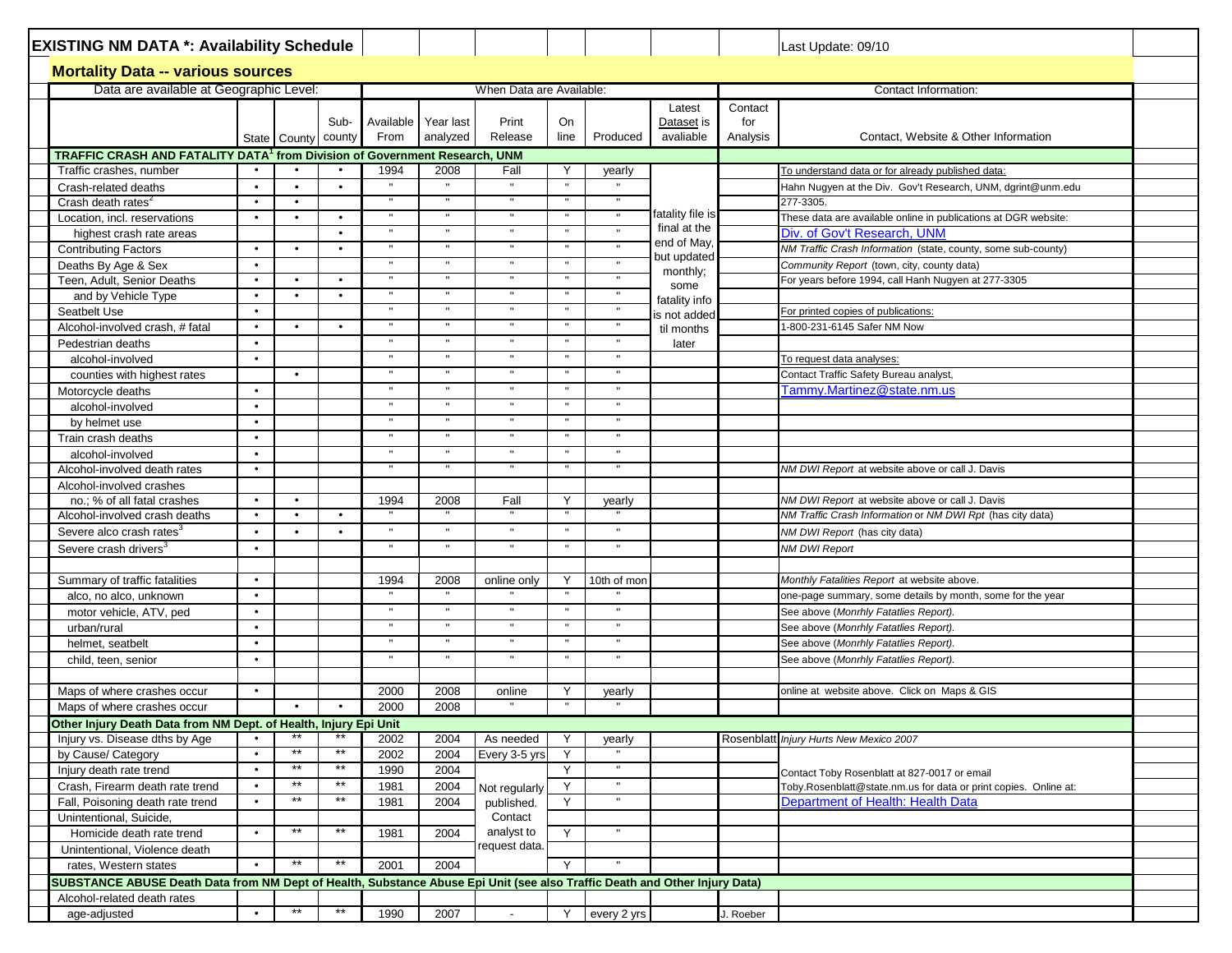| by race/ ethnicity                                                 | $\bullet$ | $***$        | $***$        | 89-91 | 2007         |                          |                          |             |                            | J. Roeber  | Jim Roeber, NMDOH Substance Abuse Epi Pgm, 476-1757 or see The                     |  |
|--------------------------------------------------------------------|-----------|--------------|--------------|-------|--------------|--------------------------|--------------------------|-------------|----------------------------|------------|------------------------------------------------------------------------------------|--|
| Alcohol-rel crash death rates                                      |           | $**$         | $**$         | 1995  | 2007         |                          |                          |             |                            | . Roeber   | Burden of Substance Abuse in NM 2004                                               |  |
| Alco-rel crash deaths caused                                       |           |              |              |       |              |                          |                          |             |                            |            |                                                                                    |  |
| by drivers with DWI convictions                                    |           | $***$        | $***$        |       | 2007         |                          |                          |             |                            | J. Roeber  | See also Div. Of Gov't Research data                                               |  |
| Drug-related death rates                                           |           |              |              |       |              |                          |                          |             |                            |            |                                                                                    |  |
| age-adjusted, 1990 to 2002                                         | $\bullet$ | $**$         | $**$         | 1990  | 2007         | $\overline{\phantom{a}}$ |                          |             |                            | N. Shah    |                                                                                    |  |
|                                                                    | $\bullet$ | $**$         | $**$         |       |              |                          |                          |             |                            |            | Nina Shah, NMDOH Substance Abuse Epi Pgm, 476-3607                                 |  |
| by race/ ethnicity                                                 |           | $\star\star$ | $\star\star$ | 89-91 | 2007         |                          |                          |             |                            |            |                                                                                    |  |
| Prescription drug death rates                                      | $\bullet$ | $**$         | $**$         | 1993  | 2007         | $\overline{a}$           |                          |             |                            | N. Shah    |                                                                                    |  |
| Illicit drug death rates                                           |           | $**$         |              | 1993  | 2007         | $\overline{\phantom{a}}$ |                          |             |                            | N. Shah    |                                                                                    |  |
| Alco-rel, drug-rel hospitalizatn                                   | $\bullet$ |              | $***$        | 1999  | 2007         | $\overline{\phantom{a}}$ |                          |             |                            | N. Shah    |                                                                                    |  |
| Injury deaths with BAC >=.08                                       | $\bullet$ |              |              |       | 93-02        |                          |                          |             |                            |            | N. Shah or J. Roeber can get from OMI                                              |  |
| <b>CANCER Death Data from NM Tumor Registry</b>                    |           |              |              |       |              |                          |                          |             |                            |            |                                                                                    |  |
| <b>Leading Cancer Deaths</b>                                       |           |              |              | 1976  | 2008         |                          |                          |             |                            |            |                                                                                    |  |
| by sex, race/ethnicity                                             | $\bullet$ |              |              |       |              |                          | Y                        |             |                            | C. Wiggins | Chuck Wiggins, NM Tumor Registry, 272-554 or see Cancer in NM 1970-                |  |
| Age-specific mortality rates                                       | $\bullet$ |              |              |       |              |                          | Y                        |             |                            |            | 1996: Changing Patterns & Emerging Trends and the Annual Reports. NM               |  |
| Age-adjusted mortality rates                                       |           |              |              |       |              |                          |                          |             | final file avail           |            | Tumor Registry online at:                                                          |  |
| by sex, race/ethnicity                                             | $\bullet$ |              |              |       |              |                          | Y                        |             | 18-24 mos                  |            | <b>NM Tumor Registry</b>                                                           |  |
| Mortality rate trends, by sex                                      | $\bullet$ |              |              |       |              |                          | Y                        |             | after close of             |            |                                                                                    |  |
| Mortality rate 1970-96                                             | $\bullet$ | $\bullet$    |              |       |              |                          | Y                        |             | year. NMTR<br>goal is to   |            |                                                                                    |  |
| Per cancer site                                                    |           |              |              |       |              |                          |                          |             | have it avail              |            |                                                                                    |  |
| Age-specific mortality rates                                       | $\bullet$ |              |              |       |              |                          | Y                        |             | in 9-12 mos                |            |                                                                                    |  |
| Age-adjusted mortality rates                                       |           |              |              |       |              |                          |                          |             |                            |            |                                                                                    |  |
| by sex, race/ethnicity                                             | $\bullet$ |              |              |       |              |                          | Y                        |             |                            |            |                                                                                    |  |
| Mortality rate 1970-96                                             | $\bullet$ | $\bullet$    |              |       |              |                          | Y                        |             |                            |            |                                                                                    |  |
| HIV/AIDS Death Data from NM Dept of Health, HIV/AIDS Epi Unit      |           |              |              |       |              |                          |                          |             |                            |            |                                                                                    |  |
| Deaths among residents                                             |           | $***$        |              | 1981  | 2009         | Fall                     |                          | annually    |                            | D.Selvage  |                                                                                    |  |
| Leading causes of death                                            |           | $***$        |              | 1981  |              |                          |                          |             | final annual               |            |                                                                                    |  |
|                                                                    |           | $***$        |              |       |              | $\mathbf{H}$             |                          |             | file avail late<br>June of |            | HIV/AIDS Epidemiology Program: Terry Bryant, 476-3654or                            |  |
| by Gender                                                          |           | $***$        |              | 1981  |              |                          |                          |             | following yr.              |            | Terry.Bryant@state.nm.us Annual reports online at:<br><b>AIDS INFO NET</b>         |  |
| by Race/Ethnicity                                                  | $\bullet$ | ***          |              | 1981  |              | $\mathbf{u}$             |                          |             | quarterly file             |            |                                                                                    |  |
| by Mode of exposure                                                | $\bullet$ | ***          |              | 1981  |              |                          |                          |             | avail 1 mo                 |            |                                                                                    |  |
| by Age at diagnosis                                                | $\bullet$ |              |              | 1981  |              |                          |                          |             | after quarter-             |            |                                                                                    |  |
| Changes over time <sup>5</sup>                                     |           | $***$        |              | 1981  | $\mathbf{u}$ | $\mathbf{u}$             |                          |             | end                        |            |                                                                                    |  |
| <b>PUBLICATIONS</b>                                                |           |              |              |       |              |                          |                          |             |                            |            |                                                                                    |  |
| from UNM, Division of Government Research                          |           |              |              |       |              |                          |                          |             |                            |            |                                                                                    |  |
| New Mexico Traffic Crash Information                               |           |              |              | 1994  | 2008         | Fall                     | $\overline{\phantom{a}}$ | yearly      |                            |            | H.Nugyen For print copies, call Safer NM Now at 1-800-231-6145. For earlier years, |  |
| NM Driving While Impaired                                          |           |              |              | 1995  | 2008         | $\blacksquare$           | Y                        | yearly      |                            |            | call 277-3305. Main Annual Reports are online at:                                  |  |
|                                                                    |           |              |              |       |              |                          |                          |             |                            |            | Div. of Gov't Research, UNM                                                        |  |
| Community Report (city, town, county)                              |           |              |              | 1994  | 2008         | $\blacksquare$           | Y                        | yearly      |                            |            | Online only at Div. Of Gov't Research, website above.                              |  |
| District Report (State Hwy Districts)                              |           |              |              | 2001  | 2008         | $\blacksquare$           | Y                        | yearly      |                            |            | Multiple counties by NM DOT districts. Online at Div. Of Gov't Research            |  |
| Monthly Fatality Analysis Report                                   |           |              |              | 1995  | 2009         | $\blacksquare$           | Y                        | monthly     |                            |            | Online at Div. Of Gov't Research                                                   |  |
|                                                                    |           |              |              |       |              |                          |                          |             |                            |            |                                                                                    |  |
|                                                                    |           |              |              |       |              |                          |                          |             |                            |            |                                                                                    |  |
| from NM Dept of Health, Injury Epi. Unit                           |           |              |              |       |              |                          |                          |             |                            |            |                                                                                    |  |
| Injuries in NM: Successes & Challenges                             |           |              |              | 2002  | 2002         | $\overline{\phantom{a}}$ | N                        | as needed   |                            |            |                                                                                    |  |
| Firearm and BB/Pellet Gun Injuries - a Comparison from             |           |              |              |       | 2004         | $\overline{\phantom{a}}$ | Y                        |             |                            |            | Contact Toby Rosenblatt at 827-0017 or email                                       |  |
| NM's Emergency Dept Surveillance System (a NM Epidemiology Report) |           |              |              |       |              |                          |                          |             |                            |            | Toby.Rosenblatt@state.nm.us for data or print copies. Online at:                   |  |
| Injury Hurts 2007                                                  |           |              |              |       | 2004         |                          | Y                        |             |                            |            | Department of Health: Health Data                                                  |  |
|                                                                    |           |              |              |       |              |                          |                          |             |                            |            |                                                                                    |  |
| from NM Dept of Health, Substance Abuse Epi Unit                   |           |              |              |       |              |                          |                          |             |                            |            |                                                                                    |  |
| The Burden of Substance Abuse in NM 2004                           |           |              |              |       | 2004         |                          | Υ                        | every 2 yrs |                            |            | call Nina Shah at 476-3607; online at:                                             |  |
| New Mexico State Epidemiological Profile, SPF-SIG                  |           |              |              |       | 2005         |                          | Y                        |             |                            |            | Department of Health: Health Data                                                  |  |
|                                                                    |           |              |              |       |              |                          |                          |             |                            |            |                                                                                    |  |
|                                                                    |           |              |              |       |              |                          |                          |             |                            |            |                                                                                    |  |
| from NM Tumor Registry                                             |           |              |              |       |              |                          |                          |             |                            |            |                                                                                    |  |
| Cancer in NM 1970-1996: Changing Patterns & Emerging Trends        |           |              |              |       |              |                          |                          |             |                            |            | Chuck Wiggins, NM Tumor Registry, 272-554 or online at:                            |  |
| <b>Annual Reports</b>                                              |           |              |              |       |              |                          |                          |             |                            |            | <b>NM Tumor Registry</b>                                                           |  |
|                                                                    |           |              |              |       |              |                          |                          |             |                            |            |                                                                                    |  |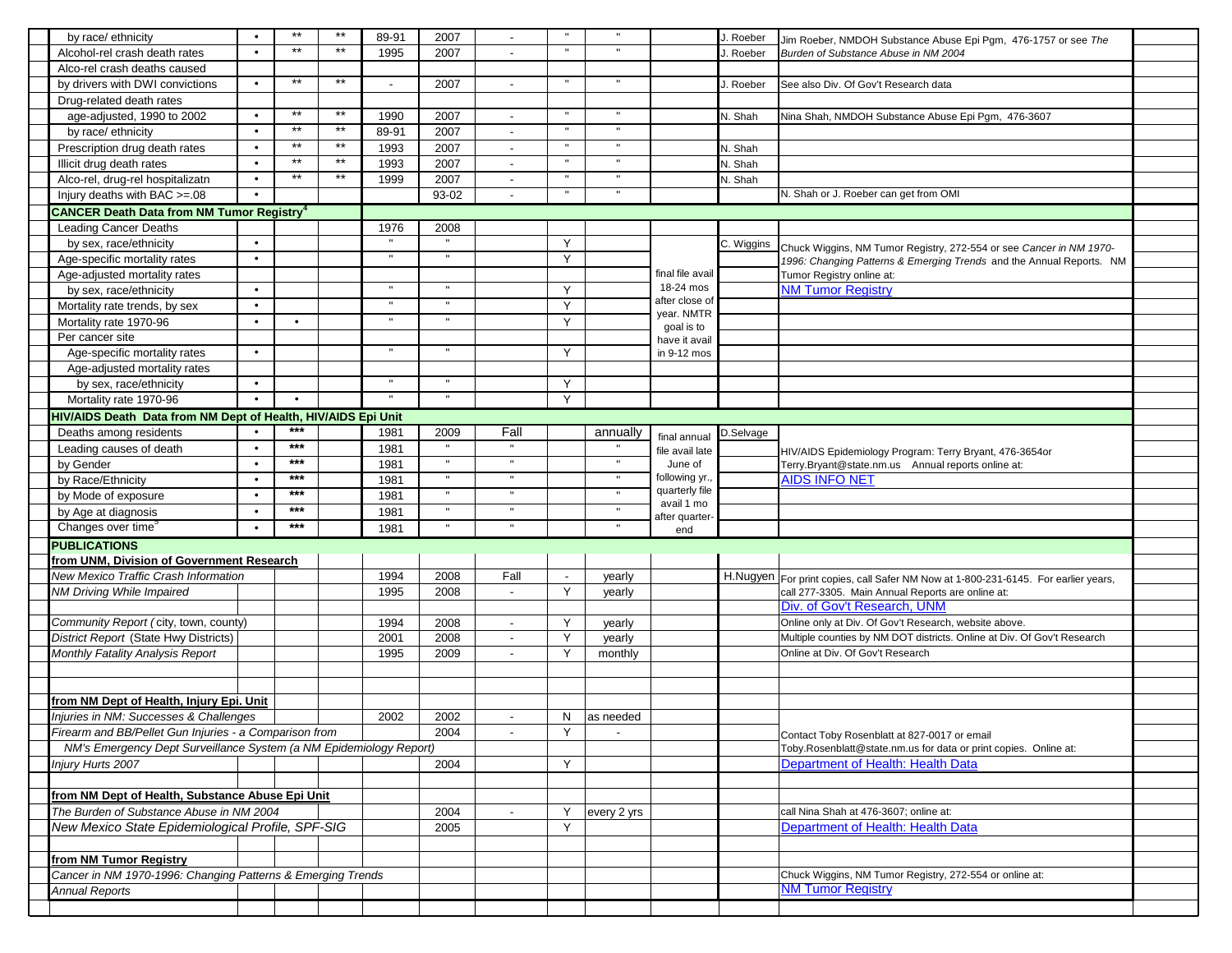| Notes:                                                                                                                                               |  |
|------------------------------------------------------------------------------------------------------------------------------------------------------|--|
| Existing data are data which have been released to the public, in print and/or online.                                                               |  |
| County or subcounty level not published but may be available. Please contact analyst(s) listed.                                                      |  |
| Not all HIV/AIDS data at county level may be released due to small numbers. Multiple year aggregates or other ways to deal with small<br>$***$       |  |
| numbers may be needed. County data are not regularly produced. Contact HIV/AIDS Epidemiology Program.                                                |  |
|                                                                                                                                                      |  |
| Traffic crash data are of two types: a. info about the motor vehicle crashes (location, contributing factors, seatbelt use, etc.); and b. info about |  |
| the people in the crashes (# injured, died, ages, etc.). Analysis & reports done by Division of Government Research, UNM; data owned by NM           |  |
| Dept Transportation, Traffic Safety Bureau.                                                                                                          |  |
| 2 Crash death rates are per 100,000 persons.                                                                                                         |  |
| 3 Severe crashes are those involving death or injury. Per 1,000 licensed drivers.                                                                    |  |
| Cancer death data generally comes from NM Vital Records & Health Statistics but the NM Tumor Registry publishes NM VRHS cancer                       |  |
| mortality data in their own publications.                                                                                                            |  |
| 5 HIV and AIDS counts are made in two categories: the number of living cases and the cumulative number of cases.                                     |  |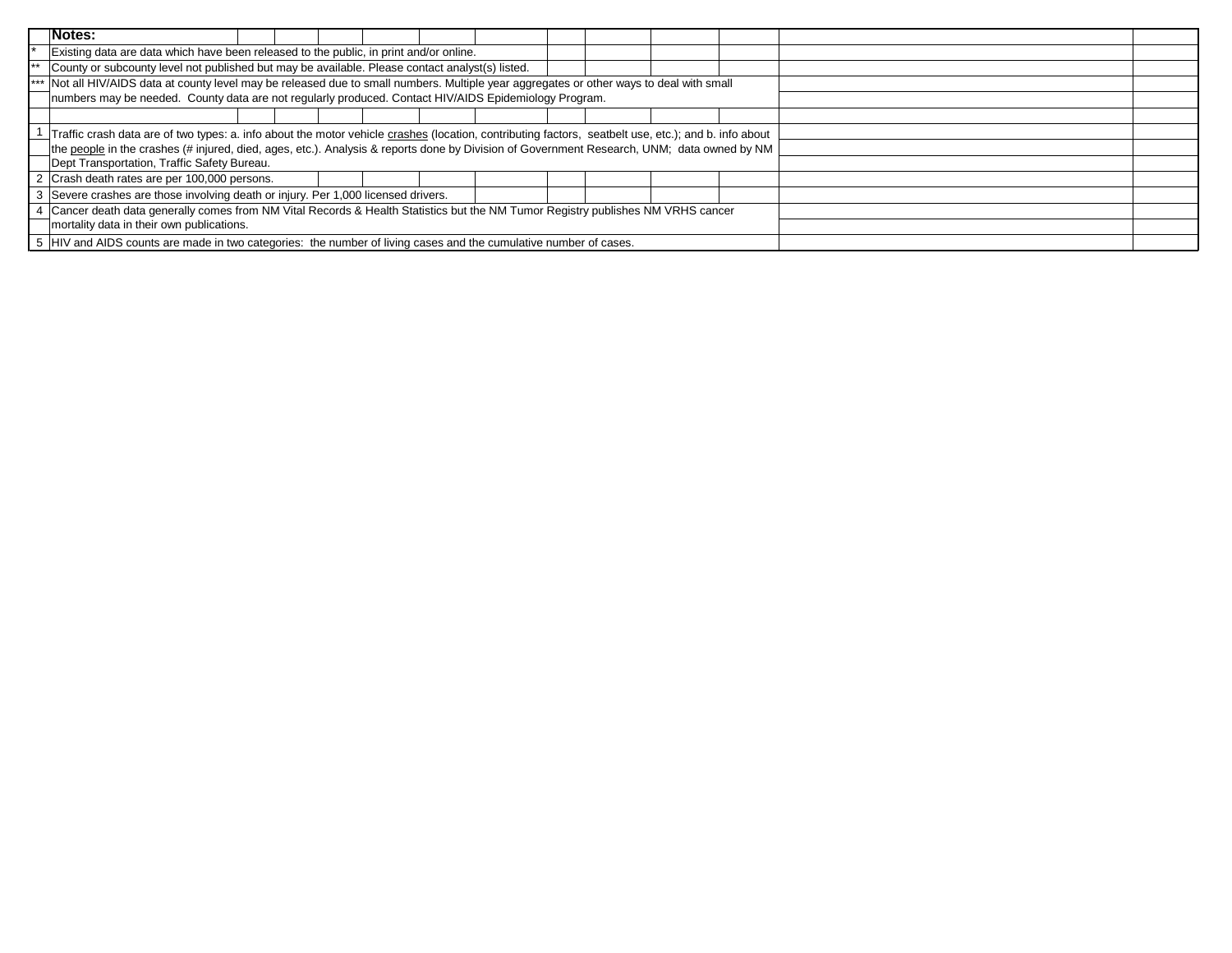| <b>EXISTING NM DATA *: Availability Schedule</b>              |           |                         |           |                     |                    |                          |                   |              |                      |                | Last Update: 09/10                     |
|---------------------------------------------------------------|-----------|-------------------------|-----------|---------------------|--------------------|--------------------------|-------------------|--------------|----------------------|----------------|----------------------------------------|
| Traffic Morbidity Data from the Division of Gov't Research ** |           |                         |           |                     |                    |                          |                   |              |                      |                |                                        |
| Data are available at Geographic Level:                       |           |                         |           |                     |                    | When Data are Available: |                   |              |                      |                | Contact Information:                   |
|                                                               |           |                         |           |                     |                    |                          |                   |              |                      |                |                                        |
|                                                               |           |                         | Sub-      | Available           | Year last          | Print                    | On                |              | Latest<br>Dataset is | Contact<br>for |                                        |
|                                                               |           | State   County   county |           | From                | analyzed           | Release                  | line <sup>6</sup> | Produced     | avaliable            | Analysis       | Contact, Website & Other Information   |
| Traffic crashes, number                                       | $\bullet$ |                         |           | 1994                | 2008               | Fall                     | Y                 | yearly       |                      |                | published data:                        |
| Crashes with injuries, no.                                    | $\bullet$ | $\bullet$               | $\bullet$ |                     | $\mathbf{u}$       | $\mathbf{u}$             | $\mathbf{u}$      |              |                      |                | UNM, dgrint@unm.edu                    |
| People injuries, number                                       | $\bullet$ | $\bullet$               | $\bullet$ | $\mathbf H$         | $\mathbf{H}$       | $\mathbf{H}$             | $\mathbf{H}$      | $\mathbf{H}$ | final crash          |                | 277-3305.                              |
| Crash property damage                                         | $\bullet$ | $\bullet$               | $\bullet$ | $\mathbf{H}$        | $\mathbf{H}$       | $\mathbf{H}$             | $\mathbf{H}$      | $\mathbf H$  | file                 |                | publications at DGR website:           |
| Crash rates $1$                                               | $\bullet$ | $\bullet$               |           | $\mathbf{u}$        | $\mathbf H$        | $\pmb{\mathsf{H}}$       | $\mathbf{H}$      | $\mathbf{H}$ | available            |                | Div. of Gov't Research, UNM            |
|                                                               | $\bullet$ | $\bullet$               | 2         | $\mathbf{u}$        | $\mathbf{H}$       | $\mathbf{H}$             | $\mathbf{u}$      | $\mathbf{H}$ | end of July          |                |                                        |
| Location, incl. reservations                                  |           |                         |           | $\mathbf{u}$        | $\mathbf{u}$       | $\mathbf{u}$             | $\mathbf{u}$      | $\mathbf{H}$ | of following         |                |                                        |
| Urban/ rural road system                                      | $\bullet$ |                         |           | $\mathbf{u}$        | $\mathbf{u}$       | $\mathbf{u}$             | $\mathbf{u}$      | $\mathbf{u}$ | year                 |                | For printed copies of publications:    |
| Highest occurrence areas <sup>3</sup>                         |           |                         | $\bullet$ | $\mathbf{u}$        | $\mathbf{H}$       | $\mathbf{u}$             | $\mathbf{H}$      | $\mathbf{u}$ |                      |                | 1-800-231-6145 Safer NM Now            |
| Contributing factors                                          | $\bullet$ |                         |           |                     |                    |                          |                   |              |                      |                |                                        |
| Vehicle Type                                                  | $\bullet$ |                         |           | $\mathbf{H}$        | $\pmb{\mathsf{H}}$ | $\mathbf{H}$             | $\mathbf{u}$      | $\mathbf{u}$ |                      |                | To request data analyses:              |
| Injury By Age & Sex                                           | $\bullet$ |                         |           | $\mathbf{H}$        | $\mathbf{H}$       | $\mathbf{H}$             | $\mathbf{H}$      | $\mathbf{H}$ |                      |                | Contact Traffic Safety Bureau analyst, |
| Teenagers, Adults, Seniors:                                   |           |                         |           |                     |                    |                          |                   |              |                      |                | tammy.martinez@state.nm.us             |
| Injured, by Vehicle Type                                      | $\bullet$ |                         |           | $\mathbf{u}$        | $\mathbf{H}$       | $\mathbf{u}$             | $\mathbf{u}$      | $\mathbf{H}$ |                      |                |                                        |
| Seatbelt Use - Injury Severity                                | $\bullet$ |                         |           | $\mathbf{H}$        | $\mathbf{H}$       | $\mathbf{H}$             | $\mathbf{u}$      | $\mathbf{u}$ |                      |                |                                        |
| Alcohol-involved crashes                                      | $\bullet$ | $\bullet$               |           | $\mathbf{H}$        | $\pmb{\mathsf{H}}$ | $\mathbf H$              | $\mathbf{u}$      | $\mathbf{u}$ |                      |                |                                        |
| with injury, proprty damage                                   | $\bullet$ |                         |           | $\mathbf{H}$        | $\mathbf{H}$       | $\pmb{\mathsf{H}}$       | $\mathbf{H}$      | $\mathbf H$  |                      |                |                                        |
| drivers by age, sex                                           | $\bullet$ |                         |           | $\mathbf H$         | $\mathbf H$        | $\pmb{\mathsf{H}}$       | $\mathbf{H}$      | $\mathbf H$  |                      |                |                                        |
| Pedestrian injuries                                           | $\bullet$ |                         |           | $\mathbf{H}$        | $\mathbf{H}$       | $\pmb{\mathsf{H}}$       | $\mathbf{H}$      | $\mathbf H$  |                      |                |                                        |
| alcohol-involved                                              | $\bullet$ |                         |           | $\mathbf{H}$        | $\pmb{\mathsf{H}}$ | $\mathbf H$              | $\mathbf H$       | $\mathbf{u}$ |                      |                |                                        |
| Motorcycle injuries                                           | $\bullet$ |                         |           | $\mathbf{H}$        | $\mathbf{H}$       | $\mathbf{H}$             | $\mathbf{u}$      | $\mathbf{u}$ |                      |                |                                        |
| alcohol-involved                                              | $\bullet$ |                         |           | $\mathbf{H}$        | $\pmb{\mathsf{H}}$ | $\mathbf H$              | $\mathbf{u}$      | $\mathbf{u}$ |                      |                |                                        |
| by helmet use                                                 | $\bullet$ |                         |           | $\mathbf{H}$        | $\mathbf{H}$       | $\mathbf{u}$             | $\mathbf{u}$      | $\mathbf{u}$ |                      |                |                                        |
| Alcohol-invol crashes                                         | $\bullet$ | $\bullet$               |           | $\mathbf{H}$        | $\mathbf{H}$       | $\mathbf{u}$             | $\mathbf{H}$      | $\mathbf{H}$ |                      |                | J. Davis                               |
| victim #, dollar impact                                       | $\bullet$ | $\bullet$               |           | $\mathbf{H}$        | $\mathbf{H}$       | $\mathbf{H}$             | $\mathbf H$       | $\mathbf{H}$ |                      |                | See above.                             |
| injury #, %                                                   | $\bullet$ | $\bullet$               | $\bullet$ | $\mathbf{H}$        | $\pmb{\mathsf{H}}$ | $\mathbf{u}$             | $\mathbf{H}$      | $\mathbf{H}$ |                      |                | See above.                             |
| <b>DWI</b> convictions                                        | $\bullet$ | $\bullet$               | $\bullet$ | $\mathbf{u}$        | $\mathbf H$        | $\mathbf{u}$             | $\mathbf{H}$      | $\mathbf{u}$ |                      |                | See above.                             |
| severe alco crash rates <sup>4</sup>                          | $\bullet$ | $\bullet$               | $\bullet$ | Ħ                   | $\mathbf{H}$       | $\mathbf{u}$             | $\mathbf{u}$      | $\mathbf{u}$ |                      |                | See above.                             |
| DWI arrest, convict age/sex                                   | $\bullet$ |                         |           | $\mathbf{H}$        | $\pmb{\mathsf{H}}$ | $\mathbf{u}$             | $\mathbf{u}$      | $\mathbf{H}$ |                      |                | See above.                             |
| <b>Blood Alcohol Tests</b>                                    | $\bullet$ |                         |           | $\mathbf{u}$        | $\mathbf{u}$       | $\mathbf{u}$             |                   | $\mathbf{u}$ |                      |                | See above.                             |
| Days to Court Disposition                                     | $\bullet$ | $\bullet$               |           | $\mathbf H$         | $\pmb{\mathsf{H}}$ |                          | $\mathbf H$       | $\mathbf{H}$ |                      |                | See above.                             |
| DWI Conviction Rates <sup>5</sup>                             | $\bullet$ |                         |           | $\mathbf{H}^{\top}$ | $\mathbf{H}$       | $\mathbf{H}$             | $\mathbf{H}$      | $\mathbf{H}$ |                      |                | See above.                             |
| DWI Convictions, repeat                                       | $\bullet$ |                         |           | П.                  | $\pmb{\mathsf{H}}$ | $\mathbf H$              | $\mathbf{H}$      | $\mathbf{H}$ |                      |                | See above.                             |
| by age, sex                                                   | $\bullet$ |                         |           | П.                  | $\mathbf{H}$       | $\mathbf{u}$             | $\mathbf{u}$      | $\mathbf H$  |                      |                | See above.                             |
|                                                               |           |                         |           |                     |                    |                          |                   |              |                      |                |                                        |
|                                                               |           |                         |           |                     |                    |                          |                   |              |                      |                |                                        |
|                                                               |           |                         |           |                     |                    |                          |                   |              |                      |                |                                        |
| <b>PUBLICATIONS</b>                                           |           |                         |           |                     |                    |                          |                   |              |                      |                |                                        |
| from Division of Gov't Research:                              |           |                         |           |                     |                    |                          |                   |              |                      |                |                                        |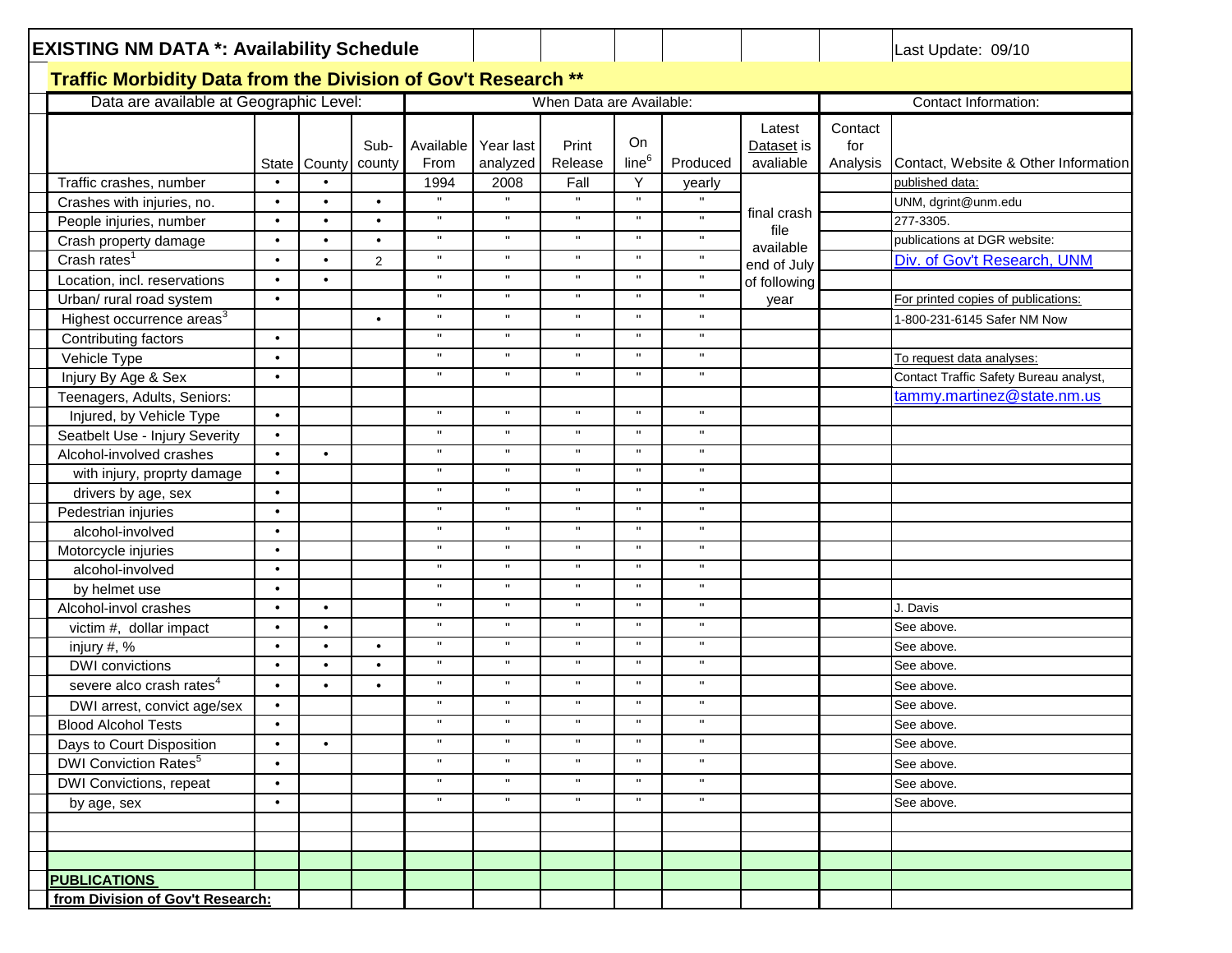|   | New Mexico Traffic Crash Information                                                                                                                                                                                                                                                                                                                                                                                                                                                                                                                                                                                                                                                                                                                                                                                                                                                                                                                                       |                                                                                                                                |  |  | 1994 | 2008 | Fall |  | yearly                      |  | J. Davis | 231-6145. Online at website above. For |  |  |  |
|---|----------------------------------------------------------------------------------------------------------------------------------------------------------------------------------------------------------------------------------------------------------------------------------------------------------------------------------------------------------------------------------------------------------------------------------------------------------------------------------------------------------------------------------------------------------------------------------------------------------------------------------------------------------------------------------------------------------------------------------------------------------------------------------------------------------------------------------------------------------------------------------------------------------------------------------------------------------------------------|--------------------------------------------------------------------------------------------------------------------------------|--|--|------|------|------|--|-----------------------------|--|----------|----------------------------------------|--|--|--|
|   | NM Driving While Impaired                                                                                                                                                                                                                                                                                                                                                                                                                                                                                                                                                                                                                                                                                                                                                                                                                                                                                                                                                  |                                                                                                                                |  |  | 1995 | 2005 |      |  | yearly                      |  |          | <b>Safer NM Now</b>                    |  |  |  |
|   |                                                                                                                                                                                                                                                                                                                                                                                                                                                                                                                                                                                                                                                                                                                                                                                                                                                                                                                                                                            |                                                                                                                                |  |  |      |      |      |  |                             |  |          |                                        |  |  |  |
|   |                                                                                                                                                                                                                                                                                                                                                                                                                                                                                                                                                                                                                                                                                                                                                                                                                                                                                                                                                                            |                                                                                                                                |  |  |      |      |      |  |                             |  |          |                                        |  |  |  |
|   | Notes:                                                                                                                                                                                                                                                                                                                                                                                                                                                                                                                                                                                                                                                                                                                                                                                                                                                                                                                                                                     |                                                                                                                                |  |  |      |      |      |  |                             |  |          |                                        |  |  |  |
|   |                                                                                                                                                                                                                                                                                                                                                                                                                                                                                                                                                                                                                                                                                                                                                                                                                                                                                                                                                                            |                                                                                                                                |  |  |      |      |      |  |                             |  |          |                                        |  |  |  |
|   |                                                                                                                                                                                                                                                                                                                                                                                                                                                                                                                                                                                                                                                                                                                                                                                                                                                                                                                                                                            |                                                                                                                                |  |  |      |      |      |  |                             |  |          |                                        |  |  |  |
|   |                                                                                                                                                                                                                                                                                                                                                                                                                                                                                                                                                                                                                                                                                                                                                                                                                                                                                                                                                                            |                                                                                                                                |  |  |      |      |      |  |                             |  |          |                                        |  |  |  |
|   | earlier years, call 277-3305.<br>Existing data are data which have been released to the public, in print and/or online.<br>Traffic crash data are of two types: a) info about the motor vehicle crashes (location, contributing factors, seatbelt use, etc.); and b)<br>info about the people in the crashes (# injured, died, ages, etc.). Analysis & reports done by Division of Government Research, UNM;<br>data owned by NM Dept Transportation, Traffic Safety Bureau.<br>Crash rates may be per 100 million vehicle miles, per 100,000 people or per 1,000 residents. Check the footnotes!<br>2 Crash rates shown for cities with a population of 3,500 or more.<br>3 These are typically intersections within cities or highway segments in rural areas.<br>4 Severe alcohol crash rates are per 1,000 licensed drivers.<br>Conviction rate is per 1000 licensed drivers. This rate does NOT count convictions resulting from DWI citations issued, but only cases |                                                                                                                                |  |  |      |      |      |  |                             |  |          |                                        |  |  |  |
|   |                                                                                                                                                                                                                                                                                                                                                                                                                                                                                                                                                                                                                                                                                                                                                                                                                                                                                                                                                                            |                                                                                                                                |  |  |      |      |      |  |                             |  |          |                                        |  |  |  |
|   |                                                                                                                                                                                                                                                                                                                                                                                                                                                                                                                                                                                                                                                                                                                                                                                                                                                                                                                                                                            |                                                                                                                                |  |  |      |      |      |  |                             |  |          |                                        |  |  |  |
|   |                                                                                                                                                                                                                                                                                                                                                                                                                                                                                                                                                                                                                                                                                                                                                                                                                                                                                                                                                                            |                                                                                                                                |  |  |      |      |      |  |                             |  |          |                                        |  |  |  |
|   |                                                                                                                                                                                                                                                                                                                                                                                                                                                                                                                                                                                                                                                                                                                                                                                                                                                                                                                                                                            |                                                                                                                                |  |  |      |      |      |  |                             |  |          |                                        |  |  |  |
|   |                                                                                                                                                                                                                                                                                                                                                                                                                                                                                                                                                                                                                                                                                                                                                                                                                                                                                                                                                                            |                                                                                                                                |  |  |      |      |      |  |                             |  |          |                                        |  |  |  |
| 5 |                                                                                                                                                                                                                                                                                                                                                                                                                                                                                                                                                                                                                                                                                                                                                                                                                                                                                                                                                                            |                                                                                                                                |  |  |      |      |      |  |                             |  |          |                                        |  |  |  |
|   |                                                                                                                                                                                                                                                                                                                                                                                                                                                                                                                                                                                                                                                                                                                                                                                                                                                                                                                                                                            | that actually went to court (stood before a judge). Sanctions are: substance abuse treatment, DWI School, Probation, Community |  |  |      |      |      |  |                             |  |          |                                        |  |  |  |
|   | Service, Victim Impact Panel.                                                                                                                                                                                                                                                                                                                                                                                                                                                                                                                                                                                                                                                                                                                                                                                                                                                                                                                                              |                                                                                                                                |  |  |      |      |      |  |                             |  |          |                                        |  |  |  |
|   | 6 Division of Government Research, UNM website at: (Click on Reports)                                                                                                                                                                                                                                                                                                                                                                                                                                                                                                                                                                                                                                                                                                                                                                                                                                                                                                      |                                                                                                                                |  |  |      |      |      |  | Div. of Gov't Research, UNM |  |          |                                        |  |  |  |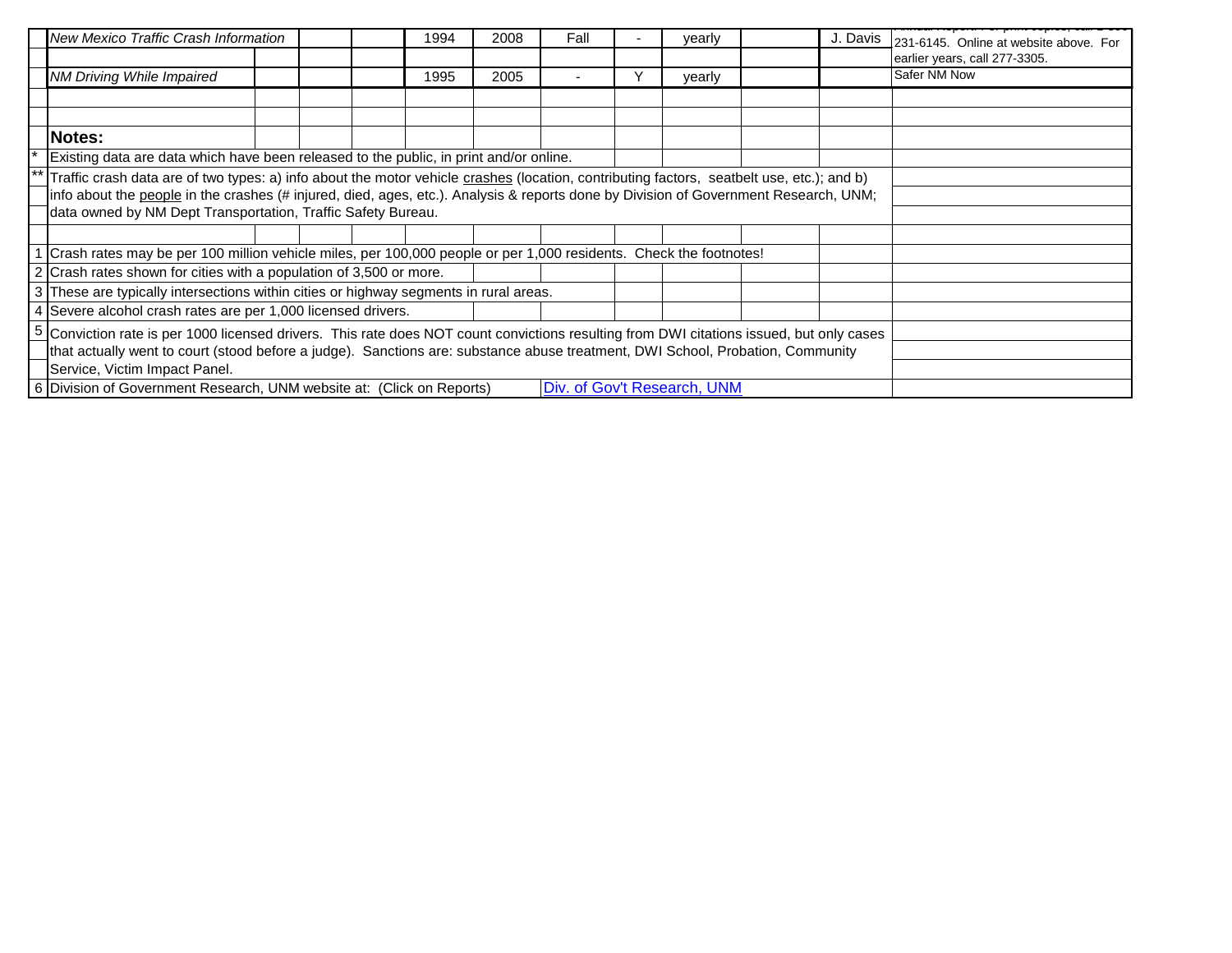| <b>EXISTING NM DATA *: Availability Schedule</b>                                 |             |                     |                 |                          |                     |                          |                   |              |                             |             | Last Update: 09/10                          |  |
|----------------------------------------------------------------------------------|-------------|---------------------|-----------------|--------------------------|---------------------|--------------------------|-------------------|--------------|-----------------------------|-------------|---------------------------------------------|--|
| <b>Morbidity Data -- Different Topics</b>                                        |             |                     |                 |                          |                     |                          |                   |              |                             |             |                                             |  |
| Data are available at Geographic Level:                                          |             |                     |                 |                          |                     | When Data are Available: |                   |              |                             |             | Contact Information:                        |  |
|                                                                                  |             |                     |                 |                          |                     |                          |                   |              |                             |             |                                             |  |
|                                                                                  |             |                     | Sub-            |                          | Available Year last | Print                    | On                |              | Latest<br>Dataset is        | Contact for |                                             |  |
|                                                                                  |             | State County county |                 | From                     | analyzed            | Release <sup>4</sup>     | line <sup>5</sup> | Produced     | avaliable                   | Analysis    | Contact, Website & Other Information        |  |
| <b>INJURY</b> Data from NMDOH Injury Epi Unit (not exclusively traffic related): |             |                     |                 |                          |                     |                          |                   |              |                             |             |                                             |  |
| Firearm injuries, cases                                                          | $\bullet$   | $\bullet$           | $^{\star\star}$ |                          |                     |                          |                   |              |                             |             | Isaac.Romero@state.nm.us                    |  |
| Body region affected                                                             | $\bullet$   | $***$               | $\star\star$    | 2000                     | 2008                | no<br>schedule           | N                 | yearly       |                             | Romero      |                                             |  |
|                                                                                  | $\bullet$   | $***$               | $\star\star$    | $\mathbf{u}$             |                     |                          |                   | $\mathbf{u}$ |                             |             |                                             |  |
| Wound type                                                                       | $\bullet$   | $***$               | $***$           | $\mathbf{u}$             |                     |                          |                   | $\mathbf{u}$ |                             |             |                                             |  |
| Discharge status                                                                 | $\bullet$   | $***$               | $\star\star$    | $\mathbf{H}$             | $\mathbf{u}$        |                          | $\mathbf{u}$      | $\mathbf{u}$ |                             |             |                                             |  |
| By Age; Gender; Race/Eth                                                         |             |                     |                 |                          |                     |                          |                   |              |                             |             |                                             |  |
|                                                                                  |             |                     |                 |                          |                     |                          |                   |              |                             |             |                                             |  |
| <b>CANCER Data from NM Tumor Registry:</b>                                       |             |                     | $\star\star$    |                          |                     |                          |                   |              |                             |             |                                             |  |
| Cancer cases, avg per yr 10yrs                                                   |             | $\bullet$           | $\star\star$    | 1973<br>$\mathbf{u}$     | 2008                | spring                   | Υ                 | yearly       |                             | C. Wiggins  | or see NM Tumor Registry Malignancies       |  |
| by cancer site                                                                   | $\bullet$   | $\bullet$           | $*$             | $\mathbf{u}$             | $\mathbf{u}$        | $\mathbf{u}$             | $\mathbf{u}$      |              |                             |             | Diagnosed (Year), online at:                |  |
| Age-adj incidence rates                                                          | $\bullet$   | $\bullet$           |                 |                          |                     |                          |                   | J.           | final file avail            |             | <b>NM Tumor Registry</b>                    |  |
| by race/ethn, 4 yr increment                                                     | $\bullet$   | $*$                 | $*$             | $\mathbf{H}$             | $\mathbf{u}$        | $\mathbf{H}$             |                   |              | 18-24 mos<br>after close of |             |                                             |  |
| 5 year moving rates                                                              |             |                     |                 |                          |                     |                          |                   |              | year. NMTR                  |             | See also publication Cancer in NM: Changing |  |
| by sex; by ethinicity                                                            | $\bullet$   | $\star\star$        | $\star\star$    | $\mathbf{H}$             | $\mathbf{u}$        | $\mathbf{H}$             |                   |              | goal is to                  |             | <b>Patterns and Emerging Trends</b>         |  |
| Leading Cancers by Sex                                                           | $\bullet$   | $***$               | $***$           | $\mathbf{H}$             | $\mathbf{H}$        | $\mathbf{u}$             |                   | $\mathbf{u}$ | have it avail               |             |                                             |  |
| Survival rates, all sites                                                        | $\bullet$   | $***$               | $*$             | $\mathbf H$              | $\pmb{\mathsf{H}}$  | $\mathbf{H}$             | $\mathbf{u}$      | $\mathbf{u}$ | in 9-12 mos                 |             |                                             |  |
| Stage at diagnosis, all sites                                                    | $\bullet$   | $***$               | $\star\star$    | $\mathbf{H}$             | $\mathbf{H}$        | $\mathbf{H}$             |                   | $\mathbf{u}$ |                             |             |                                             |  |
| Age-specific incidence rate                                                      | $\bullet$   | $\star\star$        | $***$           | $\mathbf{H}$             | $\mathbf{H}$        | $\mathbf{u}$             | $\mathbf{u}$      | $\mathbf{u}$ |                             |             |                                             |  |
| Per cancer site                                                                  |             |                     |                 |                          |                     |                          |                   |              |                             |             | colon/rectum                                |  |
| Survival rates                                                                   | $\bullet$   | $\star\star$        | $*$             | $\mathbf{u}$             | $\mathbf{u}$        | $\mathbf{u}$             | $\mathbf{u}$      | $\mathbf{u}$ |                             |             |                                             |  |
| Stage of diagnosis                                                               | $\bullet$   | $***$               | $\star\star$    | $\mathbf{H}$             | $\mathbf{u}$        | $\mathbf{H}$             | $\mathbf{u}$      | $\mathbf{u}$ |                             |             |                                             |  |
| age-adj incidence rate                                                           | $\bullet$   | $***$               | $\star\star$    | $\mathbf{u}$             |                     | $\mathbf{u}$             |                   | $\mathbf{u}$ |                             |             |                                             |  |
| age-specific incidence rate                                                      | $\bullet$   | $***$               | $***$           | $\mathbf{u}$             | $\mathbf{u}$        | $\mathbf{u}$             |                   | $\mathbf{u}$ |                             |             |                                             |  |
| 5 year moving rates                                                              |             |                     |                 |                          |                     |                          |                   |              |                             |             |                                             |  |
| by sex; by ethinicity                                                            | $\bullet$   | $***$               | $***$           | π                        | $\mathbf{u}$        | $\mathbf{H}$             |                   | $\mathbf{u}$ |                             |             |                                             |  |
|                                                                                  |             |                     |                 |                          |                     |                          |                   |              |                             |             |                                             |  |
| Data for years 1973 to 1999 (see report listed at left)                          |             |                     |                 |                          |                     |                          |                   |              |                             |             | 27 Years of Cancer Experience in NM 1973-   |  |
| similar data as above                                                            | $\bullet$   |                     | $\star\star$    | $\mathbf{u}$             | $\mathbf{u}$        | $\mathbf{u}$             | $\mathbf{u}$      | $\mathbf{u}$ |                             |             | 1999, call Chuck Wiggins at 272-5541        |  |
|                                                                                  |             |                     |                 |                          |                     |                          |                   |              |                             |             |                                             |  |
| <b>SUBSTANCE ABUSE Morbidity Data from NMDOH Substance Abuse Epi Unit:</b>       |             |                     |                 |                          |                     |                          |                   |              |                             |             |                                             |  |
| Estimates of alcohol, drug                                                       |             |                     |                 |                          | 2005-07             |                          |                   |              |                             |             |                                             |  |
| dependence or abuse <sup>2</sup>                                                 | $\bullet^2$ |                     |                 | $\blacksquare$           | 2005-07             |                          | Y                 | every 2 yrs  |                             | N Shah      | Nina Shah, 476-3607, Nina.Shah@state.nm.us  |  |
| Alco or drug-involved                                                            |             |                     |                 |                          |                     |                          |                   |              |                             |             |                                             |  |
| domestic violence                                                                | $\bullet$   | $\star\star$        | $*$             | $\overline{\phantom{a}}$ | 2005-07             |                          |                   | every 2 yrs  |                             | D Green     | Dan.Green@state.nm.us                       |  |
| Treatment Admissions &                                                           |             |                     |                 |                          |                     |                          |                   |              |                             |             |                                             |  |
| primary substance used                                                           | $\bullet$   | $\star\star$        | $\star\star$    |                          | 2005-07             |                          |                   | every 2 yrs  |                             | N Shah      | Nina Shah, 476-3607, Nina.Shah@state.nm.us  |  |
| Alco/ drug-rel hospitalization                                                   | $\bullet$   | $***$               | $\star\star$    | $\blacksquare$           | 2005-07             |                          |                   | annually     |                             | J Roeber    | Jim.Roeber@state.nm.us                      |  |
|                                                                                  |             |                     |                 |                          |                     |                          |                   |              |                             |             | program.                                    |  |
|                                                                                  |             |                     |                 |                          |                     |                          |                   |              |                             |             |                                             |  |
| <b>HIV/AIDS Morbidity Data:</b>                                                  |             |                     |                 |                          |                     |                          |                   |              |                             |             |                                             |  |
| <b>HIV/AIDS</b>                                                                  |             |                     |                 |                          |                     |                          |                   |              |                             | T.Bryant    | 476-3654 or Terry.Brvant@state.nm.us        |  |
|                                                                                  |             |                     |                 |                          |                     |                          |                   |              |                             |             |                                             |  |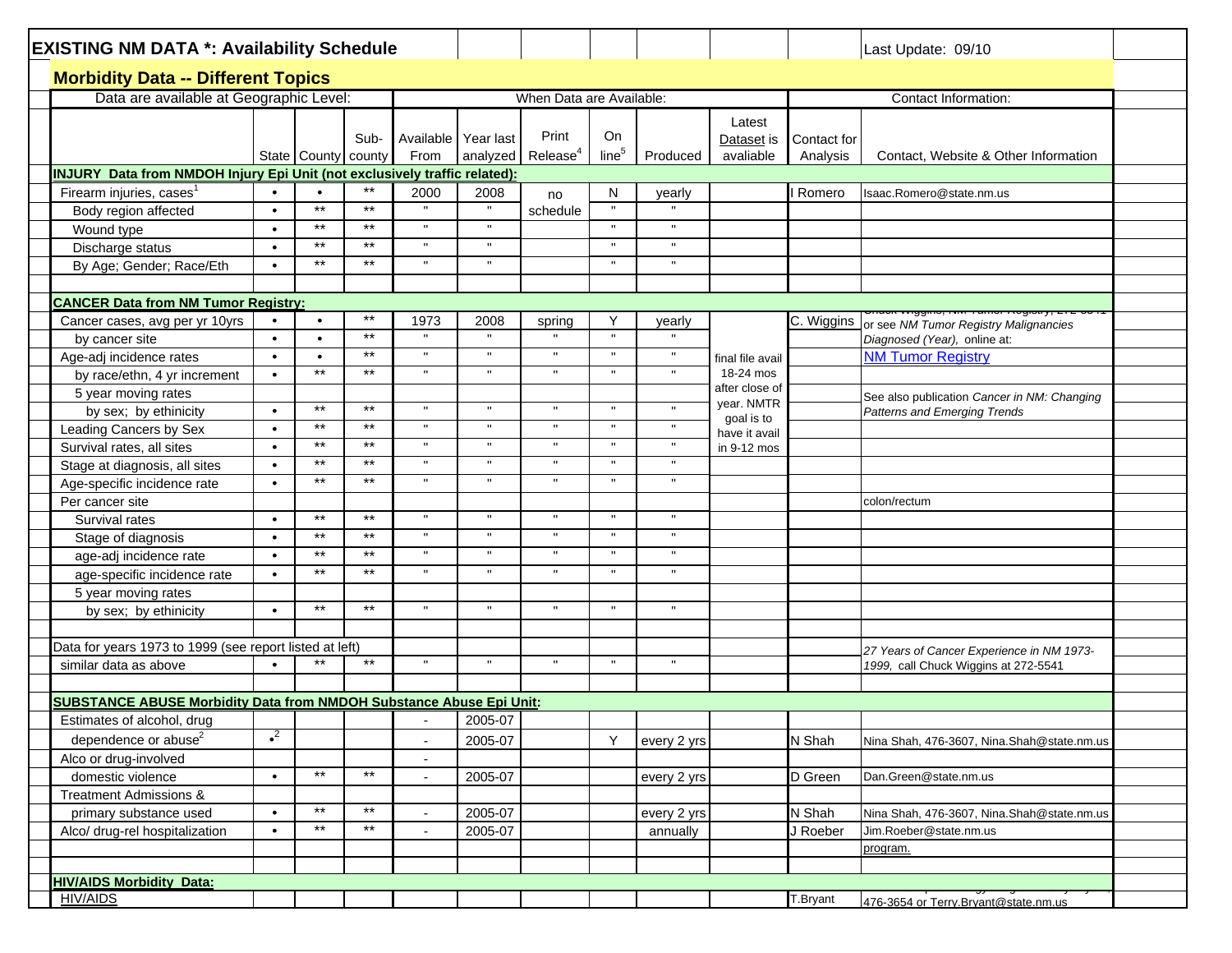| Living, cumulative cases by                                 | $\bullet$ | ***   | 1981 | 2009               | Annual    |   | annually &     |            | Annual reports online at:                                                                |
|-------------------------------------------------------------|-----------|-------|------|--------------------|-----------|---|----------------|------------|------------------------------------------------------------------------------------------|
| gender                                                      | $\bullet$ | ***   | 1981 |                    | Report is | Y | quarterly      |            | <b>AIDS INFO NET</b>                                                                     |
| race/ethnicity                                              | $\bullet$ | ***   | 1981 |                    | in fall,  | Y | $\mathbf{u}$   |            |                                                                                          |
| mode of exposure                                            | $\bullet$ |       | 1981 |                    | quarterly | Y | $\mathbf{u}$   |            |                                                                                          |
| age at 1st Positive Test                                    | $\bullet$ | ***   | 1981 |                    | report is | Y |                |            |                                                                                          |
| residence, region/ county                                   |           | ***   | 1981 |                    | approx.   | Y | $\mathbf{u}$   |            | is comprised of 8 or 9 counties, except                                                  |
| <b>AIDS</b>                                                 |           |       |      |                    | Apr, Jul, |   |                |            | Bernalillo County is a CPG by itself.                                                    |
| Living, cumulative cases by                                 | $\bullet$ | ***   | 1981 |                    | Oct, Jan  | Y | annually &     |            |                                                                                          |
| by same variables above <sup>6</sup>                        | $\bullet$ | ***   | 1981 | $\mathbf{u}$       |           | Y | quarterly      |            |                                                                                          |
| Trends of diagnosed cases                                   | $\bullet$ | ***   | 1981 |                    |           | Y |                |            |                                                                                          |
| by same variables above <sup>6</sup>                        | $\bullet$ | ***   | 1981 | $\mathbf{u}$       |           | Y | $\blacksquare$ |            |                                                                                          |
| <b>HIV</b>                                                  |           |       |      |                    |           |   |                |            |                                                                                          |
| Living, cumulative cases by                                 | $\bullet$ | ***   | 1981 | $\mathbf{H}$       |           |   | annually &     |            |                                                                                          |
| by same variables above <sup>6</sup>                        | $\bullet$ | ***   | 1981 |                    |           |   | quarterly      |            |                                                                                          |
| Trends of diagnosed cases                                   | $\bullet$ | ***   | 1981 |                    |           |   |                |            |                                                                                          |
| by same variables above <sup>6</sup>                        | $\bullet$ | ***   | 1981 | $\pmb{\mathsf{H}}$ |           |   | $\mathbf{u}$   |            |                                                                                          |
| People Living w/ HIV/AIDS                                   |           |       |      |                    |           |   |                |            |                                                                                          |
| out-of-state cases                                          |           |       | 1981 |                    |           |   |                |            | with HIV or AIDS, but are residents of NM                                                |
|                                                             |           |       |      |                    |           |   |                |            | currently.                                                                               |
| <b>Prevalence Rates</b>                                     |           |       |      | $\mathbf{u}$       |           |   |                |            |                                                                                          |
| <b>HIV/AIDS</b>                                             | $\bullet$ | $***$ | 1981 |                    |           |   | annually &     |            | Prevalence rate is calculated by current age                                             |
| by same variables above <sup>6</sup>                        | $\bullet$ | ***   | 1981 | $\mathbf{H}$       |           |   | quarterly      |            | (not age of 1st positive test).                                                          |
|                                                             |           |       |      |                    |           |   |                |            |                                                                                          |
| HIV Testing <sup>3</sup>                                    |           |       |      |                    |           |   |                |            |                                                                                          |
| by same variables above <sup>6</sup>                        | $\bullet$ | $***$ |      | $\mathbf{u}$       |           |   | annual         | J.Cheney   | <del>ny ononoy oompnoo mry tooting aatt</del><br>Contact him at 827-2365, HIV Prevention |
|                                                             |           |       |      |                    |           |   |                |            | Program, Infectious Disease Bureau.                                                      |
|                                                             |           |       |      |                    |           |   |                |            |                                                                                          |
| <b>PUBLICATIONS:</b>                                        |           |       |      |                    |           |   |                |            |                                                                                          |
| from NMDOH Injury Surveillance Unit                         |           |       |      |                    |           |   |                |            |                                                                                          |
| NM Firearm Injury Surveillance in Hospital                  |           |       |      |                    |           |   |                |            |                                                                                          |
| <b>Emergency Departments</b>                                |           |       | 2000 | 2002               |           |   |                | Rosenblatt |                                                                                          |
| <b>Gun-Related Injury Report</b>                            |           |       | 2002 | 2006               |           |   |                |            | Contact Toby Rosenblatt at 827-0017 or email                                             |
| 2005 New Mexico Violent Death                               |           |       |      |                    |           |   |                |            | Toby.Rosenblatt@state.nm.us for data or print                                            |
| Youth Violence in NM Report Card                            |           |       |      |                    |           |   |                |            | copies. Online at:<br>Department of Health: Health Data                                  |
| Domestic Violence in New Mexico, 2006                       |           |       |      |                    |           |   |                |            |                                                                                          |
|                                                             |           |       |      |                    |           |   |                |            |                                                                                          |
| Domestic Violence in New Mexico, 2007                       |           |       |      |                    |           |   |                |            |                                                                                          |
| Sex Crimes in New Mexico, 2005                              |           |       |      |                    |           |   |                |            |                                                                                          |
| Sex Crimes in New Mexico, 2006                              |           |       |      |                    |           |   |                |            |                                                                                          |
| Sex Crimes in New Mexico, 2007                              |           |       |      |                    |           |   |                |            |                                                                                          |
|                                                             |           |       |      |                    |           |   |                |            |                                                                                          |
| from NM Tumor Registry                                      |           |       |      |                    |           |   |                |            |                                                                                          |
| NM Tumor Registry Malignancies Diagnosed (Year) State of NM |           |       |      |                    |           |   |                |            | See NM Tumor Registry website above. Click on Publications                               |
| 27 Years of Cancer Experience in NM 1973-1999               |           |       |      |                    |           |   |                |            | See NM Tumor Registry website above. Click on Publications                               |
| Cancer in NM 1970-1996: Changing Patterns & Emerging Trends |           |       |      |                    |           |   |                |            | See NM Tumor Registry website above. Click on Publications                               |
| Los Alamos Cancer Rate Study 1970-1990                      |           |       |      |                    |           |   |                |            | See NM Tumor Registry website above. Click on Publications                               |
| New Mexico Facts & Figures, 2007                            |           |       |      |                    |           |   |                |            | See NM Tumor Registry website above. Click on Publications                               |
|                                                             |           |       |      |                    |           |   |                |            |                                                                                          |
| from NMDOH HIV/AIDS Epidemiology Program                    |           |       |      |                    |           |   |                |            |                                                                                          |
| NM HIV/ AIDS Surveillance Report/ Update                    |           |       |      |                    |           |   |                |            | This is the annual update                                                                |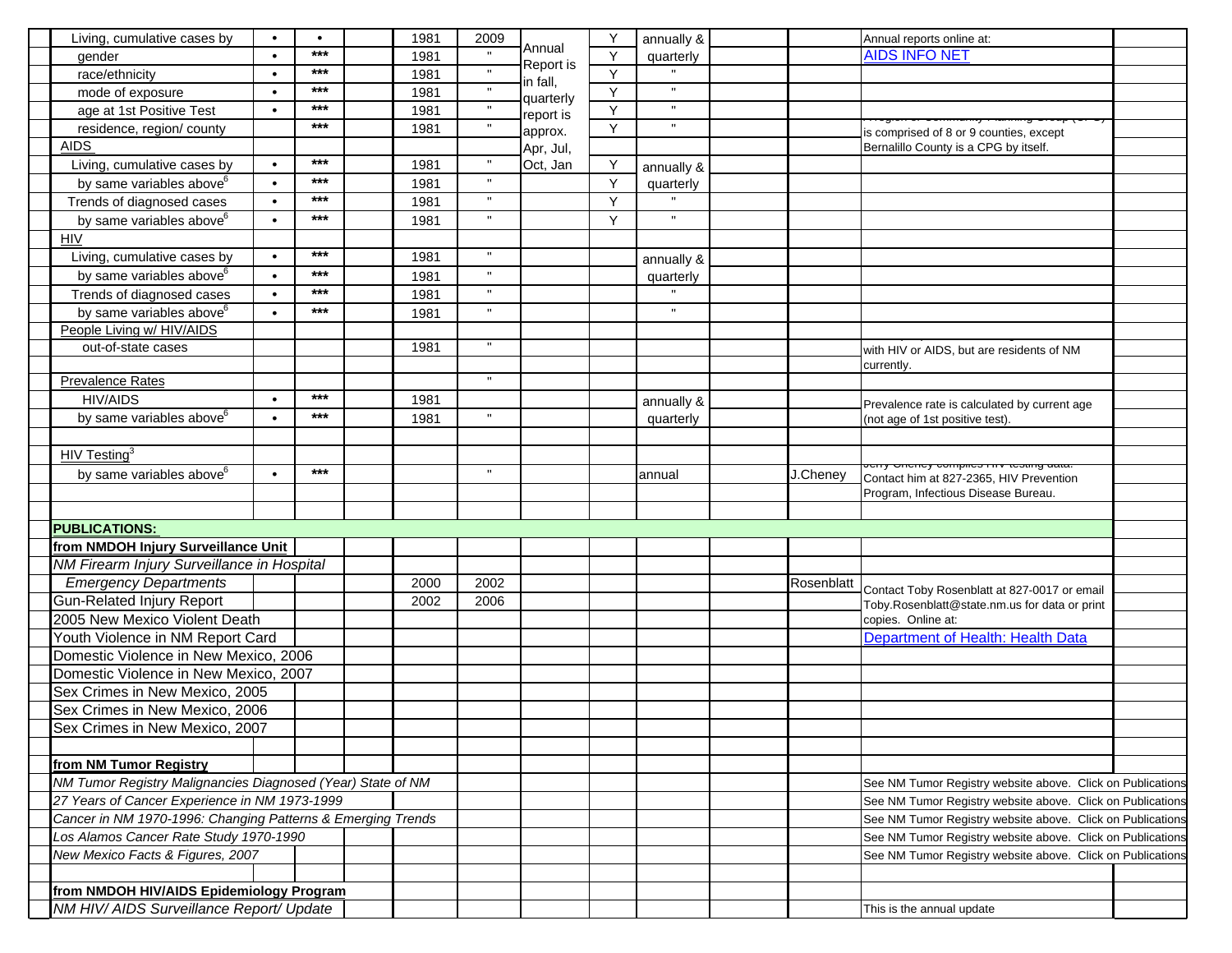| Quarterly Report                                                                                                                      |  |  |  |  |  |  |  |  |  |          | These are done for spring, summer, fall, winter.                                                                                 |  |
|---------------------------------------------------------------------------------------------------------------------------------------|--|--|--|--|--|--|--|--|--|----------|----------------------------------------------------------------------------------------------------------------------------------|--|
| Special Report                                                                                                                        |  |  |  |  |  |  |  |  |  |          | Occasionally done with special interest articles/ data                                                                           |  |
|                                                                                                                                       |  |  |  |  |  |  |  |  |  | T.Bryant | HIV/AIDS Epidemiology Program: Terry Bryant,<br>476-3654 or Terry.Bryant@state.nm.us.<br>Annual reports online at website above. |  |
|                                                                                                                                       |  |  |  |  |  |  |  |  |  |          |                                                                                                                                  |  |
|                                                                                                                                       |  |  |  |  |  |  |  |  |  |          |                                                                                                                                  |  |
| Notes:                                                                                                                                |  |  |  |  |  |  |  |  |  |          |                                                                                                                                  |  |
| Existing data are data which have been released to the public, in print and/or online.                                                |  |  |  |  |  |  |  |  |  |          |                                                                                                                                  |  |
| County and/or subcounty data may be available, but are not published. Contact the analyst listed for such date. For county/ subcounty |  |  |  |  |  |  |  |  |  |          |                                                                                                                                  |  |
| HIDD Data, send requests to Peter Haggard, PeterR.Haggard@state.nm.us. Instructions for data requests and the data record layout      |  |  |  |  |  |  |  |  |  |          |                                                                                                                                  |  |
| can be seen online at:                                                                                                                |  |  |  |  |  |  |  |  |  |          |                                                                                                                                  |  |
| <b>New Mexico Health Policy Commission</b>                                                                                            |  |  |  |  |  |  |  |  |  |          |                                                                                                                                  |  |
| Not all HIV/AIDS data at county level may be released due to small numbers. Multiple year aggregates or other ways to deal with small |  |  |  |  |  |  |  |  |  |          |                                                                                                                                  |  |
| numbers may be needed. County data are not regularly produced. Contact HIV/AIDS Epidemiology Program. HIV and AIDS counts are         |  |  |  |  |  |  |  |  |  |          |                                                                                                                                  |  |
| made in two categories: the number of living cases and the cumulative number of cases.                                                |  |  |  |  |  |  |  |  |  |          |                                                                                                                                  |  |
|                                                                                                                                       |  |  |  |  |  |  |  |  |  |          |                                                                                                                                  |  |
| 1 Firearm surveillance data are collected at emergency departments at non-federal hospitals & one federal hospital. All               |  |  |  |  |  |  |  |  |  |          |                                                                                                                                  |  |
| hospitals participate though reporting is not always complete.                                                                        |  |  |  |  |  |  |  |  |  |          |                                                                                                                                  |  |
| 2 Dependence or abuse estimates are made for regions. Regions are comprised of 3 or more counties, except for Bernalillo              |  |  |  |  |  |  |  |  |  |          |                                                                                                                                  |  |
| County which is a region by itself.                                                                                                   |  |  |  |  |  |  |  |  |  |          |                                                                                                                                  |  |
| 3 Data not ready at time of calling (Aug) but may contact testing program.                                                            |  |  |  |  |  |  |  |  |  |          |                                                                                                                                  |  |
| 4 Time or season of year that publication generally comes out.                                                                        |  |  |  |  |  |  |  |  |  |          |                                                                                                                                  |  |
| 5 <sup>"Y"</sup> means available online. See last column for website. "N" means not available online.                                 |  |  |  |  |  |  |  |  |  |          |                                                                                                                                  |  |
| 6 Variables: age, gender, race/ethnicity, risk group or mode of exposure                                                              |  |  |  |  |  |  |  |  |  |          |                                                                                                                                  |  |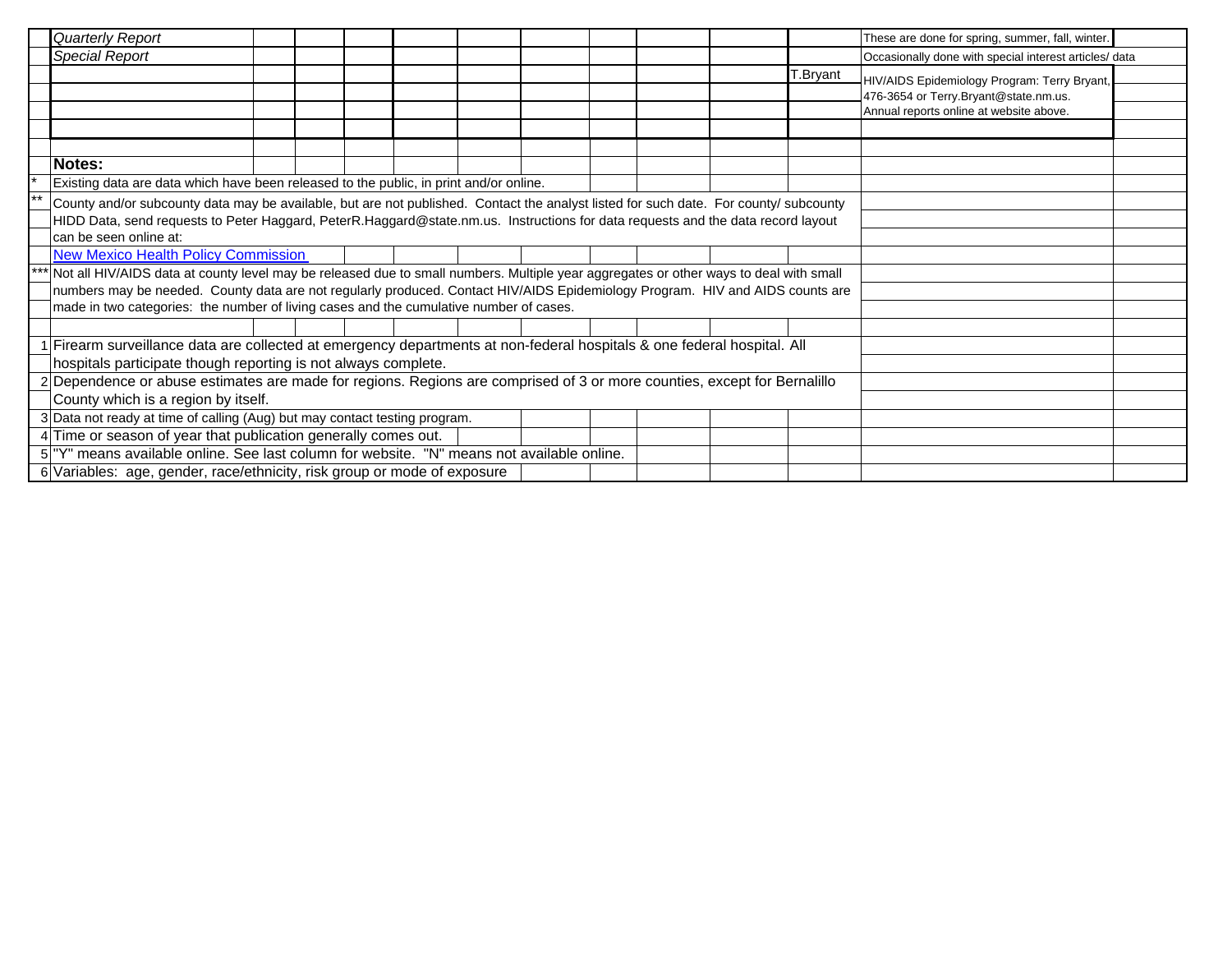| <b>EXISTING NM DATA *: Availability Schedule</b>                       |                        |                        |      |                             |              |                               |                         |                     |                                   |                         | Last Update: 09/10                                                                |  |  |
|------------------------------------------------------------------------|------------------------|------------------------|------|-----------------------------|--------------|-------------------------------|-------------------------|---------------------|-----------------------------------|-------------------------|-----------------------------------------------------------------------------------|--|--|
| <b>Morbidity Data -- Different Topics</b>                              |                        |                        |      |                             |              |                               |                         |                     |                                   |                         |                                                                                   |  |  |
| Data are available at Geographic Level:                                |                        |                        |      |                             |              | When Data are Available:      |                         |                     |                                   | Contact Information:    |                                                                                   |  |  |
|                                                                        |                        |                        | Sub- | Available Year last<br>From | analyzed     | Print<br>Release <sup>1</sup> | On<br>line <sup>2</sup> | Produced            | Latest<br>Dataset is<br>avaliable | Contact for<br>Analysis | Contact, Website & Other Information                                              |  |  |
| <b>DIABETES Data from NMDOH Diabetes Program:</b>                      |                        | State County county    |      |                             |              |                               |                         |                     |                                   |                         |                                                                                   |  |  |
| % Adults with Diagnosed Diab                                           |                        |                        |      | 1995                        | 2008         | July                          | Y/N                     | Annually            |                                   | C.Halasan               |                                                                                   |  |  |
| ower extremity amputation                                              | $\bullet$              |                        |      | 1999                        | 2002         | June                          | N                       | Annually            |                                   |                         | Contact Corazon Halasan, DOH Diabetes Epidemiologist at 476-                      |  |  |
| Cardiovascular hospitalizations                                        |                        |                        |      |                             |              |                               |                         |                     |                                   |                         | 7617. Email at Corazon. Halasan@state.nm.us. The website for<br>state-level data: |  |  |
| CVD as any cause                                                       | $\bullet$              |                        |      | 2001                        | 2003         | June                          | N                       | Annually            |                                   |                         | Department of Health: Health Data                                                 |  |  |
| Primary Cause CVD                                                      | $\bullet$              |                        |      | 2001                        | 2003         | June                          | N                       |                     |                                   |                         |                                                                                   |  |  |
|                                                                        |                        |                        |      |                             |              |                               |                         | Annually            |                                   |                         |                                                                                   |  |  |
| End-stage renal disease:                                               | $\bullet$              |                        |      |                             |              |                               |                         |                     |                                   |                         | Renal Disease data is compiled by the Inter-mountain End-Stage                    |  |  |
| Prevalence<br>Incidence                                                | $\bullet$              |                        |      | 1999<br>1999                | 2008<br>2008 | August                        | Y<br>Y                  | Annually            |                                   |                         | Renal Disease Network:<br><b>About ESRD Network #15</b>                           |  |  |
|                                                                        |                        |                        |      |                             |              | August                        |                         | Annually            |                                   |                         |                                                                                   |  |  |
| Mortality:<br>Primary cause DM                                         | $\bullet$              | $\bullet$              |      |                             |              |                               |                         |                     |                                   |                         |                                                                                   |  |  |
| Secondary cause                                                        |                        |                        |      | 1970                        | 2008         |                               |                         |                     |                                   | L.Nielsen               | Larry Nielsen, Vital Records 827-0167                                             |  |  |
|                                                                        | $\bullet$              |                        |      | 1997                        | 2008         | Varies                        | N                       | Annually            |                                   | C.Halasan               |                                                                                   |  |  |
| <b>ABUSE AND NEGLECT from Children, Youth and Families Department:</b> |                        |                        |      |                             |              |                               |                         |                     |                                   |                         |                                                                                   |  |  |
| Child Abuse:                                                           |                        |                        |      |                             |              |                               |                         |                     |                                   |                         |                                                                                   |  |  |
| Reports & Allegations                                                  | $\bullet$              | $\bullet$              |      | 1997                        | 2009         | Y                             | N                       | Qtr, Annual         |                                   | <b>CYFD</b>             | Abuse data is compiled by the Children, Youth & Families                          |  |  |
| Investigations                                                         | $\bullet$              | $\bullet$              |      | 1997                        | 2009         | Y                             | N                       | Qtr, Annual         |                                   |                         | Department. Contact Retta Prophet at 476-1044                                     |  |  |
| Victims by Age                                                         | $\bullet$              | $\bullet$              |      | 1997                        | 2009         | Y                             | N                       | Qtr, Annual         |                                   |                         |                                                                                   |  |  |
| Recurrence of Maltreatment                                             | $\bullet$              | $\bullet$              |      | 1997                        | 2009         | Y                             | N                       | Qtr, Annual         |                                   |                         |                                                                                   |  |  |
| Foster Care; Adoption                                                  | $\bullet$              | $\bullet$              |      | 1997                        | 2009         | Y                             | N                       | Qtr, Annual         |                                   |                         |                                                                                   |  |  |
| Adult Abuse:                                                           |                        |                        |      |                             |              |                               |                         |                     |                                   |                         |                                                                                   |  |  |
| Reports & Allegations                                                  | $\bullet$              | $\bullet$              |      | 1997                        | 2009         | Y                             | N                       | Qtr, Annual         |                                   |                         |                                                                                   |  |  |
| Investigations                                                         | $\bullet$              | $\bullet$              |      | 1997                        | 2009         | Y                             | N                       | Qtr, Annual         |                                   |                         |                                                                                   |  |  |
| Victims by Age                                                         | $\bullet$              | $\bullet$              |      | 1997                        | 2009         | Y                             | N                       | Qtr, Annual         |                                   |                         |                                                                                   |  |  |
| Recurrence of Maltreatment                                             | $\bullet$              | $\bullet$              |      | 1997                        | 2009         | Y                             | N                       | Qtr, Annual         |                                   |                         |                                                                                   |  |  |
| <b>ACCESS TO MEDICAL CARE from the Health Policy Commission:</b>       |                        |                        |      |                             |              |                               |                         |                     |                                   |                         |                                                                                   |  |  |
|                                                                        | $\bullet$              | $\bullet$              |      |                             |              | Y                             |                         |                     |                                   |                         | Contact Terry Reusser at 827-6214 or Email                                        |  |  |
| <b>Medicaid Hospitalizations</b>                                       | $\bullet$              | $\bullet$              |      | 1996                        | 2006         | Y                             | Y                       | Annual              |                                   | <b>T.Reusser</b>        | Terry.Reusser@state.nm.us.                                                        |  |  |
| <b>Financial Access</b>                                                |                        |                        |      | 1996                        | 2006         |                               | Y                       | Annual              |                                   |                         |                                                                                   |  |  |
| Geographic Access<br><b>Indigent Fund</b>                              | $\bullet$<br>$\bullet$ | $\bullet$<br>$\bullet$ |      | 1996<br>1996                | 2006         | Y<br>Y                        | Y<br>Y                  | Annual              |                                   |                         |                                                                                   |  |  |
|                                                                        |                        |                        |      |                             | 2006         |                               |                         | Annual              |                                   |                         |                                                                                   |  |  |
| <b>NATIVE AMERICAN STATUS from DOH Tribal Epidemiology:</b>            |                        |                        |      |                             |              |                               |                         |                     |                                   |                         |                                                                                   |  |  |
| Population                                                             | $\bullet$              |                        |      |                             |              | Υ                             | Υ                       | <b>First Report</b> |                                   | P.Best                  | This report was compiled by Dawn McCusker who is no longer                        |  |  |
| Mortality                                                              | $\bullet$              |                        |      |                             |              | Y                             | Y                       |                     |                                   |                         | with the Department of Health. Please contact Paige.Best with                     |  |  |
| Cancer Incidence                                                       | $\bullet$              |                        |      |                             |              | Y                             | Y                       |                     |                                   |                         | any related issues. Phone her at 476-1788 or Email her at                         |  |  |
| Hospitalizations                                                       | $\bullet$              |                        |      |                             |              | Y                             | Y                       |                     |                                   |                         | Paige.Best@state.nm.us. The report is found at the DOH                            |  |  |
| <b>Births</b>                                                          | $\bullet$              |                        |      |                             |              | Y                             | Y                       |                     |                                   |                         | website:                                                                          |  |  |
| <b>Infectious Disease Morbidity</b>                                    | $\bullet$              |                        |      |                             |              | Y                             | Y                       |                     |                                   |                         | Department of Health: Health Data                                                 |  |  |
| <b>Behavioral Risk Factors-Adults</b>                                  | $\bullet$              |                        |      |                             |              | Y                             | Y                       |                     |                                   |                         |                                                                                   |  |  |
| Behavioral Risk Factors-Youth                                          | $\bullet$              |                        |      |                             |              | Y                             | Y                       |                     |                                   |                         |                                                                                   |  |  |
| <b>PUBLICATIONS</b>                                                    |                        |                        |      |                             |              |                               |                         |                     |                                   |                         |                                                                                   |  |  |
| From Children, Youth and Families Department:                          |                        |                        |      |                             |              |                               |                         |                     |                                   |                         |                                                                                   |  |  |
| <b>Protective Services Division Fact Book</b>                          |                        |                        |      |                             |              |                               |                         |                     |                                   |                         | See CYFD Website above                                                            |  |  |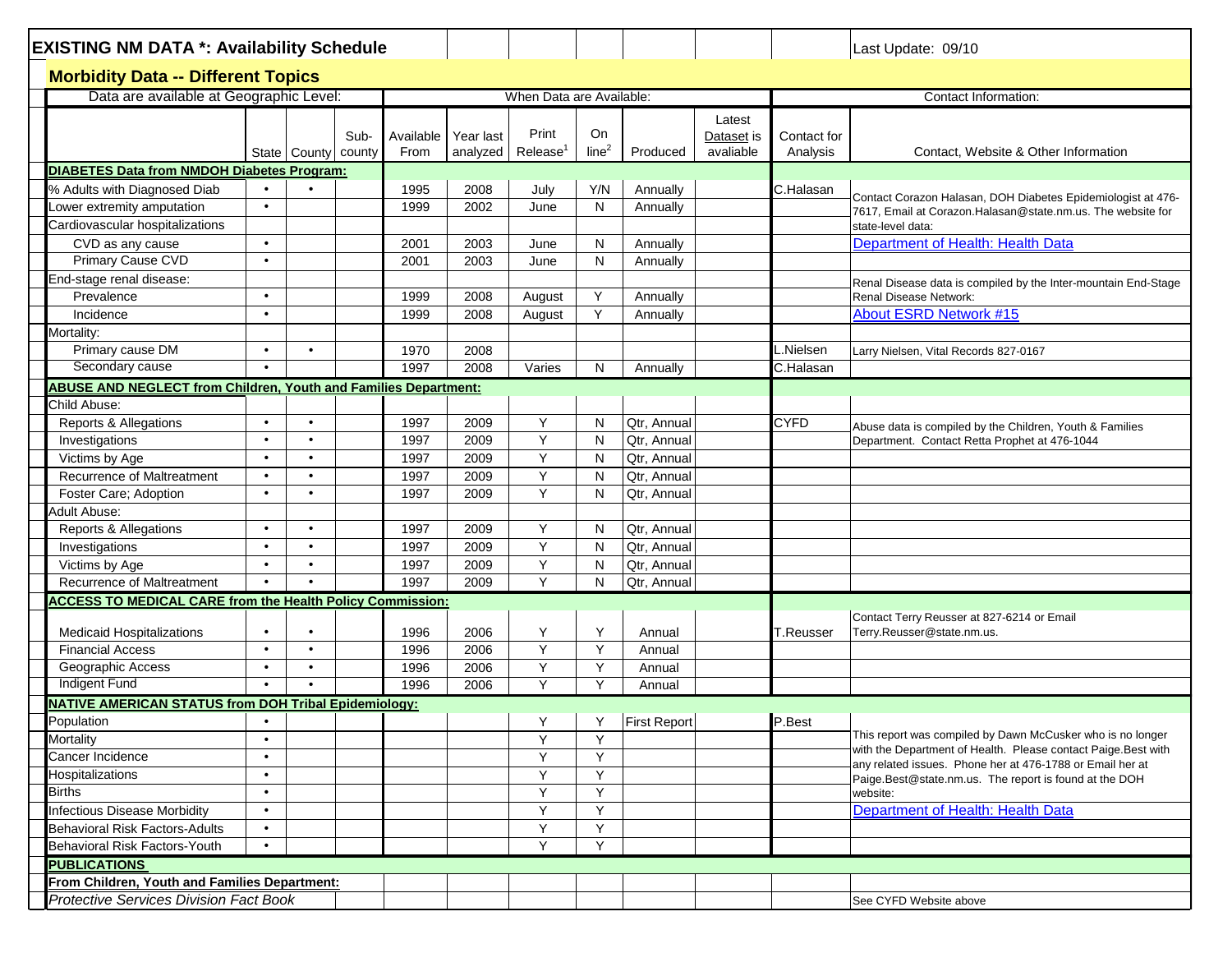| From Health Policy Commission:                                                                        |  |  |  |  |  |  |  |  |  |  |                       |
|-------------------------------------------------------------------------------------------------------|--|--|--|--|--|--|--|--|--|--|-----------------------|
| State of New Mexico Uninsured Employers Survey, Jan.2005                                              |  |  |  |  |  |  |  |  |  |  |                       |
| Quick Facts 2008                                                                                      |  |  |  |  |  |  |  |  |  |  |                       |
| County Financing of Health Care Report, 2008                                                          |  |  |  |  |  |  |  |  |  |  |                       |
| New Mexico Consumer Guide to Managed Care, 2007                                                       |  |  |  |  |  |  |  |  |  |  |                       |
| Hospital Inpatient Discharge Data Annual Report, 2008                                                 |  |  |  |  |  |  |  |  |  |  |                       |
|                                                                                                       |  |  |  |  |  |  |  |  |  |  |                       |
| From DOH Tribal Epidemiology:                                                                         |  |  |  |  |  |  |  |  |  |  |                       |
| New Mexico American Indian Health Status Report, 2005                                                 |  |  |  |  |  |  |  |  |  |  | See DOH Website above |
|                                                                                                       |  |  |  |  |  |  |  |  |  |  |                       |
| Notes:                                                                                                |  |  |  |  |  |  |  |  |  |  |                       |
| Existing data are data which have been released to the public, in print and/or online.                |  |  |  |  |  |  |  |  |  |  |                       |
|                                                                                                       |  |  |  |  |  |  |  |  |  |  |                       |
| Time or season of year that publication generally comes out.                                          |  |  |  |  |  |  |  |  |  |  |                       |
| 2 <sup>"Y"</sup> means available online. See last column for website. "N" means not available online. |  |  |  |  |  |  |  |  |  |  |                       |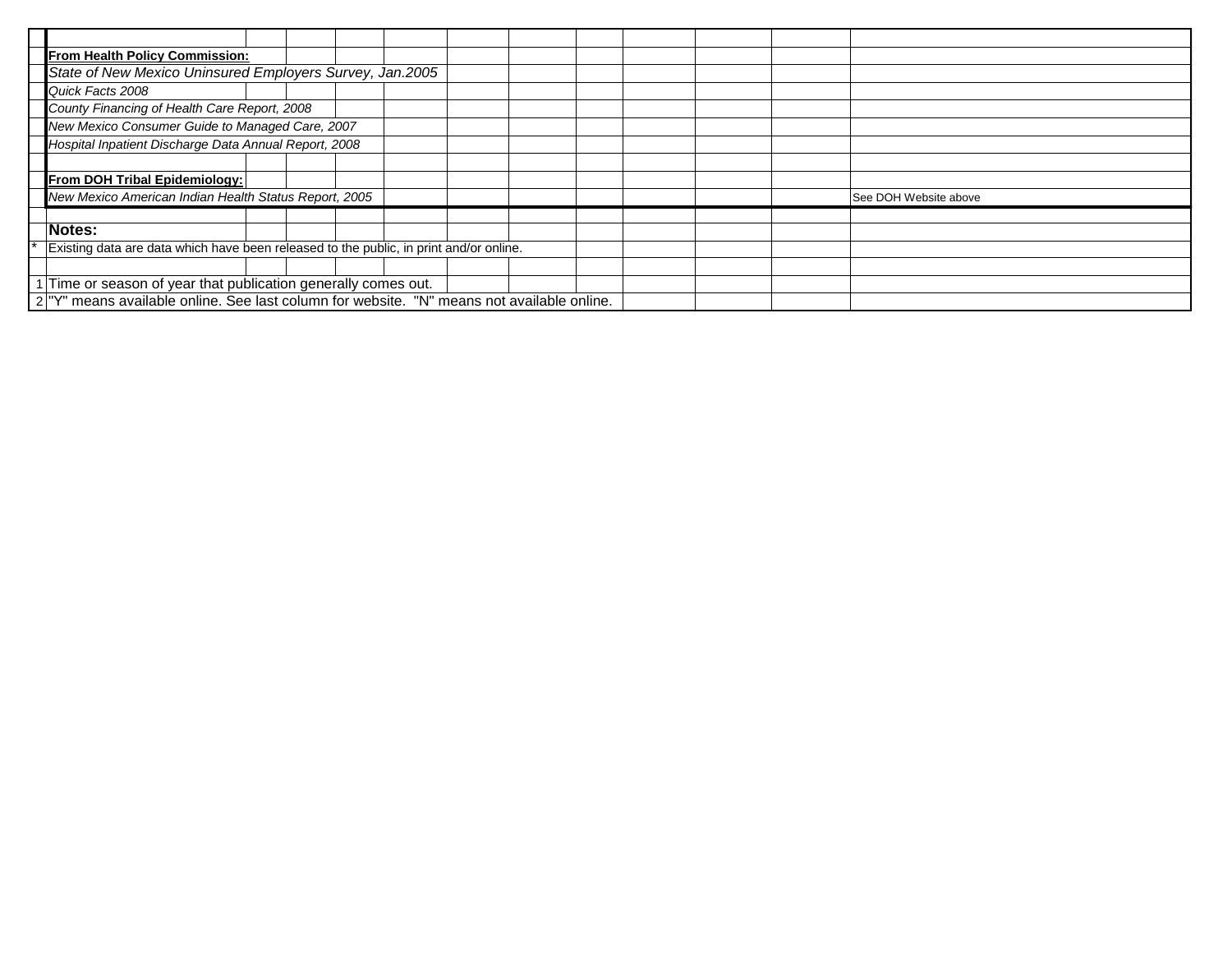| Behavioral Risk Factor Surveillance System (BRFSS): sample data on adults 18+ years old; telephone survey |           |                   |        |                   |             |           |                          |                       |                     |             |                                                                               |
|-----------------------------------------------------------------------------------------------------------|-----------|-------------------|--------|-------------------|-------------|-----------|--------------------------|-----------------------|---------------------|-------------|-------------------------------------------------------------------------------|
| Data are available at Geographic Level:                                                                   |           |                   |        |                   |             |           | When Data are Available: |                       |                     |             | Contact Information:                                                          |
|                                                                                                           |           |                   |        |                   |             |           |                          |                       | Latest              |             |                                                                               |
| See Note <sup>4</sup>                                                                                     |           |                   | Sub-   | Available         | Year last   | Print     |                          |                       | Dataset is          | Contact for | Contact, Website & Other                                                      |
|                                                                                                           |           | State County      | county | From              | analyzed    | Release   | On line $3$              | Produced <sup>5</sup> | avaliable           | Analysis    | Information                                                                   |
| Personal health status:                                                                                   |           | ***               |        | 1998              | 2007        | Sept. of  | Υ                        |                       |                     | W. Honey    | Contact is Wayne Honey, NMDOH, Epi.                                           |
| general, physical, mental                                                                                 |           |                   |        |                   |             | following |                          |                       |                     |             | & Response Div., BRFSS Unit at 476-                                           |
| Health coverage (type; none)                                                                              | $\bullet$ | $***$             |        | 1998              | 00, 07      | year      |                          | yearly, but           | May of<br>following |             | 3595 or Wayne.Honey@state.nm.us.                                              |
| Health care (HC) access:                                                                                  |           | $***$             |        | 1998              | 00, 07      |           |                          | varies with           | year, about 5       |             | Annual BRFSS reports (Health &                                                |
| needed to see MD --couldn't afford, how long since                                                        |           |                   |        |                   |             |           |                          | the specific          | months after        |             | Behaviors of New Mexicans) for 1999<br>thru 2003 are available at the website |
| had routine checkup, have a primary provider                                                              |           |                   |        |                   |             |           |                          | question;             | year end            |             | Department of Health: Health Da                                               |
| Health care utilization                                                                                   |           | $***$             |        | 2001              | 2001        |           |                          | must call             |                     |             |                                                                               |
|                                                                                                           |           | $***$             |        |                   |             |           |                          | analyst               |                     |             |                                                                               |
| Children's heatlh care access:                                                                            |           |                   |        | $99,00^{4}$       | 99-07       |           |                          |                       |                     |             |                                                                               |
| have HC coverage, type coverage, needed HC but                                                            |           |                   |        |                   |             |           |                          |                       |                     |             |                                                                               |
| could not due to cost                                                                                     |           |                   |        |                   |             |           |                          |                       |                     |             |                                                                               |
| Water & Sanitation:                                                                                       |           | ***               |        | $98 - 00^{\circ}$ | $98 - 00^4$ |           |                          |                       |                     |             |                                                                               |
| garbage pick up, how dispose, sewer pipe service,                                                         |           |                   |        |                   |             |           |                          |                       |                     |             |                                                                               |
| main drink water source, have electricity                                                                 |           |                   |        |                   |             |           |                          |                       |                     |             |                                                                               |
| Reactions to Race:                                                                                        | $\bullet$ | $\star\star\star$ |        |                   |             |           |                          |                       |                     |             |                                                                               |
| how others classify you, how often think of your                                                          |           |                   |        | 2002              | 2002        |           |                          |                       |                     |             |                                                                               |
| race, how treated compared to other races                                                                 |           |                   |        |                   |             |           |                          |                       |                     |             |                                                                               |
| Disability:                                                                                               |           | $***$             |        | 98-06             | 00-07       |           |                          |                       |                     |             |                                                                               |
| social/emotional support, work/activity limitations,                                                      |           |                   |        |                   |             |           |                          |                       |                     |             |                                                                               |
| use equipment, major impairment, as result                                                                |           |                   |        |                   |             |           |                          |                       |                     |             |                                                                               |
| of work/injury, how long impaired, need help in                                                           |           |                   |        |                   |             |           |                          |                       |                     |             |                                                                               |
| personal care/routine needs, who helps, pain,                                                             |           |                   |        |                   |             |           |                          |                       |                     |             |                                                                               |
| days sad/anxious, barriers to care                                                                        |           |                   |        |                   |             |           |                          |                       |                     |             |                                                                               |
| Personal Care re disability:                                                                              | $\bullet$ | $***$             |        |                   |             |           |                          |                       |                     |             |                                                                               |
| need help in personal care/routine needs, hours                                                           |           |                   |        |                   |             |           |                          |                       |                     |             |                                                                               |
| of unpaid care/paid health care prof/of paid non-                                                         |           |                   |        |                   |             |           |                          |                       |                     |             |                                                                               |
| prof care, \$ per month paid, tiring/stressful, elderly                                                   |           |                   |        |                   |             |           |                          |                       |                     |             |                                                                               |
| Asthma                                                                                                    | $\bullet$ | $***$             |        | 2000              | 2007        |           |                          |                       |                     |             |                                                                               |
| Adult Asthma history:                                                                                     | $\bullet$ | ***               |        |                   |             |           |                          |                       |                     |             |                                                                               |
| age diagnosed, visit ER, unable to work, meds                                                             |           |                   |        | 2002              | 2007        |           |                          |                       |                     |             |                                                                               |
| Childhood asthma                                                                                          |           | $***$             |        | 2003              | 2007        |           |                          |                       |                     |             |                                                                               |
| Arthritis:                                                                                                | $\bullet$ | $***$             |        | 2002              | 2007        |           |                          |                       |                     |             |                                                                               |
|                                                                                                           |           |                   |        |                   |             |           |                          |                       |                     |             |                                                                               |
| synptoms, type, limitations, seen doc<br>Cardiovascular Disease:                                          | $\bullet$ | $***$             |        |                   | 99, 07      |           |                          |                       |                     |             |                                                                               |
|                                                                                                           |           |                   |        | 98,06             |             |           |                          |                       |                     |             |                                                                               |
| specific diagnoses, hormones, menopause                                                                   |           | $***$             |        |                   |             |           |                          |                       |                     |             |                                                                               |
| Diabetes:                                                                                                 |           |                   |        |                   |             |           |                          |                       |                     |             |                                                                               |
| age told have diabetes, insulin, blood check frequency                                                    |           |                   |        | 1998              | 99-07       |           |                          |                       |                     |             |                                                                               |
| # times seen doc past year, hemoglobin test                                                               |           | $***$             |        |                   |             |           |                          |                       |                     |             |                                                                               |
| Osteoporosis:                                                                                             | $\bullet$ |                   |        | 1999              | 1999        |           |                          |                       |                     |             |                                                                               |
| calcuim, exercise, meds, fracture                                                                         |           |                   |        |                   |             |           |                          |                       |                     |             |                                                                               |
| <b>Hypertension Awareness</b>                                                                             | $\bullet$ | ***               |        | 99-06             | 99-07       |           |                          |                       |                     |             |                                                                               |
| Oral Health:                                                                                              | $\bullet$ | ***               |        | 1999              | 2007        |           |                          |                       |                     |             |                                                                               |
| last visited a dentist, teeth removed, cleaned                                                            |           |                   |        |                   |             |           |                          |                       |                     |             |                                                                               |
| Women's Health:                                                                                           |           | $***$             |        | 1998              | 00, 07      |           |                          |                       |                     |             |                                                                               |
| mammogram, pap test, breast exam, pregnant                                                                |           |                   |        |                   |             |           |                          |                       |                     |             |                                                                               |
| <b>Colorectal Cancer Screening</b>                                                                        |           | ***               |        | 99, 01            | 99, 07      |           |                          |                       |                     |             |                                                                               |
| Prostate Cancer Screening                                                                                 |           | ***               |        | 2001              | 01, 07      |           |                          |                       |                     |             |                                                                               |
| Skin Cancer                                                                                               | $\bullet$ | ***               |        | 1999              | 2007        |           |                          |                       |                     |             |                                                                               |
| <b>Excess Skin Exposure</b>                                                                               | $\bullet$ | ***               |        | 2003              | 2007        |           |                          |                       |                     |             |                                                                               |
| Preventive Counseling Services:                                                                           | $\bullet$ | $***$             |        | 1999              | 1999        |           |                          |                       |                     |             |                                                                               |
| health prof talked with you re diet, alcohol use,                                                         |           |                   |        |                   |             |           |                          |                       |                     |             |                                                                               |
| physical activity, quit smoking                                                                           |           |                   |        |                   |             |           |                          |                       |                     |             |                                                                               |
| Immunization (flu, pnuemonia):                                                                            |           |                   |        | 99, 02            | 99, 07      |           |                          |                       |                     |             |                                                                               |
| HIV/ AIDS:                                                                                                |           | $***$             |        | 98, 01            | 01, 07      |           |                          |                       |                     |             |                                                                               |
| encourage sexually active teen to use condom,                                                             |           |                   |        |                   |             |           |                          |                       |                     |             |                                                                               |
| chances of getting AIDS, donated blood, tested,                                                           |           |                   |        |                   |             |           |                          |                       |                     |             |                                                                               |
| where tested, reasons for getting tested                                                                  |           |                   |        |                   |             |           |                          |                       |                     |             |                                                                               |
| Sexual Behavior:                                                                                          |           | $***$             |        | 1998              | 1998        |           |                          |                       |                     |             |                                                                               |
| treated for STD, change behvr due to knowledge                                                            |           |                   |        |                   |             |           |                          |                       |                     |             |                                                                               |
| decrease # partners/be abstinent, condom use                                                              |           |                   |        |                   |             |           |                          |                       |                     |             |                                                                               |
| <b>Weight Control:</b>                                                                                    |           | $***$             |        | 1998              | 1998        |           |                          |                       |                     |             |                                                                               |
| try to lose weight, keep from gain weight, use                                                            |           |                   |        |                   |             |           |                          |                       |                     |             |                                                                               |
| physical activity, gotten advice from health prog re                                                      |           |                   |        |                   |             |           |                          |                       |                     |             |                                                                               |
| weight, your weight                                                                                       |           |                   |        |                   |             |           |                          |                       |                     |             |                                                                               |
| Exercise/ Physical Activity:                                                                              | $\bullet$ | $***$             |        | 98, 01            | 00, 07      |           |                          |                       |                     |             |                                                                               |
| type, freq, moderate, vigorous, activity at work                                                          |           |                   |        |                   |             |           |                          |                       |                     |             |                                                                               |
| Overweight, Obese                                                                                         |           | $***$             |        | 1990              | 2007        |           |                          |                       |                     |             |                                                                               |
| <b>Fruits and Vegetables</b>                                                                              | $\bullet$ | $***$             |        | 1998              | 2007        |           |                          |                       |                     |             |                                                                               |
| Tobacco Use:                                                                                              |           | ***               |        | 98, 01            | 98, 07      |           |                          |                       |                     |             |                                                                               |
| past, current use of cigs, age started, health prof                                                       |           |                   |        |                   |             |           |                          |                       |                     |             |                                                                               |
| advice re quitting, smoking policy at home/ work                                                          |           |                   |        |                   |             |           |                          |                       |                     |             |                                                                               |
| <b>Alcohol Consumption:</b>                                                                               |           | ***               |        | 98-02             | 00-07       |           |                          |                       |                     |             |                                                                               |
| avg # drinks, binge drink, drink & drive                                                                  |           |                   |        |                   |             |           |                          |                       |                     |             |                                                                               |
| Alcohol Dependence:                                                                                       | $\bullet$ | $***$             |        | 2002              | 2002        |           |                          |                       |                     |             |                                                                               |
| # days drink, spent month or more getting/using or                                                        |           |                   |        |                   |             |           |                          |                       |                     |             |                                                                               |
| gettting over alco, use more than intended, kept                                                          |           |                   |        |                   |             |           |                          |                       |                     |             |                                                                               |
|                                                                                                           |           |                   |        |                   |             |           |                          |                       |                     |             |                                                                               |
| you from normal activity, phys /mental problems,                                                          |           |                   |        |                   |             |           |                          |                       |                     |             |                                                                               |
| want / try to stop, need / sought treatment                                                               |           | $***$             |        |                   |             |           |                          |                       |                     |             |                                                                               |
| Injury:                                                                                                   |           |                   |        | 99, 02            | 99, 02      |           |                          |                       |                     |             |                                                                               |
| child wears helmet on bike, tested smoke detec-                                                           |           |                   |        |                   |             |           |                          |                       |                     |             |                                                                               |
| tors, seat belt use, kids ride in safety or back seat,                                                    |           |                   |        |                   |             |           |                          |                       |                     |             |                                                                               |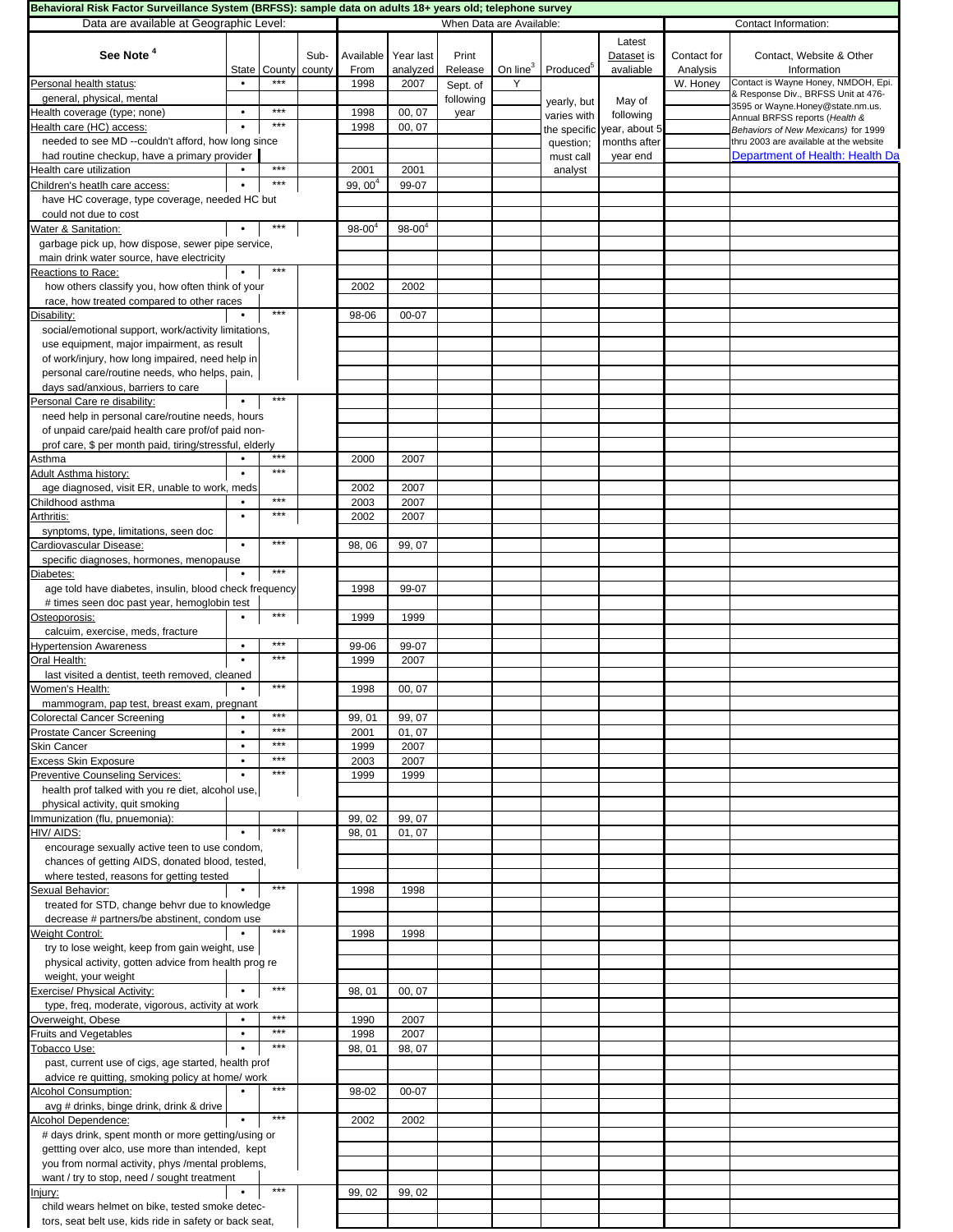| falls, fall in home, treatment, changes in environ |   |       |      |      |              |  |                                            |
|----------------------------------------------------|---|-------|------|------|--------------|--|--------------------------------------------|
| Firearms:                                          |   | $***$ | 2002 | 2002 |              |  |                                            |
| in home, now loaded, unlocked, ammo locked         |   |       |      |      |              |  |                                            |
|                                                    |   |       |      |      |              |  |                                            |
| Above variables usually available by:              |   |       |      |      |              |  |                                            |
| gender                                             | ٠ | $***$ |      |      |              |  |                                            |
| age                                                | ٠ | ***   |      |      |              |  |                                            |
| race/ ethnicity                                    | ٠ | $***$ |      |      |              |  |                                            |
| education                                          | ٠ | $***$ |      |      |              |  |                                            |
| income                                             | ٠ | ***   |      |      |              |  |                                            |
| employment                                         | ٠ | $***$ |      |      |              |  |                                            |
| <b>PHD District</b>                                | ٠ | $***$ |      |      |              |  |                                            |
|                                                    |   |       |      |      |              |  |                                            |
| <b>PUBLICATIONS</b>                                |   |       |      |      |              |  |                                            |
| from NMDOH BRFSS Unit                              |   |       |      |      |              |  |                                            |
| Gambling Behaviors and Associated Problems         |   |       |      | 2005 | $\checkmark$ |  |                                            |
| Health Behaviors & Conditions of New Mexicans      |   |       | 1988 | 2007 | $\checkmark$ |  | Available online for 1999 to 2003 reports; |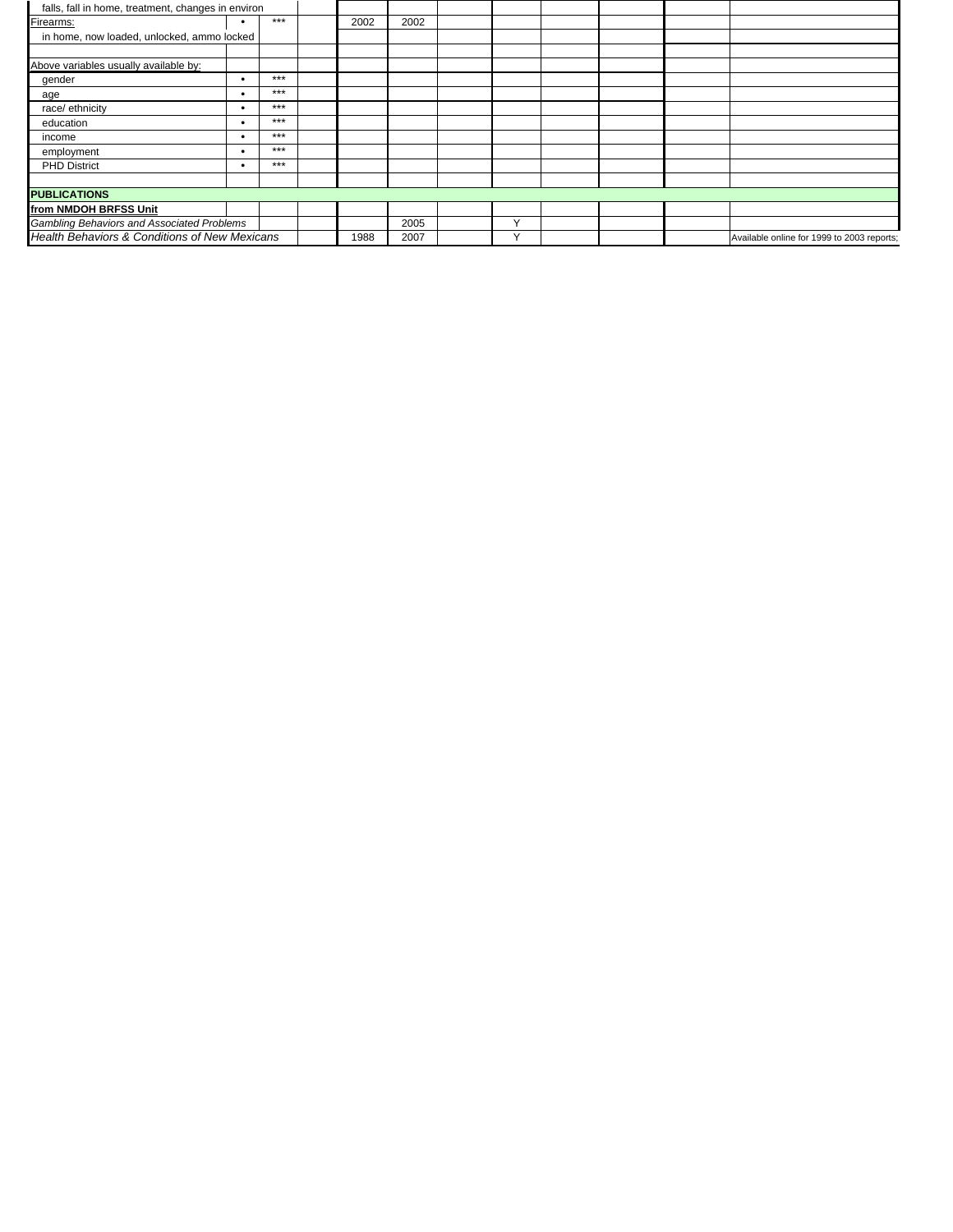| <b>EXISTING NM DATA *: Availability Schedule</b>                                       | Last Update: 09/09                                                  |                                            |  |  |
|----------------------------------------------------------------------------------------|---------------------------------------------------------------------|--------------------------------------------|--|--|
| <b>Other Demographic, Social and Economic Data -- Various Sources</b>                  |                                                                     |                                            |  |  |
| Source and Title                                                                       | Description                                                         | Website<br>Period                          |  |  |
| <b>Corrections Department:</b>                                                         |                                                                     |                                            |  |  |
| <b>Offender Statistics</b>                                                             | Inmate profiles, population, rates, by sex and county               | http://corrections.state.nm.us<br>annual   |  |  |
|                                                                                        |                                                                     |                                            |  |  |
| <b>Economic Development Department:</b>                                                |                                                                     |                                            |  |  |
| New Mexico Fact Book                                                                   | Economic conditions, workforce demographics, county data            | www.edd.state.nm.us<br>annual              |  |  |
|                                                                                        |                                                                     |                                            |  |  |
| <b>Public Education Department:</b>                                                    |                                                                     |                                            |  |  |
| <b>School Fact Sheets</b>                                                              | Interactive website to obtain enrollment and other data by district | www.ped.state.nm.us<br>annual              |  |  |
| <b>Dropout Report</b>                                                                  | Dropout data by school district                                     | annual                                     |  |  |
| <b>Accountability Report</b>                                                           | Achievement, dropout, attendance, school safety data by district    | annual                                     |  |  |
| Violence and Vandalism Report                                                          | Data by school district                                             | annual                                     |  |  |
|                                                                                        |                                                                     |                                            |  |  |
| Department of Labor:                                                                   |                                                                     |                                            |  |  |
| Labor Market Report                                                                    | Current economic data                                               | www.dol.state.nm.us<br>monthly             |  |  |
| Labor Force and Employment Statistics                                                  | Employment, unemployment, industry employment, wage data            | mth, annual                                |  |  |
| NM Annual Social & Economic Indicators                                                 | Demographics, employment, industry and other indicators             | annual                                     |  |  |
| New Mexico Data                                                                        | Interactive website to obtain data by county related to workforce   | quarter                                    |  |  |
|                                                                                        |                                                                     |                                            |  |  |
| New Mexico Voices for Children:                                                        |                                                                     |                                            |  |  |
| Kids Count Data Book                                                                   | Trends related to child well-being                                  | www.nmvoices.org<br>annual                 |  |  |
| Minority/Majority:A Profile of NM Children                                             | <b>Special Report</b>                                               | 2003                                       |  |  |
| Native American Children in New Mexico                                                 | Snapshots from the US Census                                        | 2005                                       |  |  |
| The Condition of African American Child                                                | <b>Special Report</b>                                               | 2005                                       |  |  |
| <b>CLIKS Online</b>                                                                    | Interactive data for county, city and community levels on children  |                                            |  |  |
|                                                                                        |                                                                     |                                            |  |  |
| NM Interpersonal Violence Data Central:                                                |                                                                     |                                            |  |  |
| Domestic Violence Trends in NM                                                         | Data from the Central Repository for 2001 - 2003                    | Contact the Repository at 883-8020<br>2004 |  |  |
| Sex Crimes in New Mexico                                                               | Analysis of 2003 Data from the Central Repository                   | 2004                                       |  |  |
|                                                                                        |                                                                     |                                            |  |  |
| Note:                                                                                  |                                                                     |                                            |  |  |
| Existing data are data which have been released to the public, in print and/or online. |                                                                     |                                            |  |  |